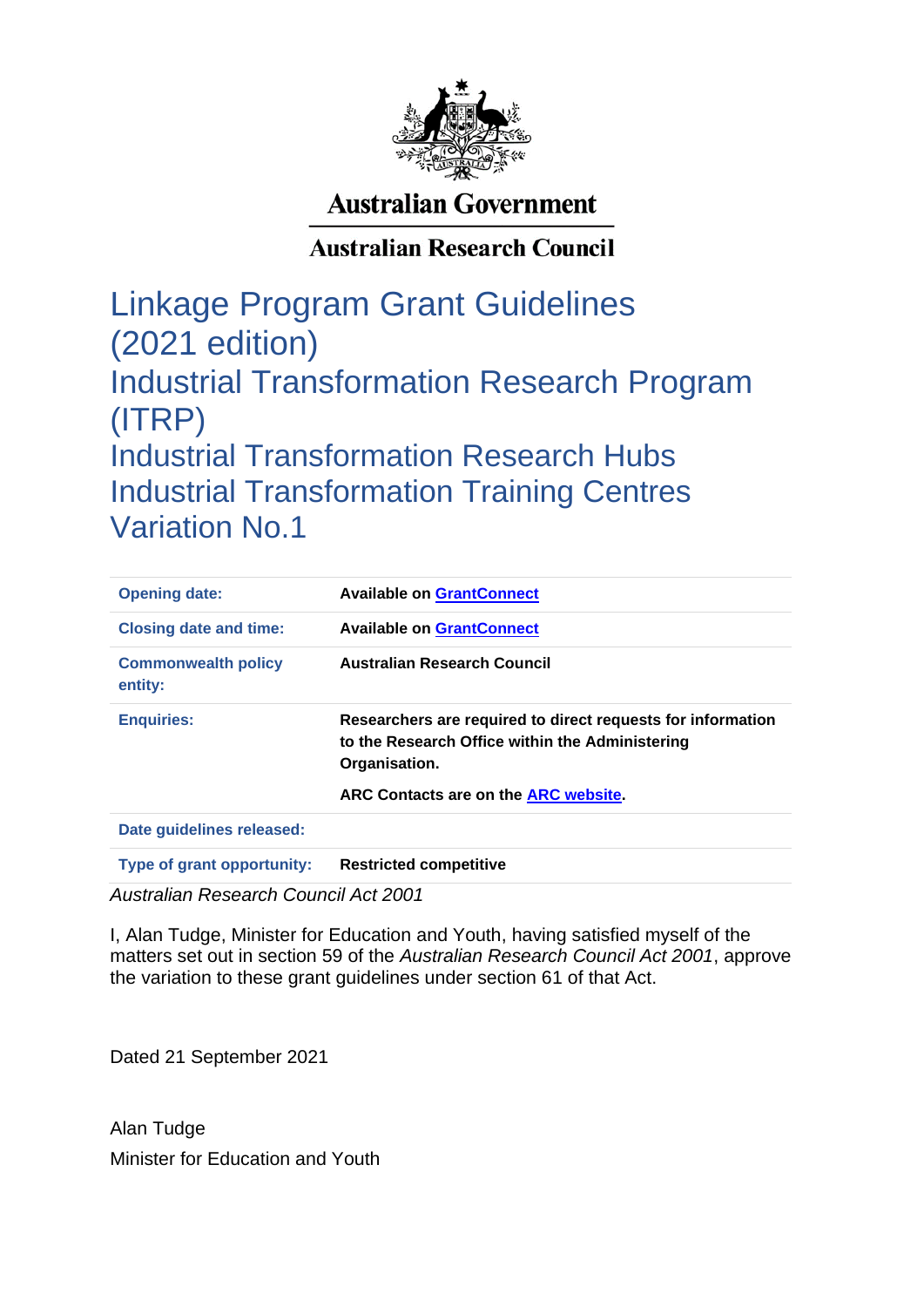# **Contents**

| 1. | Linkage Program: Industrial Transformation Research Program               |  |
|----|---------------------------------------------------------------------------|--|
|    |                                                                           |  |
| 2. |                                                                           |  |
|    |                                                                           |  |
|    |                                                                           |  |
|    |                                                                           |  |
|    |                                                                           |  |
|    |                                                                           |  |
|    | About the Industrial Transformation Research Program grant opportunities9 |  |
|    |                                                                           |  |
| 3. |                                                                           |  |
| 4. |                                                                           |  |
|    |                                                                           |  |
|    |                                                                           |  |
|    |                                                                           |  |
|    |                                                                           |  |
|    |                                                                           |  |
|    |                                                                           |  |
|    |                                                                           |  |
|    |                                                                           |  |
|    | What are the limits on the number of applications and projects per named  |  |
| 5. |                                                                           |  |
|    |                                                                           |  |
|    |                                                                           |  |
|    |                                                                           |  |
|    |                                                                           |  |
|    |                                                                           |  |
| 6. |                                                                           |  |
| 7. |                                                                           |  |
|    |                                                                           |  |
|    |                                                                           |  |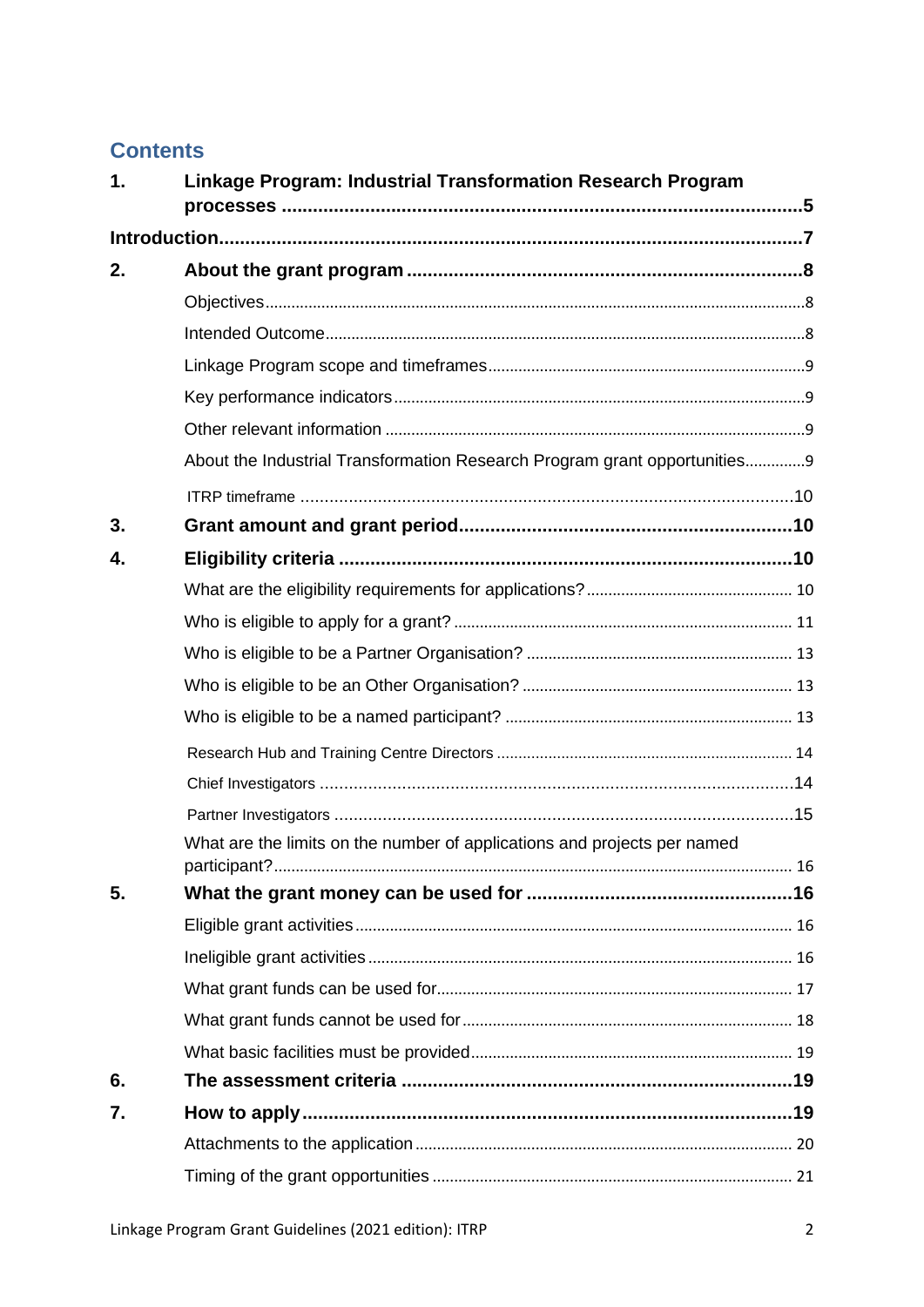| 13. |                                                                         |  |
|-----|-------------------------------------------------------------------------|--|
|     |                                                                         |  |
|     |                                                                         |  |
|     |                                                                         |  |
|     |                                                                         |  |
|     |                                                                         |  |
|     |                                                                         |  |
|     |                                                                         |  |
|     |                                                                         |  |
|     |                                                                         |  |
|     |                                                                         |  |
|     |                                                                         |  |
| 12. |                                                                         |  |
| 11. |                                                                         |  |
|     |                                                                         |  |
|     |                                                                         |  |
|     | Publication and dissemination of research outputs and research data  26 |  |
|     |                                                                         |  |
|     |                                                                         |  |
|     |                                                                         |  |
|     |                                                                         |  |
| 10. |                                                                         |  |
|     |                                                                         |  |
| 9.  |                                                                         |  |
|     |                                                                         |  |
|     |                                                                         |  |
|     |                                                                         |  |
|     |                                                                         |  |
|     |                                                                         |  |
|     |                                                                         |  |
|     |                                                                         |  |
|     |                                                                         |  |
| 8.  |                                                                         |  |
|     |                                                                         |  |
|     |                                                                         |  |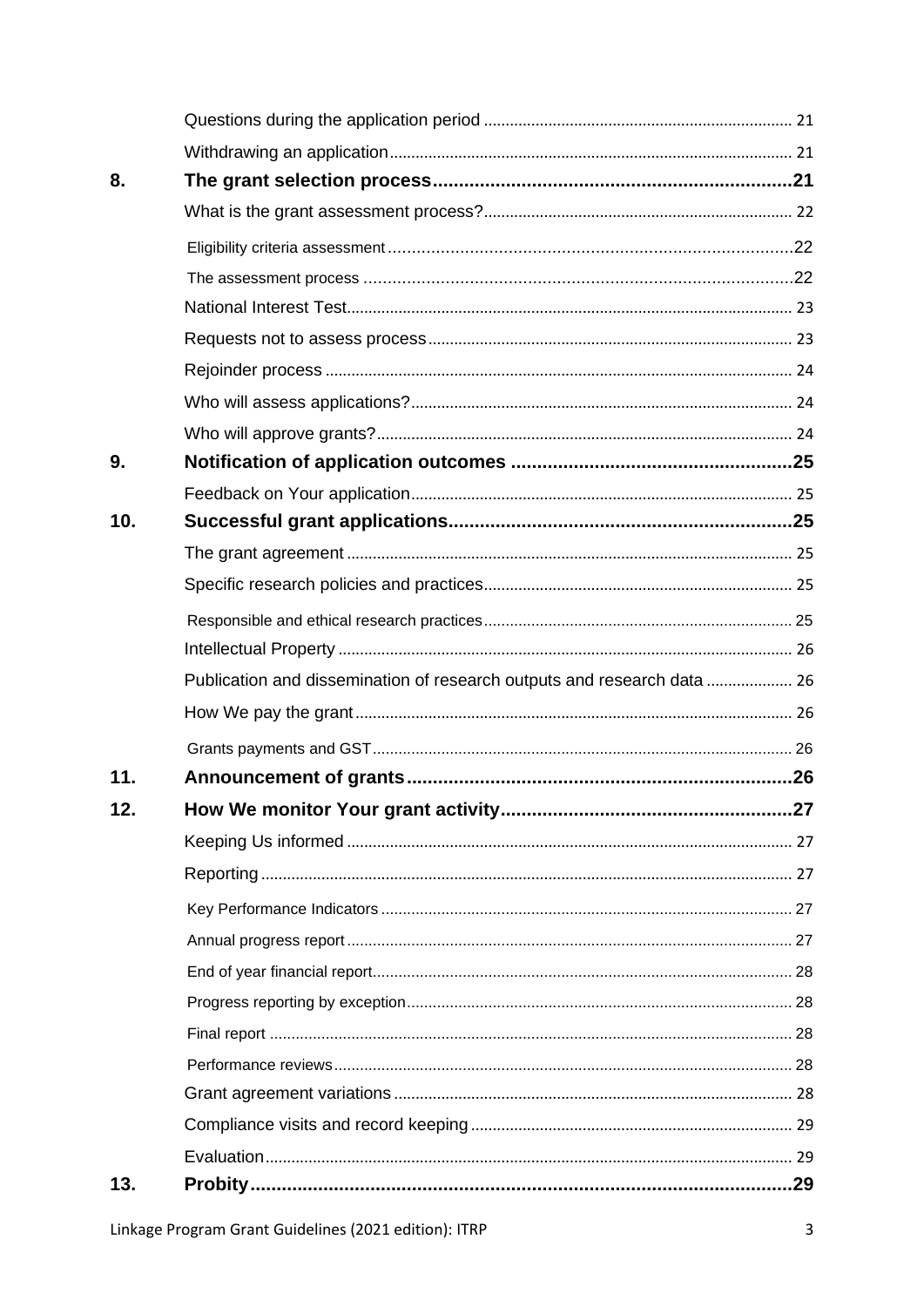| 14.              |                                                                 |  |
|------------------|-----------------------------------------------------------------|--|
| Part A           | Industrial Transformation Research Hubs (Research Hubs)33       |  |
| A1.              |                                                                 |  |
|                  |                                                                 |  |
|                  |                                                                 |  |
|                  |                                                                 |  |
| A2.              |                                                                 |  |
| A <sub>3</sub> . |                                                                 |  |
|                  |                                                                 |  |
| A4.              |                                                                 |  |
| A5.              |                                                                 |  |
|                  |                                                                 |  |
| Part B           | Industrial Transformation Training Centres (Training Centres)37 |  |
| <b>B1.</b>       |                                                                 |  |
|                  |                                                                 |  |
|                  |                                                                 |  |
|                  |                                                                 |  |
| <b>B2.</b>       |                                                                 |  |
| B3.              |                                                                 |  |
|                  |                                                                 |  |
| <b>B4.</b>       |                                                                 |  |
| <b>B5.</b>       |                                                                 |  |
| <b>B6.</b>       |                                                                 |  |
|                  |                                                                 |  |
| 15.              |                                                                 |  |
|                  |                                                                 |  |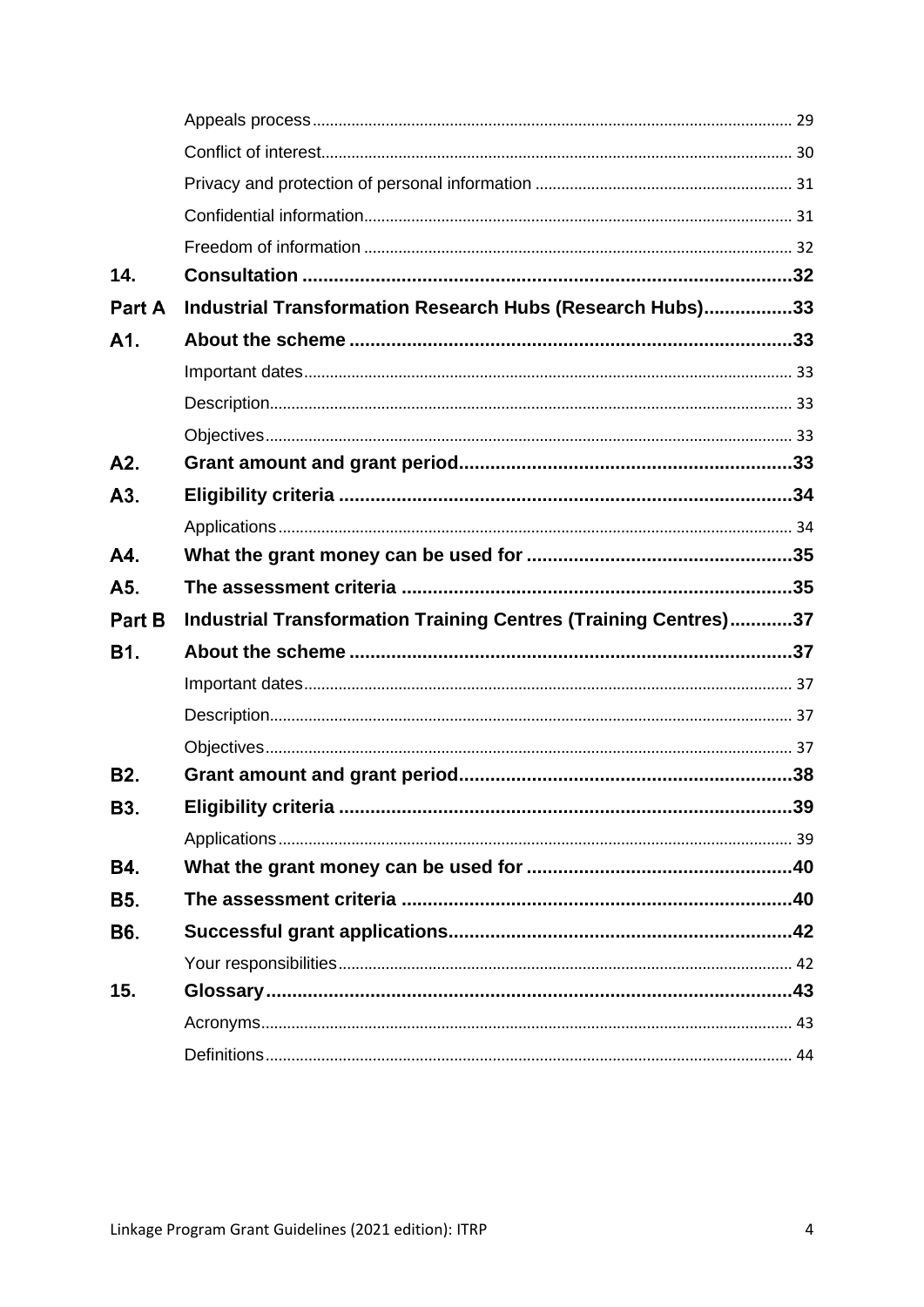# <span id="page-4-0"></span>**1. Linkage Program: Industrial Transformation Research Program processes**

**The Linkage Program is designed to achieve the Australian Government's objectives for research and innovation.**

This grant program contributes to the ARC's Outcome 1, which is to grow knowledge and innovation through managing research grants, measuring research excellence and providing advice. The following process flowchart applies to the *Industrial Transformation Research Hubs* (Research Hubs) and *Industrial Transformation Training Centres* (Training Centres) grant opportunities.

# **The grant opportunity opens.**

J

We (the ARC) publish the grant guidelines and advertise on GrantConnect.

**You (the Administering Organisation) complete and submit an application.**

 $\blacklozenge$ 

 $\blacklozenge$ 

## **We manage the assessment of all applications.**

We manage the assessment of applications against eligibility criteria and assessment criteria including an overall consideration of value for money.

Your application will be assigned to Detailed Assessors to undertake in-depth assessments. You will have an opportunity to respond to Detailed Assessors' written comments through a rejoinder. Applications may be provided to the relevant Industry Growth Centre to provide comments which may be considered by Selection Advisory Committee (SAC) members.

SAC members will then assess Your application, consider the Detailed Assessors' ratings and comments and Your rejoinder and assign a final score.

## **We make grant recommendations.**

↓

The SAC will collectively consider all applications and recommend to the Chief Executive Officer (CEO) the applications to be funded, and the level and duration of funding for each project.

The CEO will recommend to the Minister the applications to be funded, and the level and duration of funding for each grant.

In making recommendations to the Minister the CEO will consider the applicant's response to the National Interest Test. The CEO will seek information from Administering Organisations on applications where there is concern about how they meet the National Interest Test based on the information provided in the application form. The CEO will make grant recommendations to the Minister that satisfy the National Interest Test and which are eligible for funding. The CEO may take into account any advice received on security or other matters from Commonwealth.

↓

## **Grant decisions are made.**

The Minister decides which applications are approved, and the level of funding and duration of funding for each approved project. The Minister may consider the National Interest Test and any advice on national security risks in determining which applications to approve.

## $\blacklozenge$ **We notify You of the outcome.** We advise You if Your application was successful or not through Our Research Management System (RMS).

## **We enter into a grant agreement with You.**

↓

We will enter into a grant agreement with You through RMS.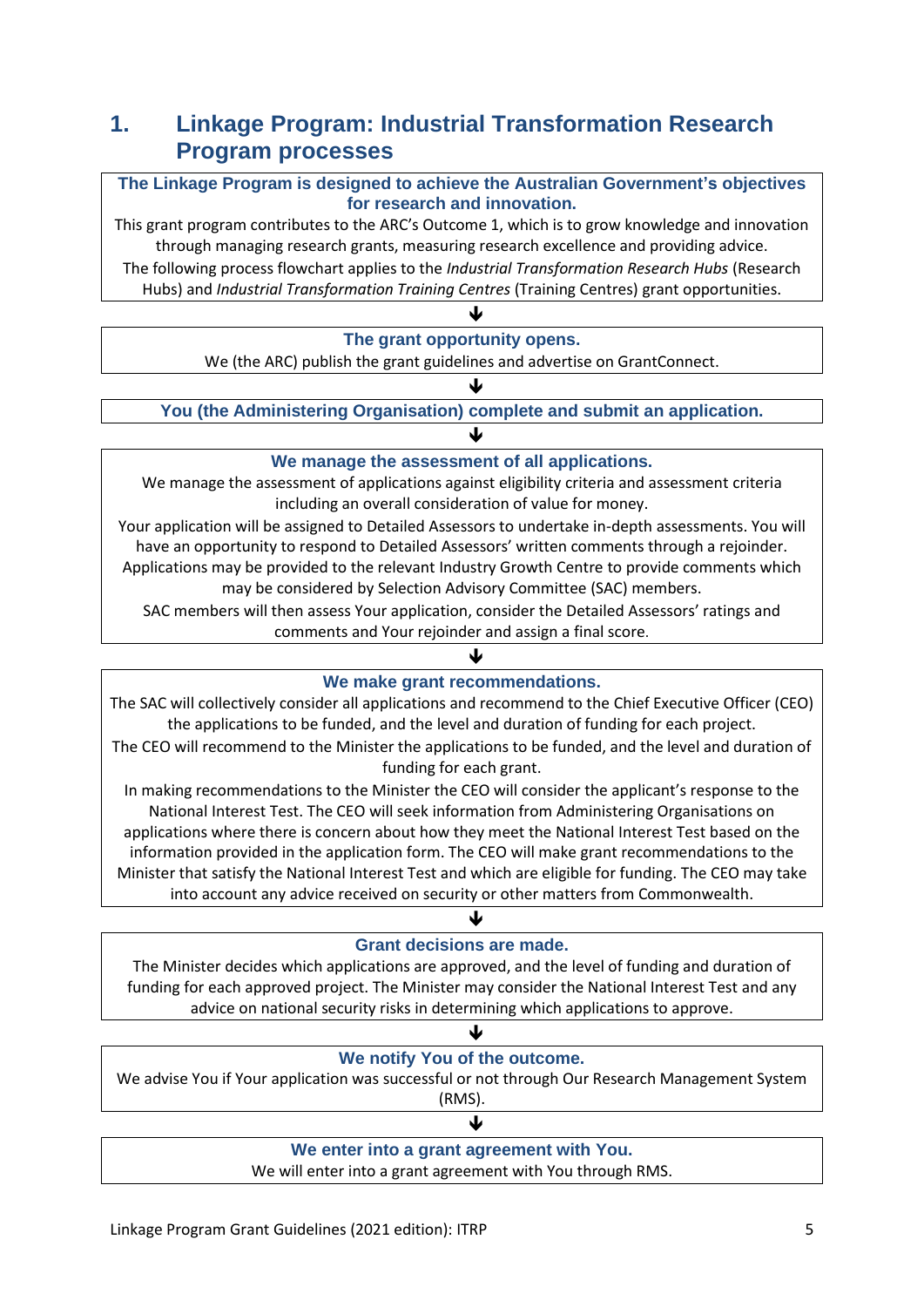## **Delivery of the grant.**

You undertake the grant activity and report to Us as set out in Your grant agreement.

We manage the grant by monitoring Your progress and making payments.

## $\mathbf{L}$ **Evaluation of the grant opportunity.**

We evaluate the specific grant activity and the grant opportunity as a whole. We will use information You provide to Us through Your reports to inform evaluations.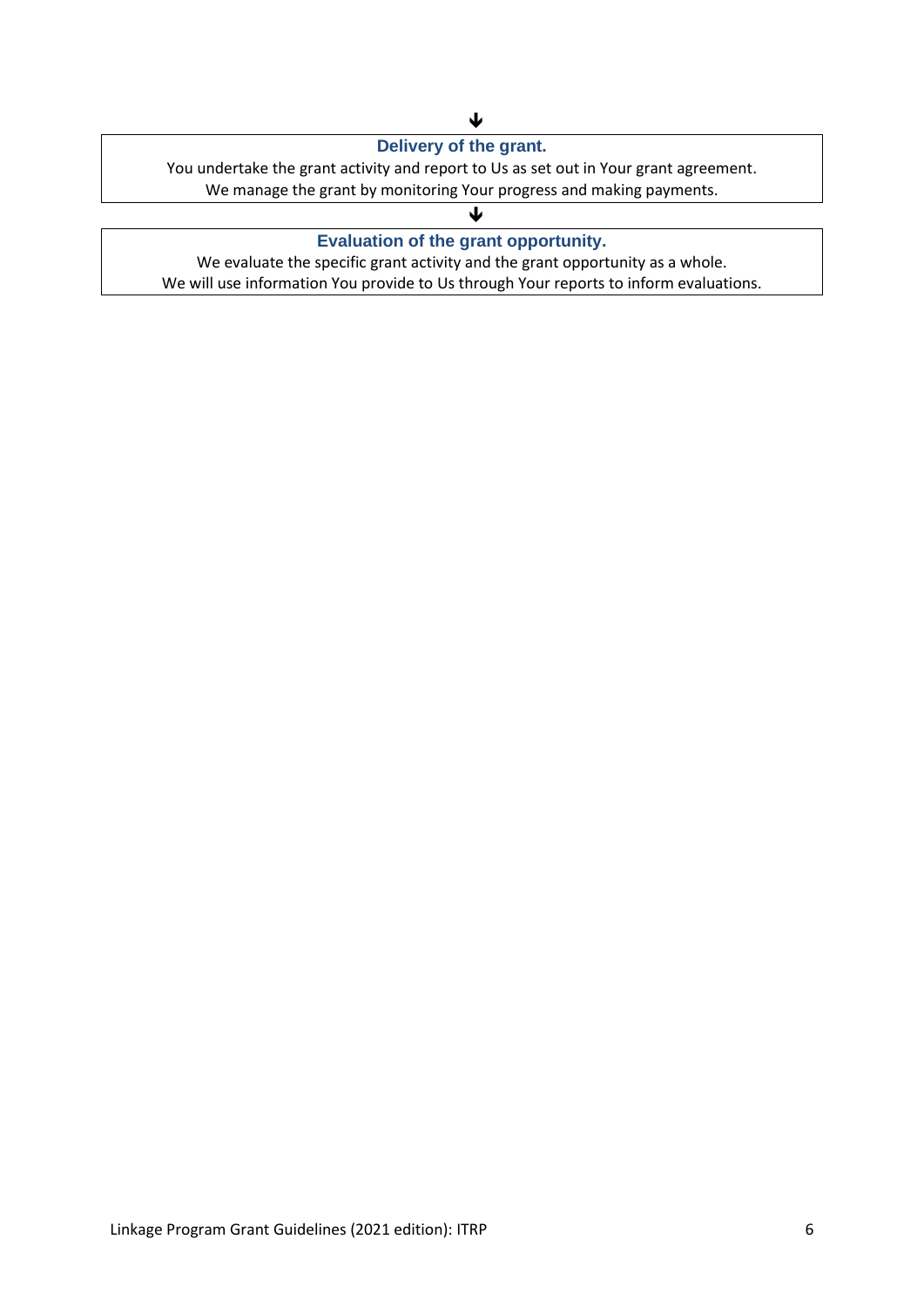# <span id="page-6-0"></span>**Introduction**

- $1.1.$ These grant guidelines establish the rules which govern the administration of the Linkage Program including the application, eligibility, and selection processes to be followed and the selection criteria that will be used to recommend grantees.
- $1.2.$ These grant guidelines contain information on the Industrial Transformation Research Program (ITRP) which comprises two schemes: Industrial Transformation Research Hubs (Research Hubs); and Industrial Transformation Training Centres (Training Centres).
- $1.3.$ You and the named participants must read these grant guidelines before filling out an application.
- $1.4.$ This document sets out:
	- a. the purpose of the Research Hubs and Training Centres schemes;
	- b. the general eligibility and assessment criteria applicable to all applications for ITRP
	- c. the specific eligibility and assessment criteria applicable to Research Hubs and Training Centres;
	- d. how applications are considered and selected;
	- e. how grantees are notified and receive grant payments;
	- f. how grantees will be monitored and evaluated; and
	- g. responsibilities and expectations in relation to each scheme.
- $1.5.$ In this document:
	- a. Sections 1 to 14 provide general information required for both ITRP schemes;
	- b. Part A provides specific information on the Research Hubs scheme; and
	- c. Part B provides specific information on the Training Centres scheme.
- $1.6.$ These grant guidelines are a legislative instrument current as at the date of signing by the Minister and have been prepared in accordance with the requirements of the ARC Act in force at that date.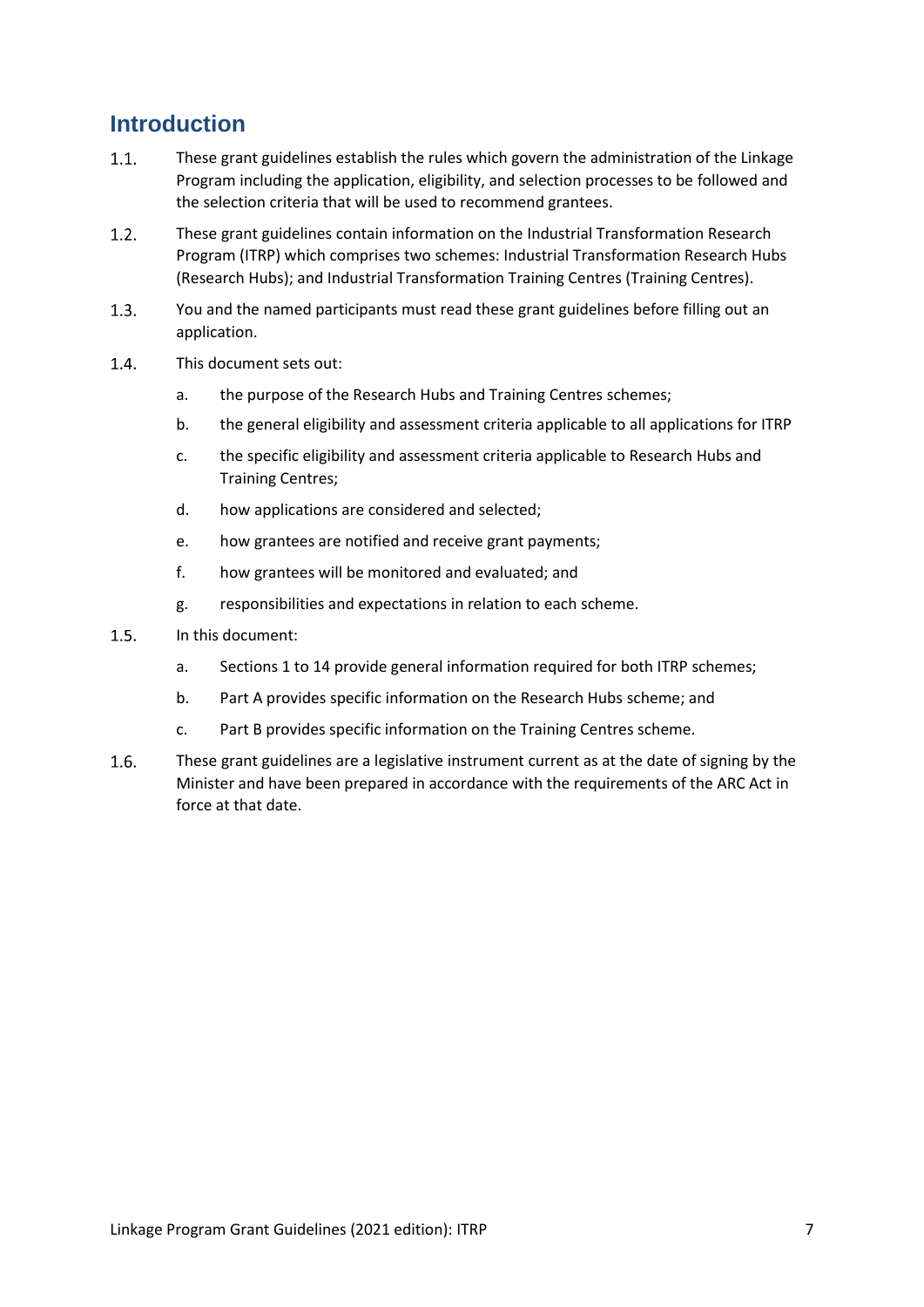# <span id="page-7-0"></span>**2. About the grant program**

 $2.1.$ The Linkage Program is one of two Programs under the ARC National Competitive Grants Program (NCGP).

## <span id="page-7-1"></span>**Objectives**

- $2.2.$ The Linkage Program supports the growth of research partnerships between universitybased researchers and researchers in other sectors in Australia and overseas for projects that generate new knowledge, technologies and innovations.
- $2.3.$ The purpose of the Linkage Program is to promote national and international research partnerships between researchers and business, industry, community organisations and other publicly funded research agencies. By supporting the development of partnerships, the ARC encourages the transfer of skills, knowledge and ideas as a basis for securing commercial and other benefits of research.
- $2.4.$ The Linkage Program aims to encourage and extend cooperative approaches to research and improve the use of research outcomes by strengthening links within Australia's innovation system and with innovation systems internationally.
- $2.5.$ The objectives of the Linkage Program are to deliver outcomes of benefit to Australia and build Australia's research and innovation capacity through support for:
	- a. collaborative research between university-based researchers and researchers in other sectors;
	- b. research training and career opportunities that enable Australian and international researchers and research students to work with industry and other end-users; and
	- c. research in priority areas.
- $2.6.$ The grant opportunities currently available under the Linkage Program are:
	- a. ITRP comprising:
		- Industrial Transformation Research Hubs (Research Hubs);
		- Industrial Transformation Training Centres (Training Centres);
	- b. Linkage Projects;
	- c. Linkage Infrastructure, Equipment and Facilities (LIEF);
	- d. ARC Centres of Excellence;
	- e. Special Research Initiatives;
	- f. Learned Academies Special Projects (LASP); and
	- g. Supporting Responses to Commonwealth Science Council Priorities.

## <span id="page-7-2"></span>**Intended Outcome**

 $2.7.$ The intended outcome of the Linkage Program is to increase Australia's research and innovation capacity to generate new knowledge and result in the development of new technologies, products and ideas, the creation of jobs, economic growth and an enhanced quality of life in Australia.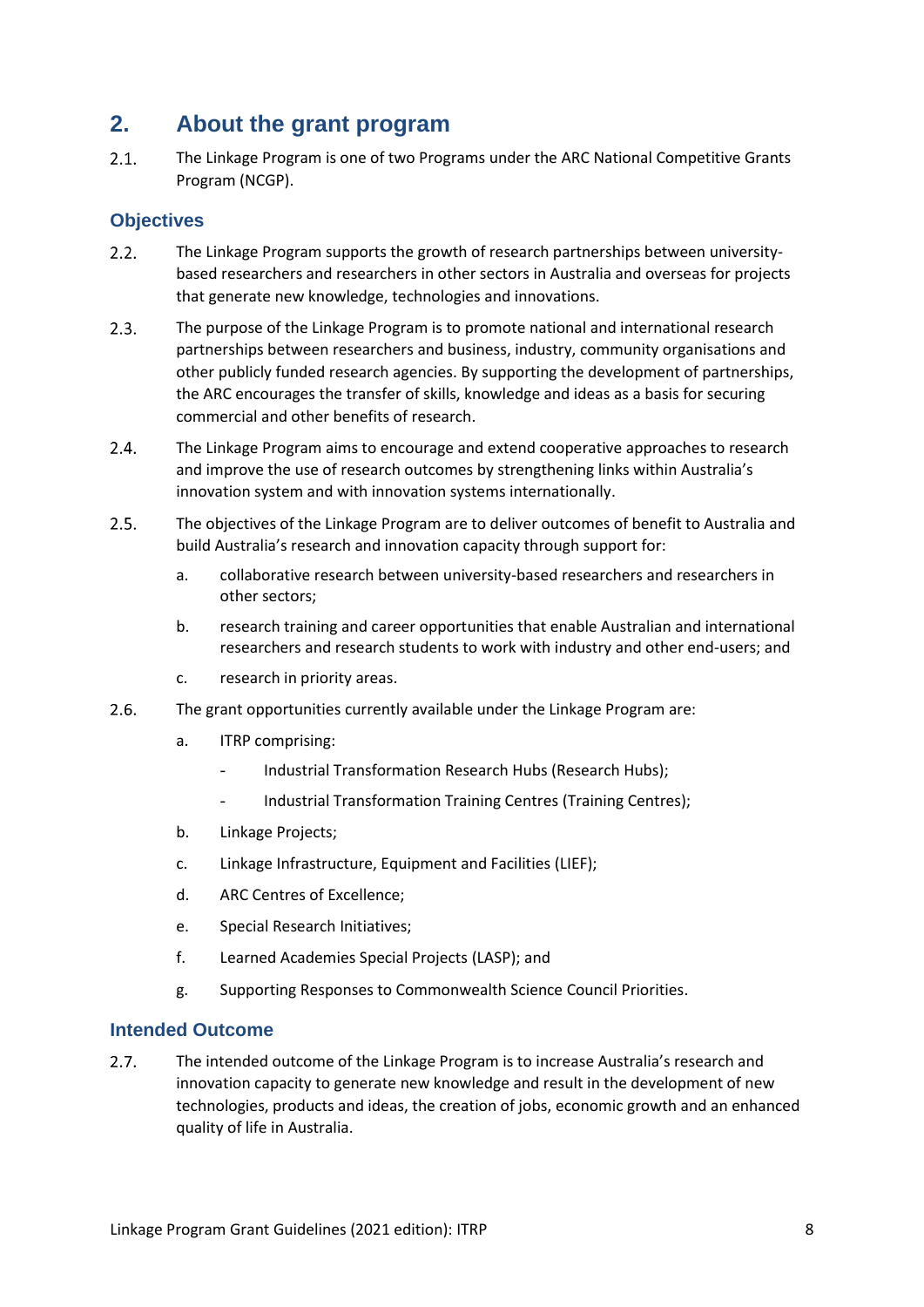## <span id="page-8-0"></span>**Linkage Program scope and timeframes**

- $2.8.$ Linkage Program grants are awarded on the basis of excellence through a competitive peer review process for each grant opportunity.
- $2.9<sub>1</sub>$ Depending on the grant opportunity, Linkage Program grant applications will be accepted once a year, on a continuous basis, or as required.
- $2.10.$ These grant guidelines will be in effect from the date the Minister signs these grant guidelines.

## <span id="page-8-1"></span>**Key performance indicators**

- $2.11.$ The Key Performance Indicators (KPIs) for the Linkage Program are identified each year in the ARC Portfolio Budget Statements and the ARC corporate plan. Reporting is provided every year in Our annual report.
- $2.12.$ The KPIs focus on long-term outcomes as well as medium-term outcomes relating to building Australia's research capacity, for example, research careers and training, contributions in areas of national need and research collaboration.

## <span id="page-8-2"></span>**Other relevant information**

 $2.13.$ The Linkage Program is undertaken according to the *Australian Research Council Act 2001* (ARC Act) and the *Commonwealth Grants Rules and Guidelines 2017* (CGRGs).

# <span id="page-8-3"></span>**About the Industrial Transformation Research Program grant opportunities**

- $2.14.$ The ITRP encourages and supports university-based researchers and industry to work together to address a range of strategic government priorities to transform Australian industries.
- $2.15.$ The current Industrial Transformation Priorities identified by Us are:
	- a. Advanced Manufacturing;
	- b. Cyber Security;
	- c. Food, Beverage and Agribusiness;
	- d. Medical Technologies and Pharmaceuticals;
	- e. Mining Equipment, Resources Technology and Services, Critical Minerals Processing;
	- f. Oil, Gas and Energy Resources;
	- g. Recycling and Clean Energy;
	- h. Defence; and
	- i. Space.
- $2.16.$ Research Hubs engage Australia's best researchers to develop collaborative solutions to the strategic priorities. The focus is on the creation of industry and academic partnerships working together on research and development projects to create innovative and transformative solutions for industry.
- $2.17.$ Training Centres foster close partnerships between university-based researchers and industry, through creating and delivering innovative Higher Degree by Research (HDR) and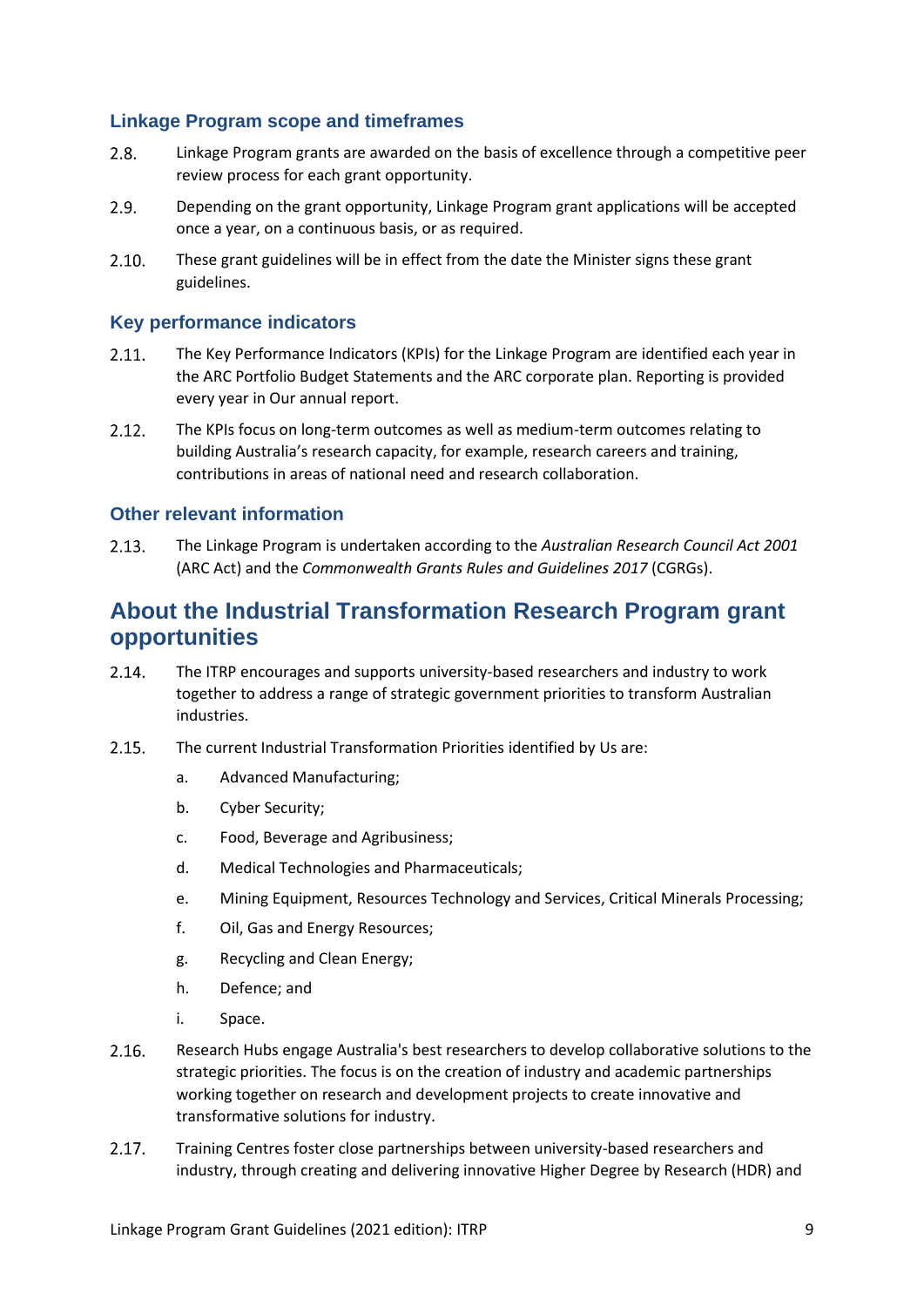postdoctoral training. Training Centres are to develop researchers with capability in end user research that is vital to Australia's future. In delivering this training, the Training Centre focuses its researchers on developing solutions relevant to the Industrial Transformation Priorities.

## <span id="page-9-0"></span>**ITRP timeframe**

 $2.18.$ ITRP grant applications are accepted once a year.

## <span id="page-9-1"></span>**3. Grant amount and grant period**

- $3.1.$ For each ITRP grant opportunity, applications for the levels of funding listed in Table 1 will be considered. Further details are provided in the grant opportunity specific parts (Parts A and B) of these grant guidelines.
- $3.2.$ **Table 1:** ITRP funding and grant duration.

| <b>Grant Opportunity</b>                                                | <b>Funding for each grant:</b>                                                                                                                                                                                                                                 |
|-------------------------------------------------------------------------|----------------------------------------------------------------------------------------------------------------------------------------------------------------------------------------------------------------------------------------------------------------|
| <b>Industrial Transformation</b><br><b>Research Hubs</b><br>(Part A)    | Between \$500,000 and \$1,000,000 per annum.<br>$\bullet$<br>Grant duration is three to five years.<br>٠                                                                                                                                                       |
| <b>Industrial Transformation</b><br><b>Training Centres</b><br>(Part B) | • The first three years: a minimum of \$650,000 to a<br>maximum of \$1,000,000 per annum.<br>Fourth year: a minimum of \$150,000 to a maximum<br>of \$1,000,000.<br>Fifth year: no minimum, a maximum of \$1,000,000.<br>Grant duration is four to five years. |

# <span id="page-9-2"></span>**4. Eligibility criteria**

## <span id="page-9-3"></span>**What are the eligibility requirements for applications?**

- $4.1.$ To be eligible Your application must:
	- a. address one or more of the current Industrial Transformation Priorities;
	- b. include at least one Australian Partner Organisation. You may also include additional Partner Organisations, Other Eligible Organisations and Other Organisations; and
	- c. meet the participant requirements in Part A Industrial Transformation Research Hubs or B - Industrial Transformation Training Centres.
- $4.2.$ You and each Other Eligible Organisation and Partner Organisation on an application must each commit a significant contribution of cash and/or in-kind and/or other material resources to the application having regard to the total cost of the proposed Research Hub or Training Centre and the relative contribution of any Chief Investigator(s) (CIs) or Partner Investigator(s) (PIs) at the organisation.
- $4.3.$ The minimum contribution required from each Eligible Organisation, Partner Organisation and/or Other Organisation is explained in the relevant Part of these grant guidelines.
- $4.4.$ You can only submit one application for the same project in any grant opportunity. This includes applications which fundamentally have the same research intent, approach and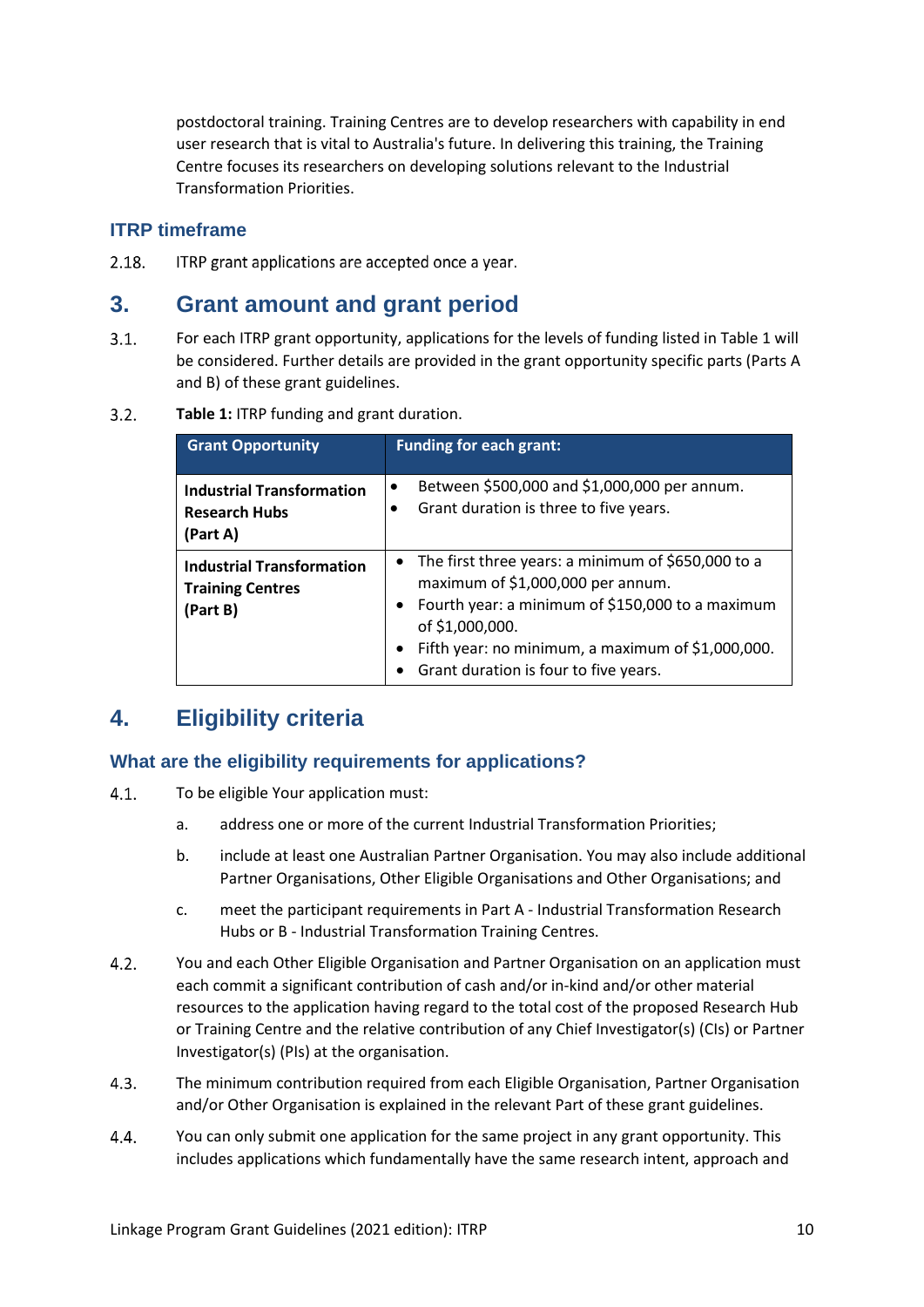outcomes, regardless of any variations in the research, the named participants and/or organisations.

## <span id="page-10-0"></span>**Who is eligible to apply for a grant?**

- $4.5.$ We will only accept applications from the Eligible Organisations in Table 2.
- $4.6.$ The Eligible Organisation that submits the application will be the 'Administering Organisation' and is referred to as 'You'. All Other Eligible Organisations named on the application will be an 'Other Eligible Organisation'.

#### $4.7.$ **Table 2:** Eligible Organisations

| <b>Organisation Name</b>                                                        | <b>Organisation ABN</b> |
|---------------------------------------------------------------------------------|-------------------------|
| <b>Australian Catholic University</b>                                           | 15 050 192 660          |
| Australian Institute of Aboriginal and Torres Strait<br><b>Islander Studies</b> | 62 020 533 641          |
| Batchelor Institute of Indigenous Tertiary Education                            | 32 039 179 166          |
| <b>Bond University</b>                                                          | 88 010 694 121          |
| <b>Central Queensland University</b>                                            | 39 181 103 288          |
| <b>Charles Darwin University</b>                                                | 54 093 513 649          |
| <b>Charles Sturt University</b>                                                 | 83 878 708 551          |
| <b>Curtin University</b>                                                        | 99 143 842 569          |
| Deakin University                                                               | 56 721 584 203          |
| <b>Edith Cowan University</b>                                                   | 54 361 485 361          |
| Federation University Australia                                                 | 51 818 692 256          |
| <b>Flinders University</b>                                                      | 65 542 596 200          |
| <b>Griffith University</b>                                                      | 78 106 094 461          |
| James Cook University                                                           | 46 253 211 955          |
| La Trobe University                                                             | 64 804 735 113          |
| <b>Macquarie University</b>                                                     | 90 952 801 237          |
| Monash University                                                               | 12 377 614 012          |
| Murdoch University                                                              | 61 616 369 313          |
| Queensland University of Technology                                             | 83 791 724 622          |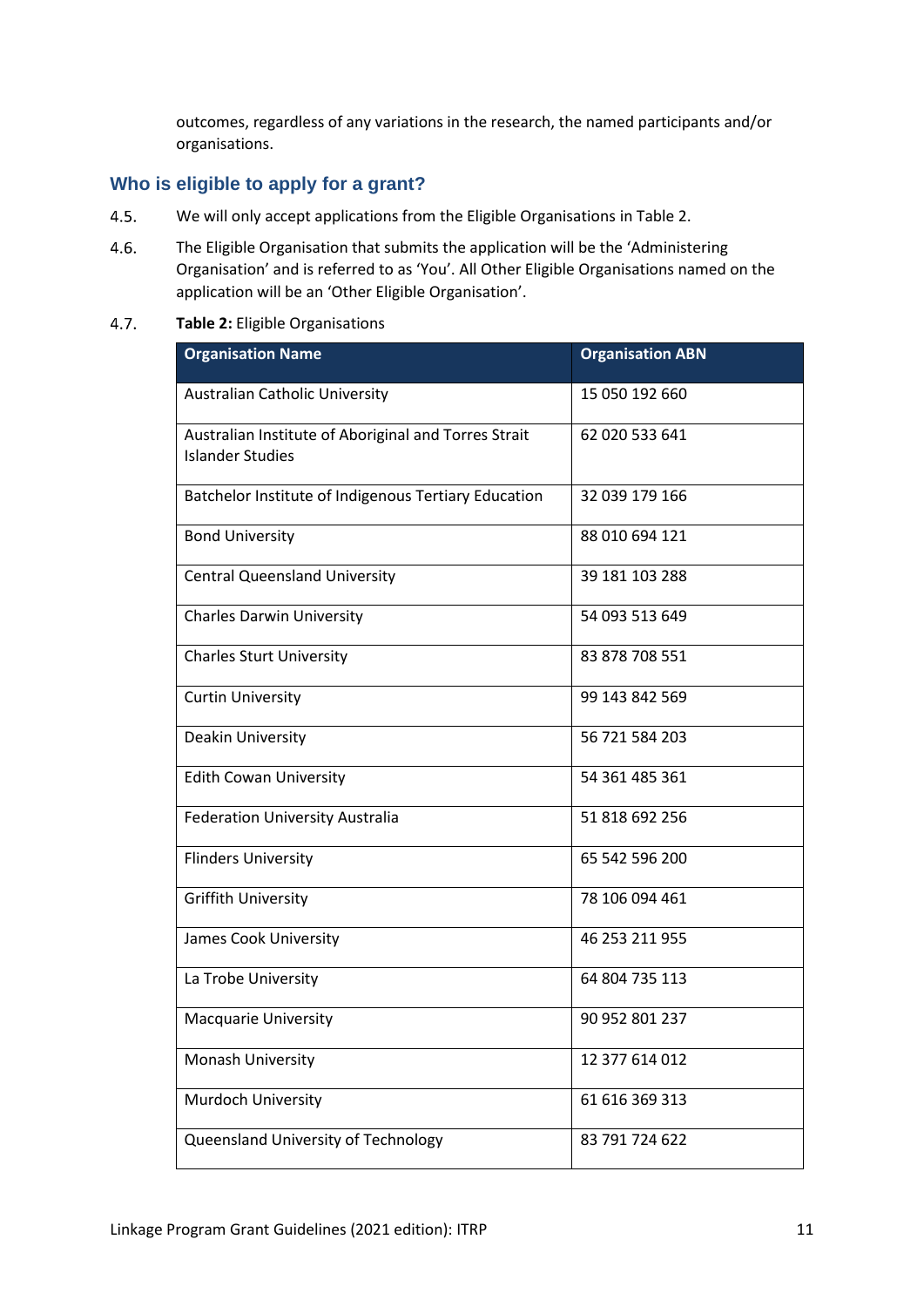| <b>Organisation Name</b>                                     | <b>Organisation ABN</b> |
|--------------------------------------------------------------|-------------------------|
| Royal Melbourne Institute of Technology<br>(RMIT University) | 49 781 030 034          |
| Southern Cross University                                    | 41 995 651 524          |
| Swinburne University of Technology                           | 13 628 586 699          |
| The Australian National University                           | 52 234 063 906          |
| The University of Adelaide                                   | 61 249 878 937          |
| The University of Melbourne                                  | 84 002 705 224          |
| The University of New England                                | 75 792 454 315          |
| The University of New South Wales                            | 57 195 873 179          |
| The University of Newcastle                                  | 15 736 576 735          |
| The University of Notre Dame Australia                       | 69 330 643 210          |
| The University of Queensland                                 | 63 942 912 684          |
| The University of Sydney                                     | 15 211 513 464          |
| The University of Western Australia                          | 37 882 817 280          |
| <b>Torrens University Australia</b>                          | 99 154 937 005          |
| University of Canberra                                       | 81 633 873 422          |
| University of Divinity                                       | 95 290 912 141          |
| University of South Australia                                | 37 191 313 308          |
| University of Southern Queensland                            | 40 234 732 081          |
| University of Tasmania                                       | 30 764 374 782          |
| University of Technology Sydney                              | 77 257 686 961          |
| University of the Sunshine Coast                             | 28 441 859 157          |
| University of Wollongong                                     | 61 060 567 686          |
| Victoria University                                          | 83 776 954 731          |
| Western Sydney University                                    | 53 014 069 881          |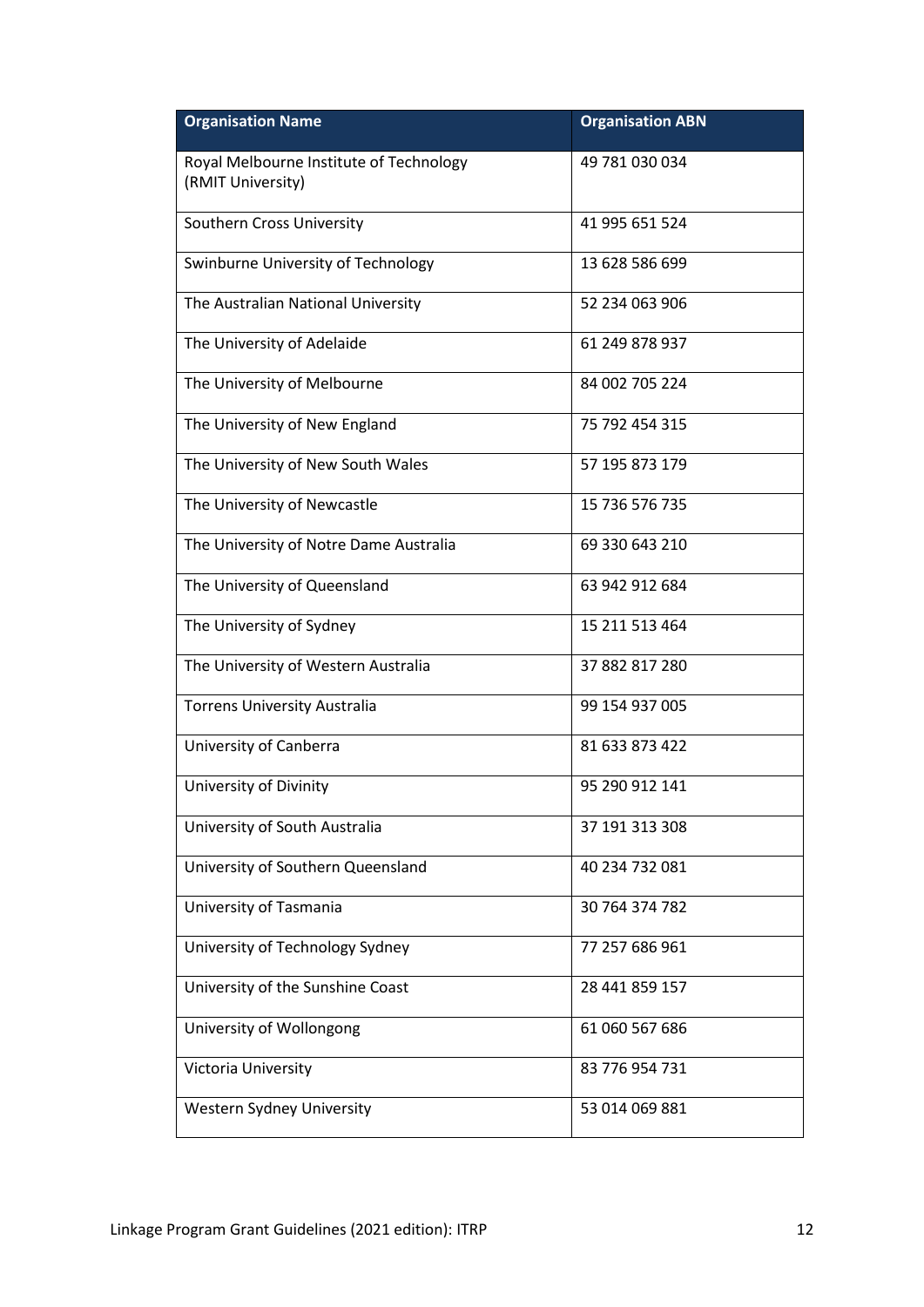## <span id="page-12-0"></span>**Who is eligible to be a Partner Organisation?**

- $4.8.$ To be eligible as a Partner Organisation, an organisation cannot be:
	- a. an organisation included on the National Redress Scheme's website on the list of 'Institutions that have not joined or signified their intent to join the Scheme' (www.nationalredress.gov.au);
	- b. an Eligible Organisation;
	- c. a controlled entity of any Eligible Organisation; or
	- d. an entity (for example a joint venture) where more than 50 per cent is owned by one or more Eligible Organisations.
- $4.9.$ Each Partner Organisation must:
	- a. participate in the project for the project activity period unless otherwise approved by Us;
	- b. provide evidence of new or on-going collaboration directly with You and/or with an Other Eligible Organisation on the application; and
	- c. make a contribution of cash and/or in-kind and/or other material resources that is specific to the project, and having regard to the total cost of the project and not be part of a broader contribution to Your organisation or an Other Eligible Organisation.
- $4.10.$ Partner Organisation cash contributions cannot:
	- a. be sourced from funds awarded or appropriated by the Commonwealth or an Australian State or Territory Governments for the purposes of research, nor from funds previously used to leverage government research or research infrastructure funding; or
	- b. be a contribution to salaries for CIs and/or PIs on the application.

## <span id="page-12-1"></span>**Who is eligible to be an Other Organisation?**

- 4.11. An organisation included on the National Redress Scheme's website on the list of 'Institutions that have not joined or signified their intent to join the Scheme' (www.nationalredress.gov.au) cannot be an Other Organisation.
- $4.12.$ Organisations that are not Eligible Organisations and not Partner Organisations but that are named as organisational participants on an application will be Other Organisations.
- $4.13.$ Other Organisations are not required to make a cash or in-kind contribution to the project, but must be relevant to and involved in the research and training programs of the Research Hub or Training Centre.

## <span id="page-12-2"></span>**Who is eligible to be a named participant?**

- $4.14.$ Named participants are those individual researchers who are nominated for the particular roles identified for each grant opportunity.
- $4.15.$ Roles that named participants may be nominated for under the ITRP are:
	- a. Research Hub Director (Part A);
	- b. Training Centre Director (Part B);
	- c. Chief Investigators (CIs) (Parts A and B); and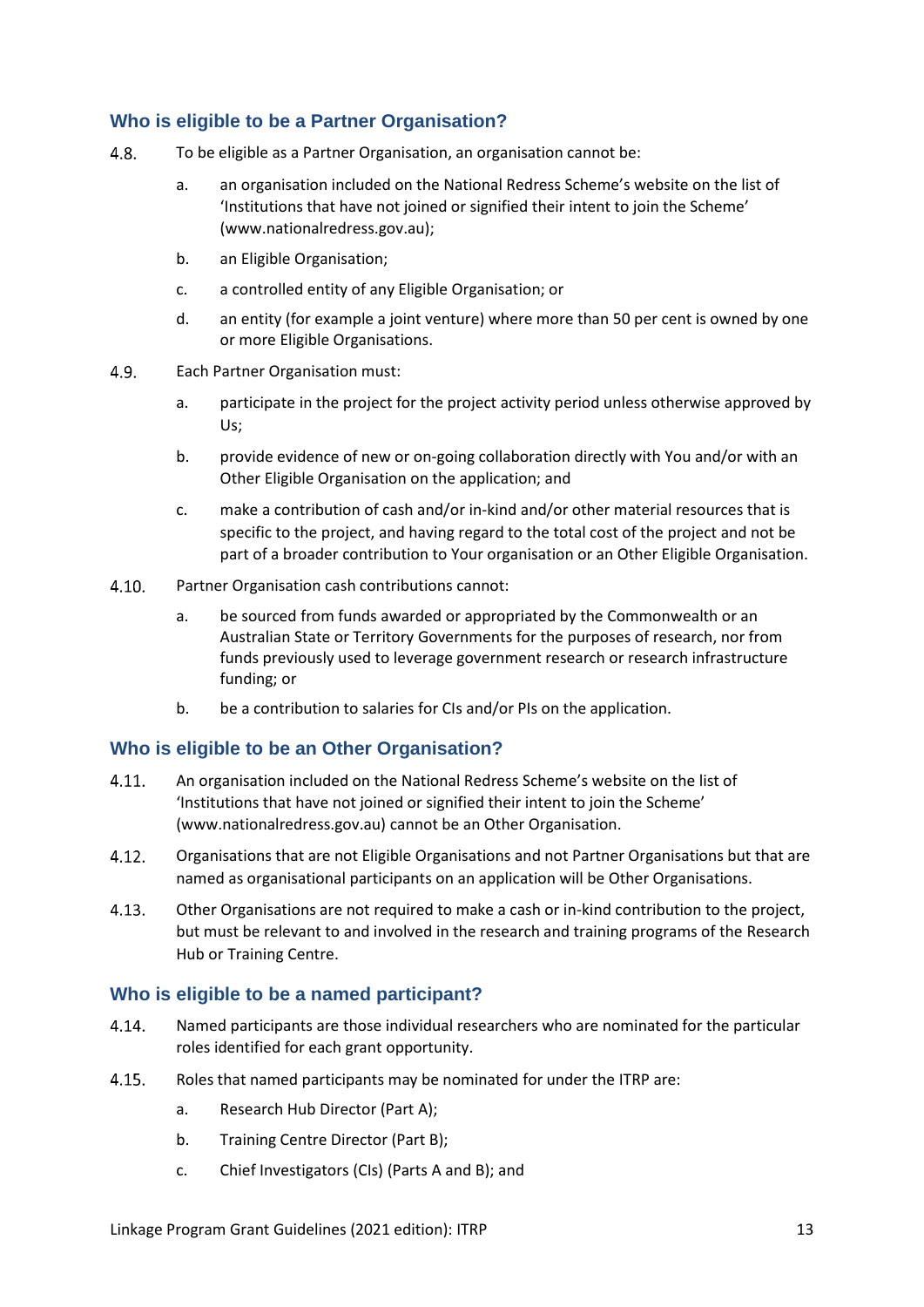- d. Partner Investigators (PIs) (Parts A and B).
- $4.16.$ All named participants in an application must:
	- a. satisfy the eligibility criteria for the role they are to perform;
	- b. take responsibility for the authorship and intellectual content of the application, appropriately citing sources and acknowledging all significant contributions, including from third parties; and
	- c. have met their obligations regarding previously funded projects, including submission to the ARC of satisfactory final reports at the grant opportunity closing date.
- $4.17.$ An application will not be considered where We have made a decision to exclude grant applications involving a particular named participant for a period of time, whether or not they otherwise meet the eligibility requirements.
- $4.18.$ A project cannot commence until all named participants meet the eligibility criteria in these grant guidelines.

## <span id="page-13-0"></span>**Research Hub and Training Centre Directors**

- 4.19. The Research Hub or Training Centre Director will be responsible for developing and implementing the strategies and managing the research project. The Research Hub or Training Centre Director must coordinate the research effort and reporting structures across the Eligible Organisation(s) and Partner Organisation(s).
- $4.20.$ To be eligible, the nominated participant for the Research Hub or Training Centre Director role must, as at the grant opportunity closing date and, if successful, for the project activity period:
	- a. meet the eligibility criteria to apply as a CI
	- b. be employed by the Administering Organisation a minimum of 50 per cent of Full Time Equivalent (0.5 FTE); and
	- c. commit a minimum of 0.5 FTE to the activities of the Research Hub or Training Centre.

## <span id="page-13-1"></span>**Chief Investigators**

- $4.21.$ CIs are expected to:
	- a. take significant intellectual responsibility for the conception and conduct of the project and for any strategic decisions required in its pursuit and the communication of results;
	- b. ensure effective supervision, support and mentoring at all times of research personnel, including HDR candidates and postdoctoral researchers for whom they are responsible; and
	- c. make a commitment to carrying out the project and not assume the role of a supplier of resources for work that will largely be undertaken by others.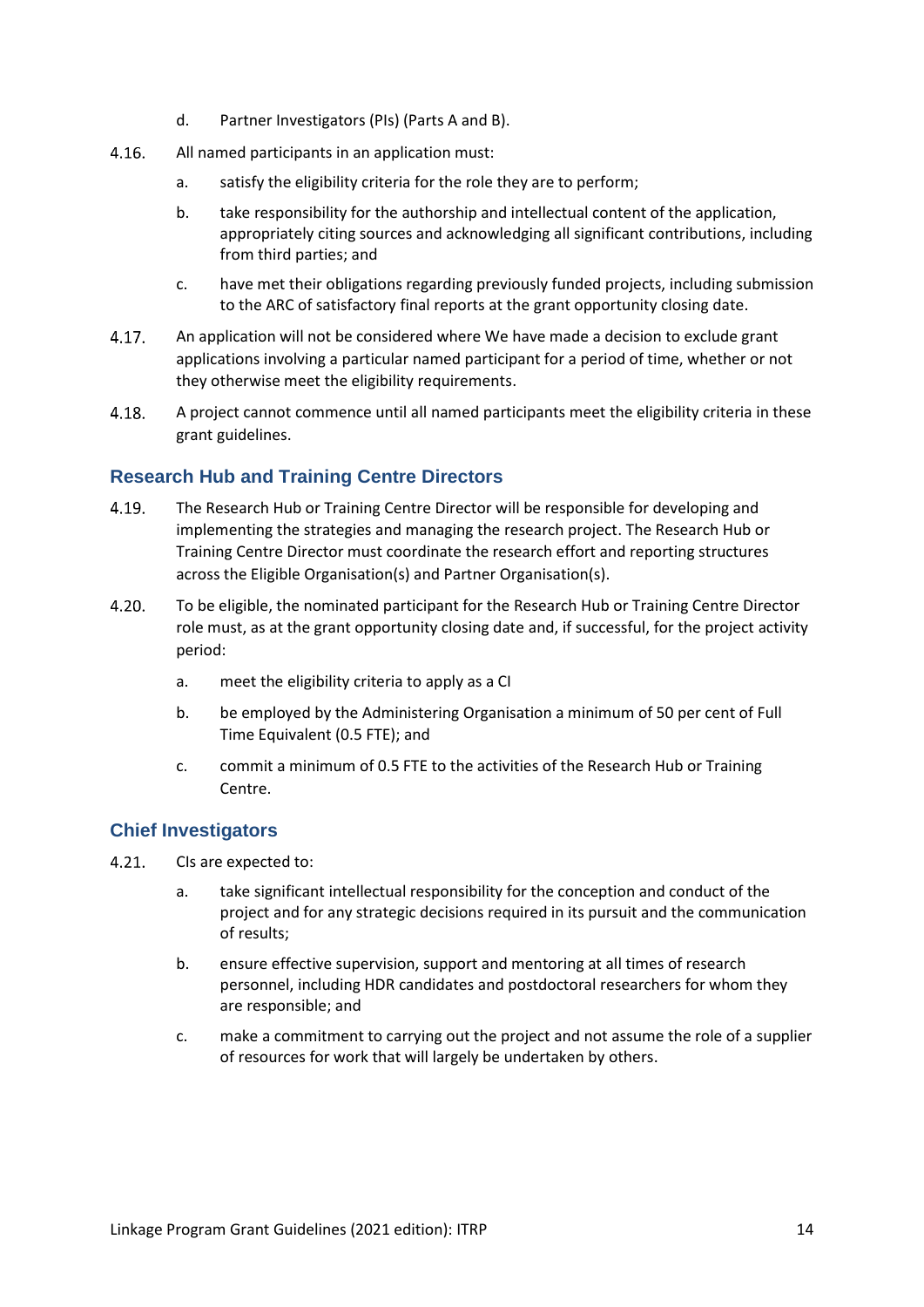- $4.22.$ CIs who are not the Research Hub or Training Centre Director must meet at least one of the following criteria as at the grant commencement date and, if the application is successful, for the project activity period:
	- a. be an employee for at least 20 per cent of Full Time Equivalent (0.2 FTE) at an Eligible Organisation; or
	- b. be a holder of an honorary academic appointment at an Eligible Organisation. An honorary academic appointment for eligibility purposes means a position that gives full academic status to the researcher, as certified by the Deputy Vice-Chancellor (Research) (or equivalent) in the application. The researcher must have access to research support comparable to employees e.g., an emeritus appointment. The researcher is not eligible to be a Chief Investigator using their honorary academic appointment if they are employed by an organisation other than an Eligible Organisation for more than 0.2 FTE.
- $4.23.$ CIs must reside in Australia for more than 50 per cent of the project activity period. Any significant absences including fieldwork or study leave directly related to the project must have approval from You and must not total more than half the project activity period. In extraordinary circumstances, changes must be approved via a Variation.
- $4.24.$ CIs must not undertake an HDR during the project activity period.

## <span id="page-14-0"></span>**Partner Investigators**

- $4.25.$ PIs are expected to:
	- a. take significant intellectual responsibility for the planning and conduct of the project and for any strategic decisions required in its pursuit and the communication of results;
	- b. have the relevant skills and experience to contribute to the project;
	- c. make a commitment to carrying out the project and not assume the role of a supplier of resources for work that will largely be undertaken by others; and/or
	- d. provide effective supervision, support and mentoring of research personnel, as required.
- PIs must not meet the eligibility criteria for CIs as at the grant commencement date and, if  $4.26.$ successful, at any time during the project activity period.
- $4.27.$ Researchers who do not meet all of the eligibility criteria for being a CI may be PIs. For example, a participant may be a PI if they would otherwise be a CI but will not reside in Australia for more than 50 per cent of the project activity period.
- $4.28.$ PIs may, or may not, be an employee of a Partner Organisation.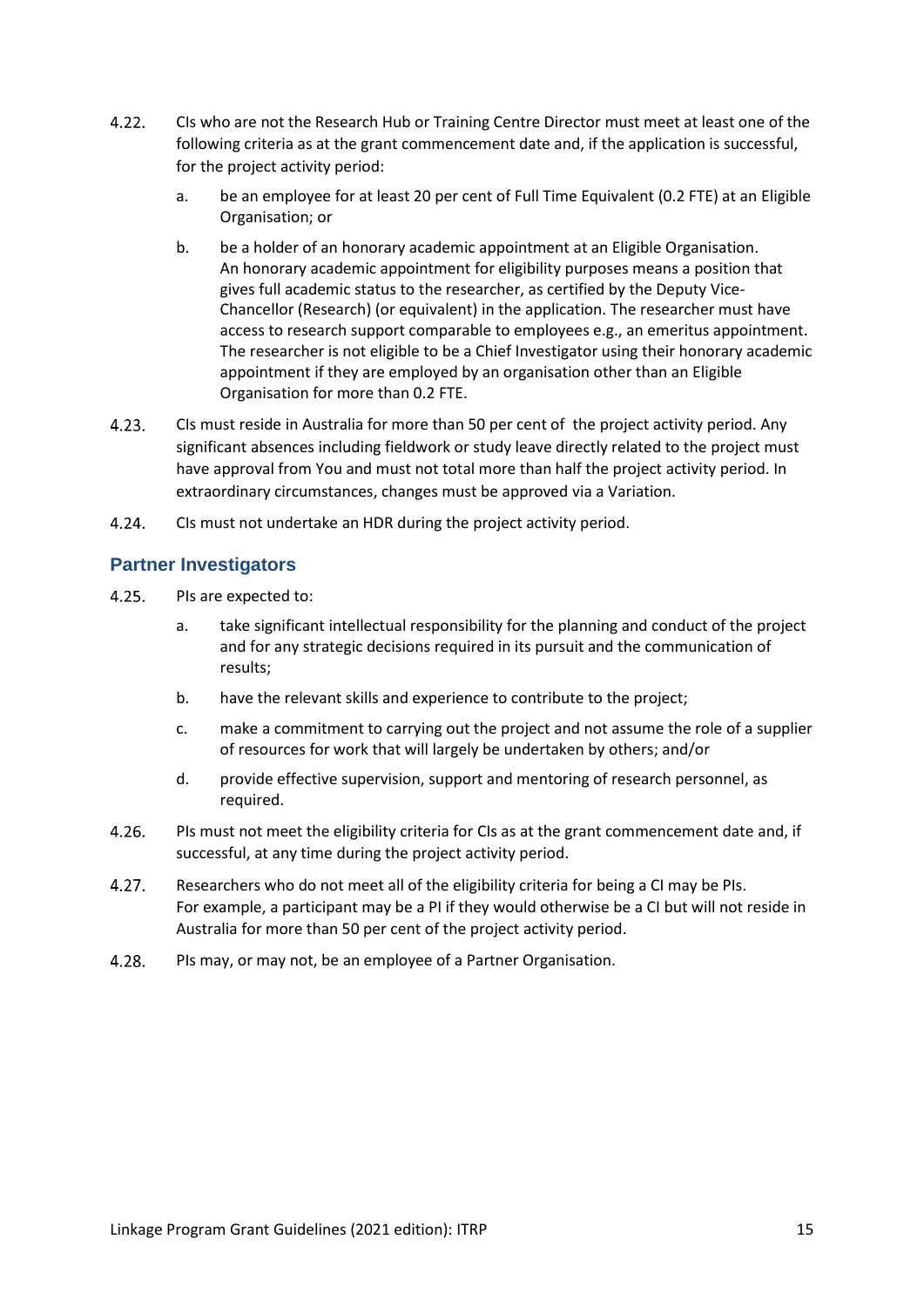## <span id="page-15-0"></span>**What are the limits on the number of applications and projects per named participant?**

- 4.29. These limits only apply to Directors and CIs.
- $4.30.$ The limits are designed to ensure that named participants have the capacity to undertake each project.
- $4.31.$ A named participant can apply for and be concurrently funded through the Linkage Program for a maximum of four Linkage Program projects (not including LIEF) as a CI or Director. For the purposes of counting project limits, Linkage Program projects:
	- a. include CIs on Linkage Projects, ITRP and ARC Centres of Excellence projects;
	- b. include Directors on ITRP, Special Research Initiatives and ARC Centres of Excellence projects; and
	- c. do not include CIs on LIEF, Special Research Initiatives, LASP or Supporting Responses to Commonwealth Science Council Priorities projects.
- 4.32. A named participant can be funded for a maximum of one Director role for a Linkage Program project. This includes ITRP, ARC Centres of Excellence and Special Research Initiatives.
- $4.33.$ A named participant on a Research Hub or Training Centre application may be named on other ARC grant opportunity applications and subject to the separate limits on those opportunities, those applications may be retained until the outcome of the relevant ITRP application is known.
- 4.34. All named participants on a successful ITRP application must meet the project limit requirements identified at 4.31 and 4.32 above before the project can start. Project limits can be met by relinquishing existing project(s), or relinquishing role(s) on existing projects, or withdrawing application(s) that would exceed the project limits. We reserve the right to determine which grants are to be relinquished.
- 4.35. It is Your responsibility to determine if applying for, or holding, a project under these grant guidelines will affect an individual researcher's eligibility for other ARC grant opportunities as other ARC grant opportunities may have different project limits. We reserve the right to change project and application limits in future grant opportunities.

# <span id="page-15-1"></span>**5. What the grant money can be used for**

## <span id="page-15-2"></span>**Eligible grant activities**

 $5.1.$ The Linkage Program supports research activities that meet the definition of 'research'.

## <span id="page-15-3"></span>**Ineligible grant activities**

- $5.2.$ The Linkage Program does not support applications that involve medical research as detailed in the *ARC Medical Research Policy* on the [ARC website](http://www.arc.gov.au/)*.* Applications which address the 'Medical Technologies and Pharmaceuticals' industrial transformation priority, must take the *ARC Medical Research Policy* into consideration.
- $5.3.$ We will not consider any application that utilises ARC funds for clinical trials.
- $5.4.$ We will not consider applications for a grant where one or more Organisation(s) is seeking expert external assistance, not available within their own organisation, in order to develop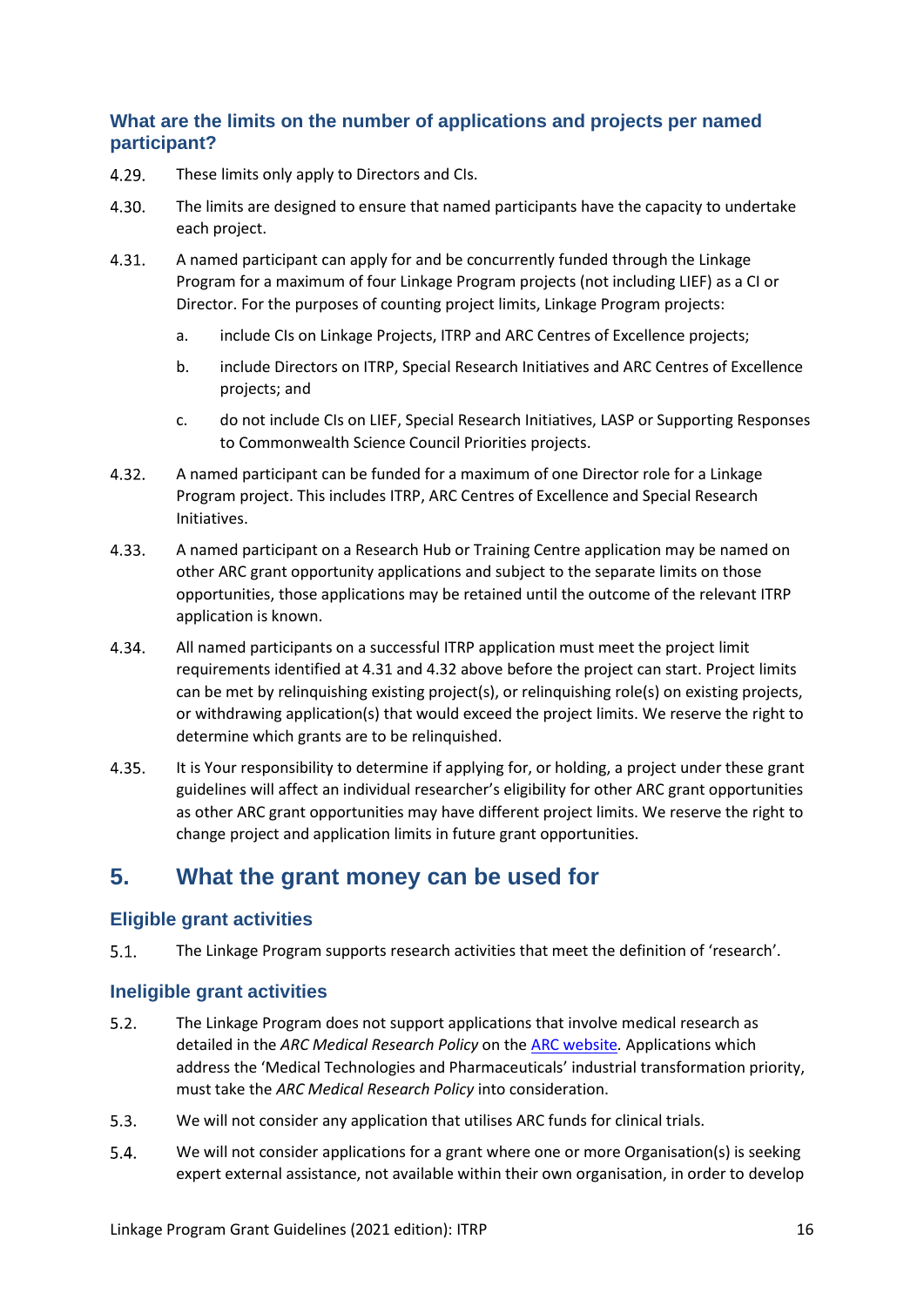specific applications or outputs that involve little innovation or are low risk. We consider such applications to be contracted research or a consultancy arrangement and these are ineligible.

- $5.5.$ We cannot fund the same research activities, infrastructure or project previously funded or currently being funded through any other Commonwealth grant.
- $5.6.$ The Linkage Program does not support activities leading solely to the creation or performance of a work of art, including visual art, musical compositions, drama, dance, film, broadcasts, designs and literary works, unless those works are directly related to the project activities and demonstrably research based.

## <span id="page-16-0"></span>**What grant funds can be used for**

- $5.7.$ You can only spend the grant on eligible expenditure items that directly support the project and in accordance with any additional special conditions in the grant agreement.
- $5.8.$ Eligible expenditure items are:
	- a. personnel, which may include:
		- i. salary support for personnel who perform research or activities that support the research, for example research associates and assistants, a Manager, technicians and laboratory attendants but excluding the Director, CIs and PIs. Salary support must be at an appropriate level, including 30 per cent on-costs, at the employing organisation;
		- ii. stipends for HDR students, at an appropriate level for the Eligible Organisation, but not less than the level indicated on the salaries and stipends page of the [ARC website;](http://www.arc.gov.au/)
		- iii. expert services of a third party if the services are directly related to and essential for the project. Such services include, but are not limited to:
			- language translation services, transcribing services;
			- purchase of bibliographical or archival material (electronic or hard copy); and
			- data collection and analysis services;
	- b. travel costs essential to the project, including economy travel costs for domestic and/or international travel and accommodation, not exceeding an average of \$20,000 per year of the project. Travel costs related to c. and e. vii. are not counted towards the average of \$20,000 per year limit detailed here;
	- c. expenditure on field research essential to the project, including technical and logistical support, travel expenses (including accommodation, meals and incidental costs);
	- d. equipment (and its maintenance) and consumables essential for the project. Funding will not be provided for equipment or consumables that are considered to be for broad general use; and
	- e. other, which may include:
		- i. access to national and international research and infrastructure facilities including specialist archives, collections and databases;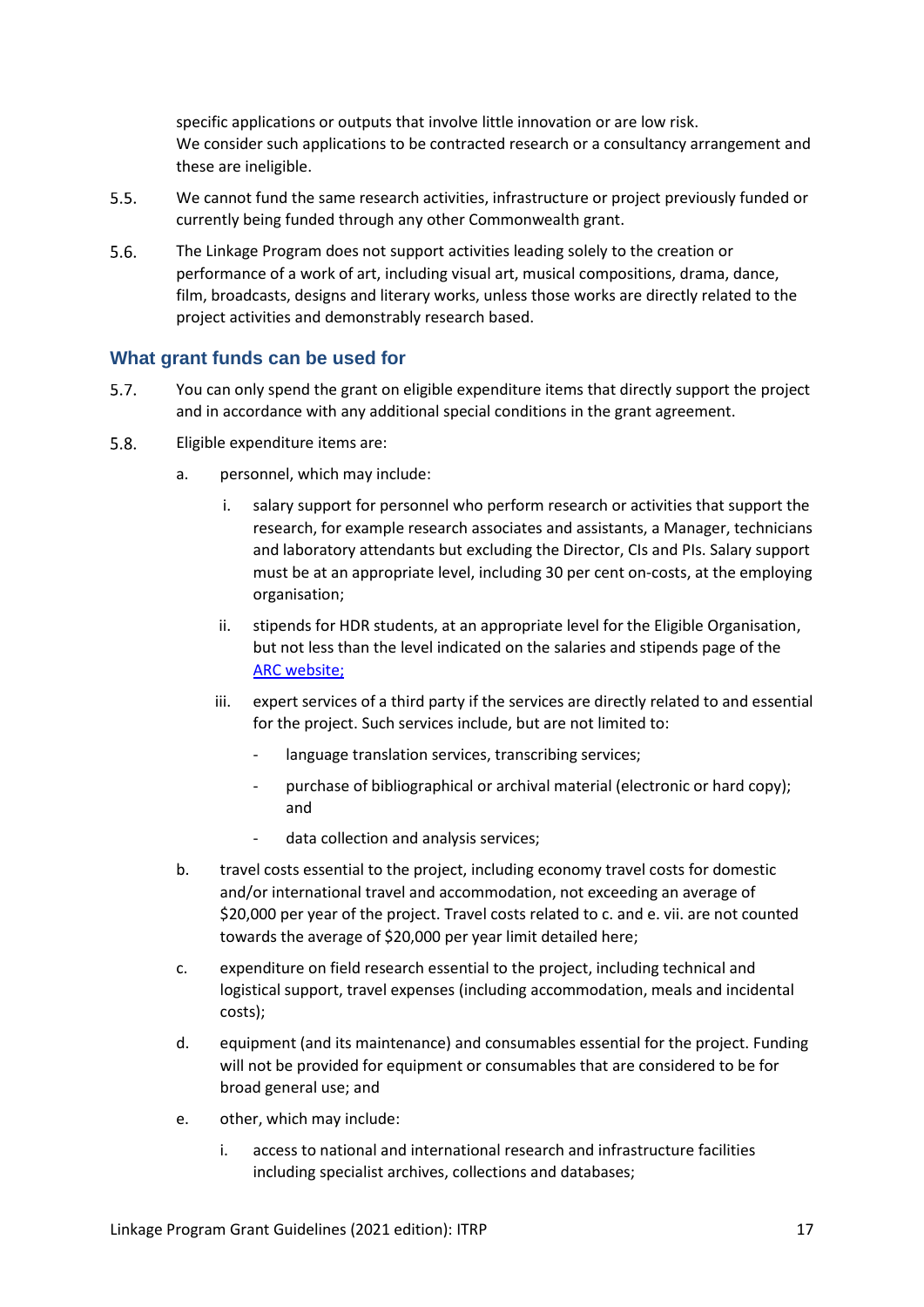- ii. access to technical workshop services linked to and justified explicitly against the project (for example, machine tools and qualified technicians);
- iii. publication and dissemination of project research outputs and outreach activity costs;
- iv. specialised computer equipment and software essential to the project;
- v. web hosting and web development specific to the project;
- vi. workshops, focus groups and conferences that are essential for the conduct of the project (including reasonable hospitality costs such as morning tea, lunch and afternoon tea); and
- vii. reasonable essential costs to allow a participant who is a carer, or who personally requires care or assistance, to undertake travel essential to the project.
- $5.9.$ The Research Hubs and Training Centres grant opportunities include specific budget items for salary support, stipends and/or teaching relief as stated in Parts A and B of these grant guidelines.

## <span id="page-17-0"></span>**What grant funds cannot be used for**

- $5.10.$ Unless the following activities meet the definition of 'research', the Linkage Program does not support production of:
	- a. computer programs, research aids and tools;
	- b. data warehouses, catalogues or bibliographies; or
	- c. teaching materials.
- $5.11.$ You cannot request or use grant funds for the following activities:
	- a. basic facilities that should normally be funded by an Administering Organisation, Eligible Organisation and/or Partner Organisation (including standard refurbishment costs of a laboratory);
	- b. capital works and general infrastructure costs;
	- c. costs not directly related to the project, including but not limited to professional membership fees, professional development courses, fees for patent application and maintenance, equipment for live music or drama performances, equipment for gallery and museum exhibitions, visas, relocation costs, entertainment costs, purchase of alcohol, insurance, mobile phones (purchase or call charges) and other indirect costs;
	- d. fees for international students or the Higher Education Contribution Scheme (HECS) and Higher Education Loan Program (HELP) liabilities for students; and
	- e. salaries and/or on-costs, in whole or in part, for Directors, CIs or PIs.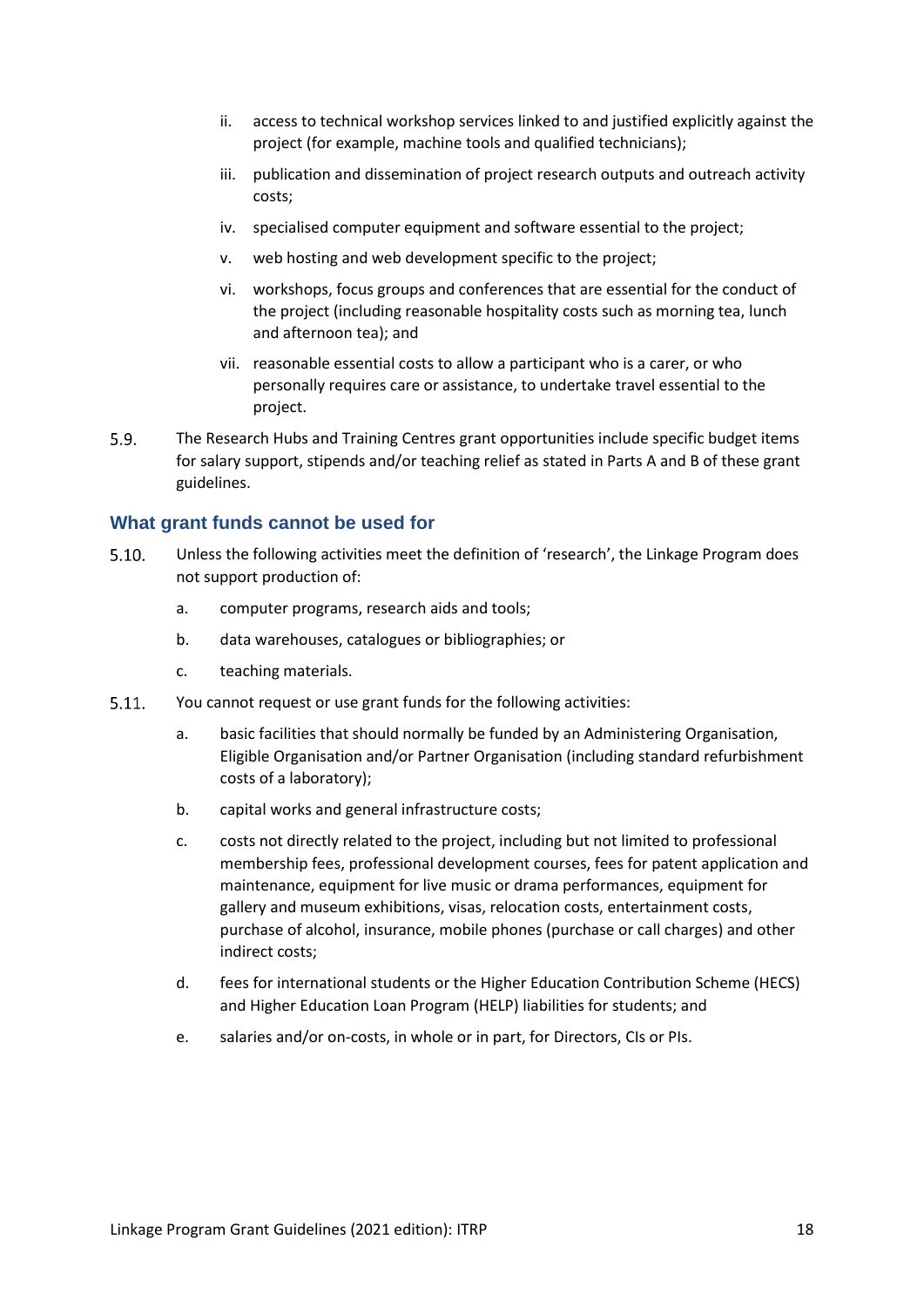## <span id="page-18-0"></span>**What basic facilities must be provided**

- $5.12.$ The following basic facilities must be provided (where relevant) and funded by You, or the Other Eligible Organisation(s) or Partner Organisation(s) and are not funded by the ARC:
	- a. bench fees or similar laboratory access fees;
	- b. access to a basic library collection;
	- c. access to film or music editing facilities;
	- d. work accommodation (for example, laboratory and office space, suitably equipped and furnished);
	- e. basic computer facilities such as desktop computers, portable computer devices, printers, word processing, and other standard software; and
	- f. standard reference materials or funds for abstracting services.

## <span id="page-18-1"></span>**6. The assessment criteria**

- $6.1.$ You must address all of the relevant assessment criteria outlined in Part A - Industrial Transformation Research Hubs or B - Industrial Transformation Training Centres in Your application. We will assess your application based on the weighting given to each criterion. Different weightings are assigned to individual criterion.
- $6.2.$ The application form asks questions that relate to the assessment criteria. The amount of detail and supporting evidence You provide in Your application should be relative to the project size, complexity and grant amount requested. The application form includes character, word and page limits.

## <span id="page-18-2"></span>**7. How to apply**

- $7.1.$ Before You submit an application, You and the named participants must read these grant guidelines, the relevant part of this document for the appropriate grant opportunity, the Instructions to Applicants, and the draft grant agreement. These documents may be found on [GrantConnect.](http://www.grants.gov.au/) Any alterations and addenda will be published o[n GrantConnect](http://www.grants.gov.au/) and by registering on this website you will be automatically notified of any changes.
- $7.2<sub>1</sub>$ Prior to applying, it is strongly encouraged that You engage with an Industry Growth Centre.
- $7.3.$ To apply, You must:
	- a. complete the application form in the format We require as detailed in the **Instructions to Applicants**;
	- b. address all of the eligibility and assessment criteria;
	- c. make sure that Your application is submitted in accordance with these grant guidelines, grant agreement, **Instructions to Applicants** and application form. You must only submit an application, if it and the named participants, will be eligible for the grant opportunity as per these grant guidelines;
	- d. certify that the application is compliant with these grant guidelines and all relevant laws and regulations including having regard to the *Guidelines to Counter Foreign Interference in the Australian University Sector* published on the [Department of](https://www.dese.gov.au/guidelines-counter-foreign-interference-australian-university-sector)  [Education, Skills and Employment website;](https://www.dese.gov.au/guidelines-counter-foreign-interference-australian-university-sector);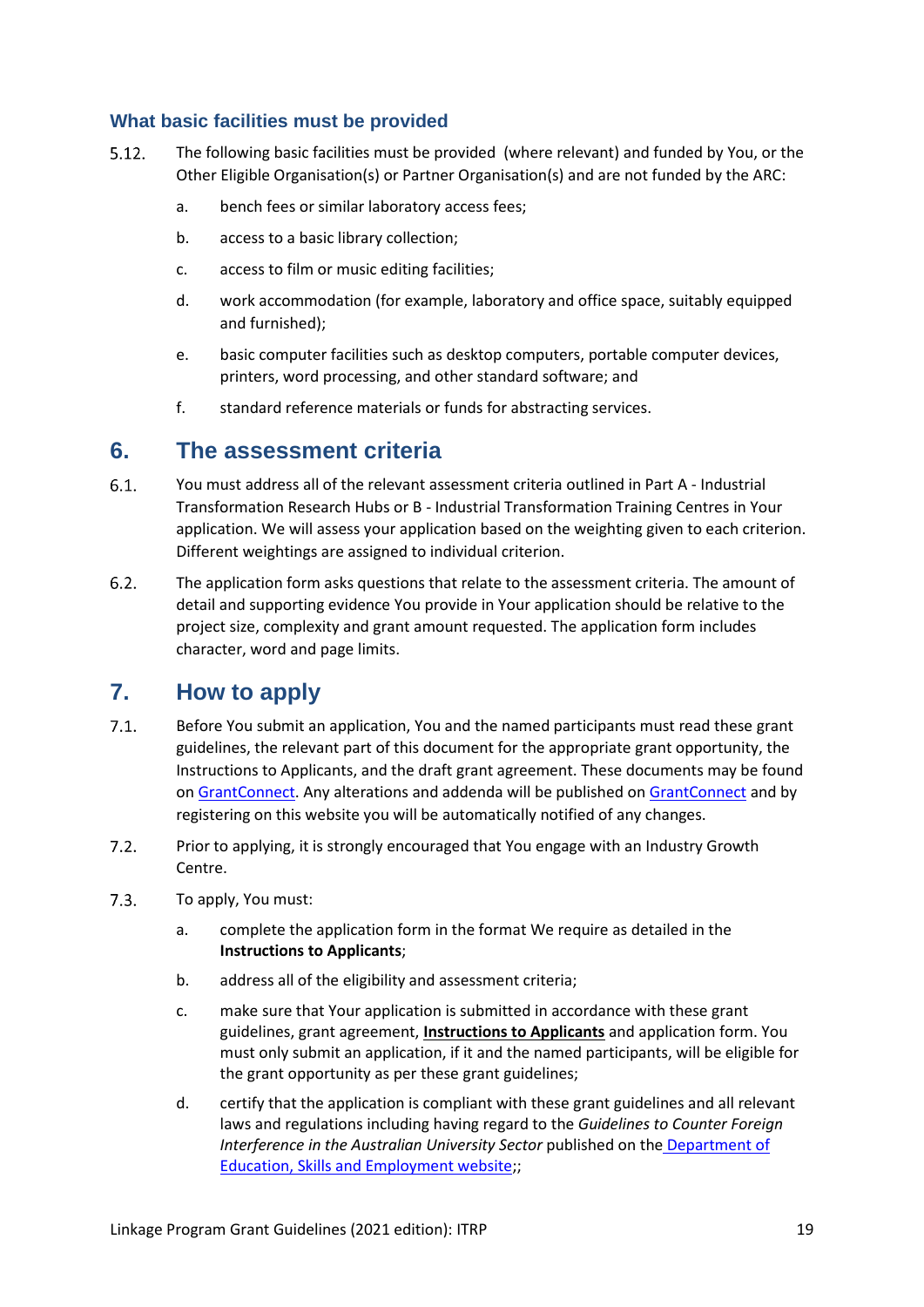- e. submit Your application through Your Research Office; and
- f. ensure that the person assigned the Research Office Delegate role in RMS is authorised to certify and submit applications.
- $7.4.$ Your application should include details of the proposed collaborative arrangements and governance processes to be implemented, including how:
	- a. each Partner Organisation will be involved in the project;
	- b. the project fits into each Partner Organisation's overall strategic plan; and
	- c. the project is of value to each of the Partner Organisation(s) involved.
- $7.5.$ In the application budget:
	- a. Your Partner Organisations' cash contributions must not be a contribution to salaries for CIs and/or PIs on the project.
	- b. There are no minimum cash or in-kind requirements for any individual organisation named on the application. If included in the application, in-kind contributions must be essential and central to the Research Hub or Training Centre. It is Your responsibility to establish the merit of the case for recognition of in-kind contributions.
	- c. In-kind contributions in the budget section of the application should not include basic salary for any Commonwealth Fellowships, unless it is salary over and above the Commonwealth component supported.
- $7.6.$ We reserve the right to determine the value of Partner Organisation contributions and may, for the purposes of assessment, determine contributions to be at levels that may differ from those in Your application.
- $7.7.$ You are responsible for ensuring that Your application is complete and all details in the application are accurate and current at the time of submission.
- $7.8.$ You cannot change Your application after the grant opportunity closing date and time, unless invited by the ARC.
- $7.9.$ We reserve the right at any point in the process to seek evidence from You to support the certification of applications.
- $7.10.$ The application form includes help information and further information is in the Instructions to Applicants document on [GrantConnect.](http://www.grants.gov.au/) If You have any technical difficulties, please contact [arc-systems@arc.gov.au.](mailto:arc-systems@arc.gov.au)

## <span id="page-19-0"></span>**Attachments to the application**

- $7.11.$ You must attach supporting documentation to the application form in line with the instructions provided in the form or in the Instructions to Applicants. You should only attach requested documents. We will not consider information in attachments that We do not request.
- $7.12.$ Your application must include a letter of support from each Partner Organisation which must:
	- a. include the official letterhead;
	- b. be no more than two A4 pages;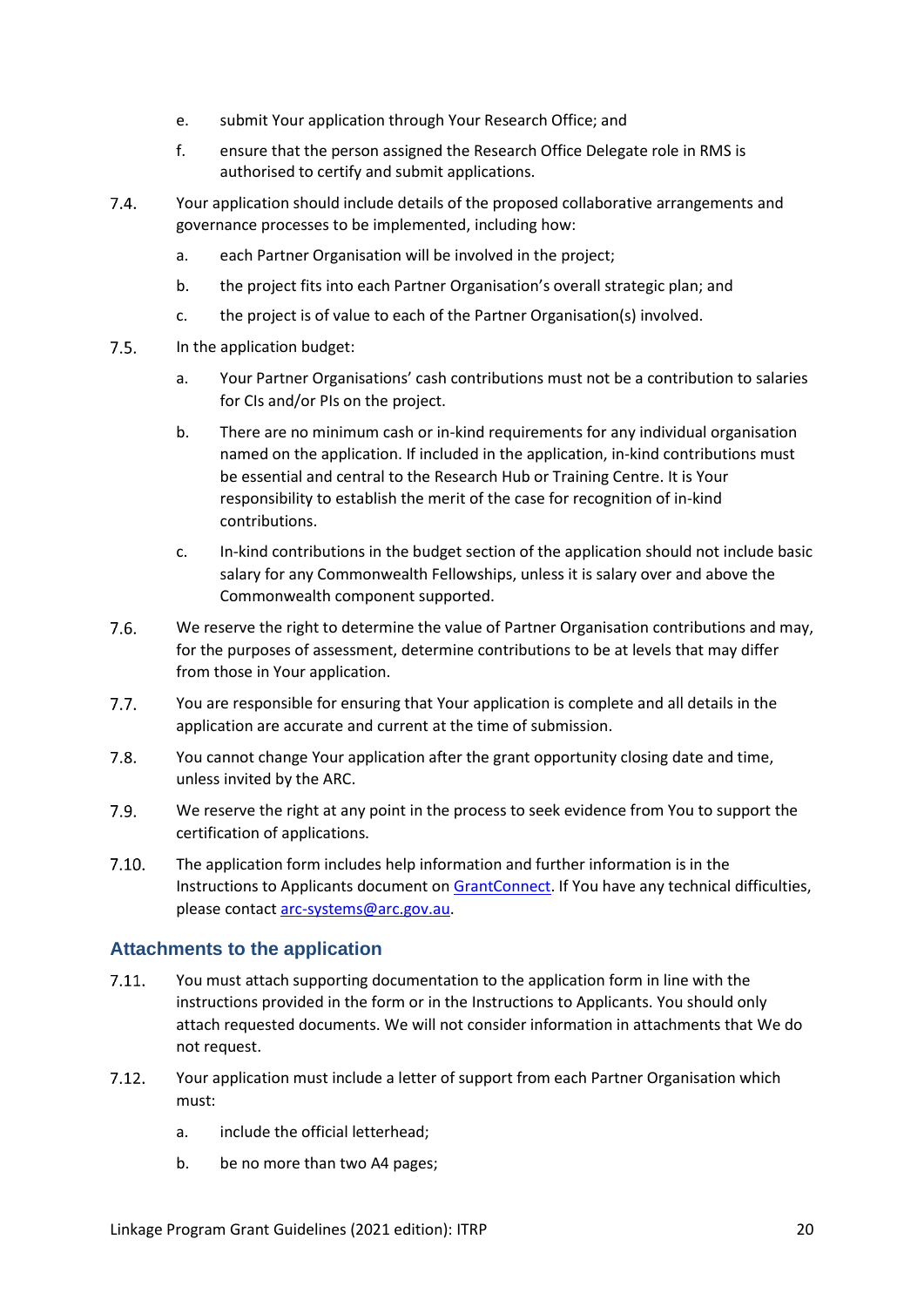- c. include a brief profile of the organisation, including the number of employees within the organisation;
- d. provide details of the cash and/or in-kind contributions;
- e. explain the source of its cash contribution (if a cash contribution is being made);
- f. certify that no part of its cash contribution is drawn from funds previously appropriated or awarded from Commonwealth or Australian State or Territory Government sources for the purposes of research (if a cash contribution is being made);
- g. state its expectations about industry outcomes/products and market value;
- h. provide details regarding how the application aligns with the Partner Organisation's strategic objectives;
- i. certify that it will meet the requirements outlined in a standard ARC grant agreement, including the requirement to enter into arrangements regarding Intellectual Property which do not unreasonably prevent or delay academic outputs; and
- j. be signed by the Chief Executive Officer, or delegate.

## <span id="page-20-0"></span>**Timing of the grant opportunities**

- $7.13.$ We publish information on [GrantConnect](http://www.grants.gov.au/) for all Linkage Program grant opportunities and this includes the relevant timing for the submission of applications.
- $7.14.$ You must submit Your application to Us between the grant opportunity opening and closing date and time specified on [GrantConnect.](http://www.grants.gov.au/) We will not accept late applications, other than in exceptional circumstances (such as due to natural disasters) in which case We will discuss this with You, and if We agree, invite You to make a late application.
- $7.15.$ If You are successful, a grant will commence on or after the grant commencement date for the grant opportunity, after Ministerial announcement, or in line with other arrangements that are approved by Us.

## <span id="page-20-1"></span>**Questions during the application period**

7.16. Questions during the application period should be directed to Your Research Office. Answers to frequently asked questions may also be posted on [GrantConnect.](http://www.grants.gov.au/)

## <span id="page-20-2"></span>**Withdrawing an application**

We may approve the withdrawal of an application upon receipt of a written request with  $7.17.$ justification from You. We will only approve such a request in exceptional circumstances.

## <span id="page-20-3"></span>**8. The grant selection process**

- $8.1.$ All applications will be considered through a competitive peer review process.
- $8.2.$ We manage the assessment of applications. Further information about the assessment process is available on the [ARC website.](http://www.arc.gov.au/)
- $8.3.$ We may seek advice on security or other matters from Commonwealth agencies at any time during the selection process.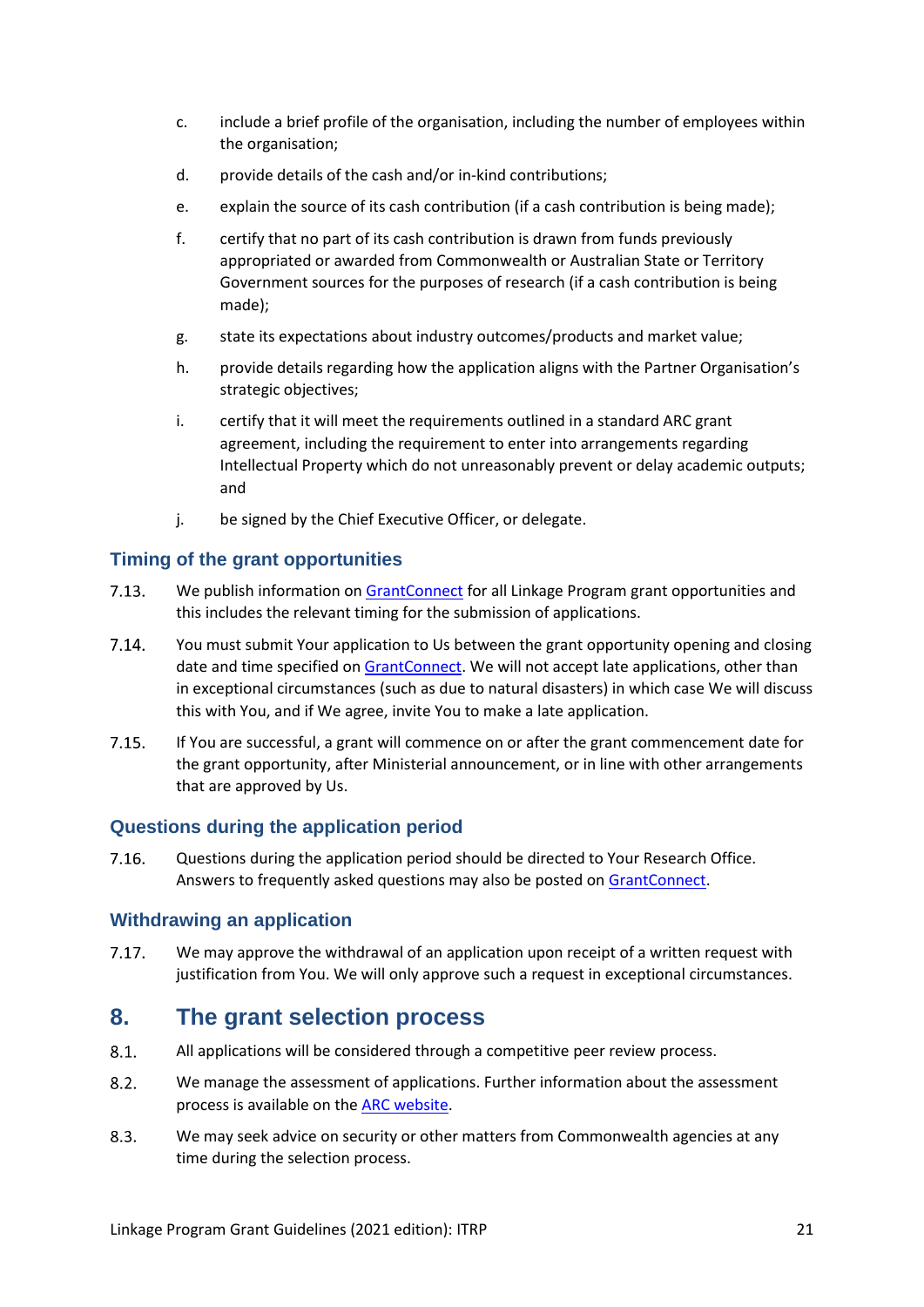$8.4.$ We may seek information from You regarding due diligence activities in relation to the application.

## <span id="page-21-0"></span>**What is the grant assessment process?**

#### <span id="page-21-1"></span>**Eligibility criteria assessment**

- $8.5.$ We will review Your application against the eligibility criteria.
- $8.6.$ We may determine whether an application meets the eligibility requirements in these grant guidelines at any stage during assessment of the application.
- $8.7.$ If an application is ineligible, the application may not be progressed through the assessment process and We must not recommend the application for funding.

#### <span id="page-21-2"></span>**The assessment process**

- $8.8.$ All applications which meet the eligibility criteria will be assessed and merit ranked using all the assessment criteria.
- $8.9.$ If We consider that an application is incomplete We may in Our absolute discretion decide to recommend that the application not be approved for a grant.
- $8.10.$ If We consider that an application is inaccurate or contains false or misleading information, or is otherwise a breach of the *Australian Code for the Responsible Conduct of Research*, We will in Our absolute discretion decide to recommend that the application not be approved for a grant.
- $8.11.$ Your application will be considered on its merits, based on:
	- a. how well it meets the assessment criteria;
	- b. how it is ranked against other applications; and
	- c. whether it provides value for money (as defined in the Glossary).
- 8.12. During the assessment process, We may request additional information, which does not change the nature of Your application.
- 8.13. The process that We will undertake includes the following steps.
	- a. We assign applications to General Assessors.
	- b. Applications are assigned to Detailed Assessors. In assigning assessors, We may take requests not to assess into account (see below for further information on this process).
	- c. Detailed Assessors provide assessments to Us with scores and written comments against assessment criteria for each application.
	- d. Applicants are provided with Detailed Assessors' comments and are invited to submit a rejoinder (see below for further information on this process).
	- e. Applications, scores and comments provided in the detailed assessments and the applicant's rejoinder are provided to the General Assessors for consideration. General Assessors assign their own scores against the assessment criteria.
	- f. Applications may be provided to an Industry Growth Centre, subject to any Conflicts of Interest. Applications will not be provided to an Industry Growth Centre when that Growth Centre is listed as a Partner Organisation in an application. If asked, the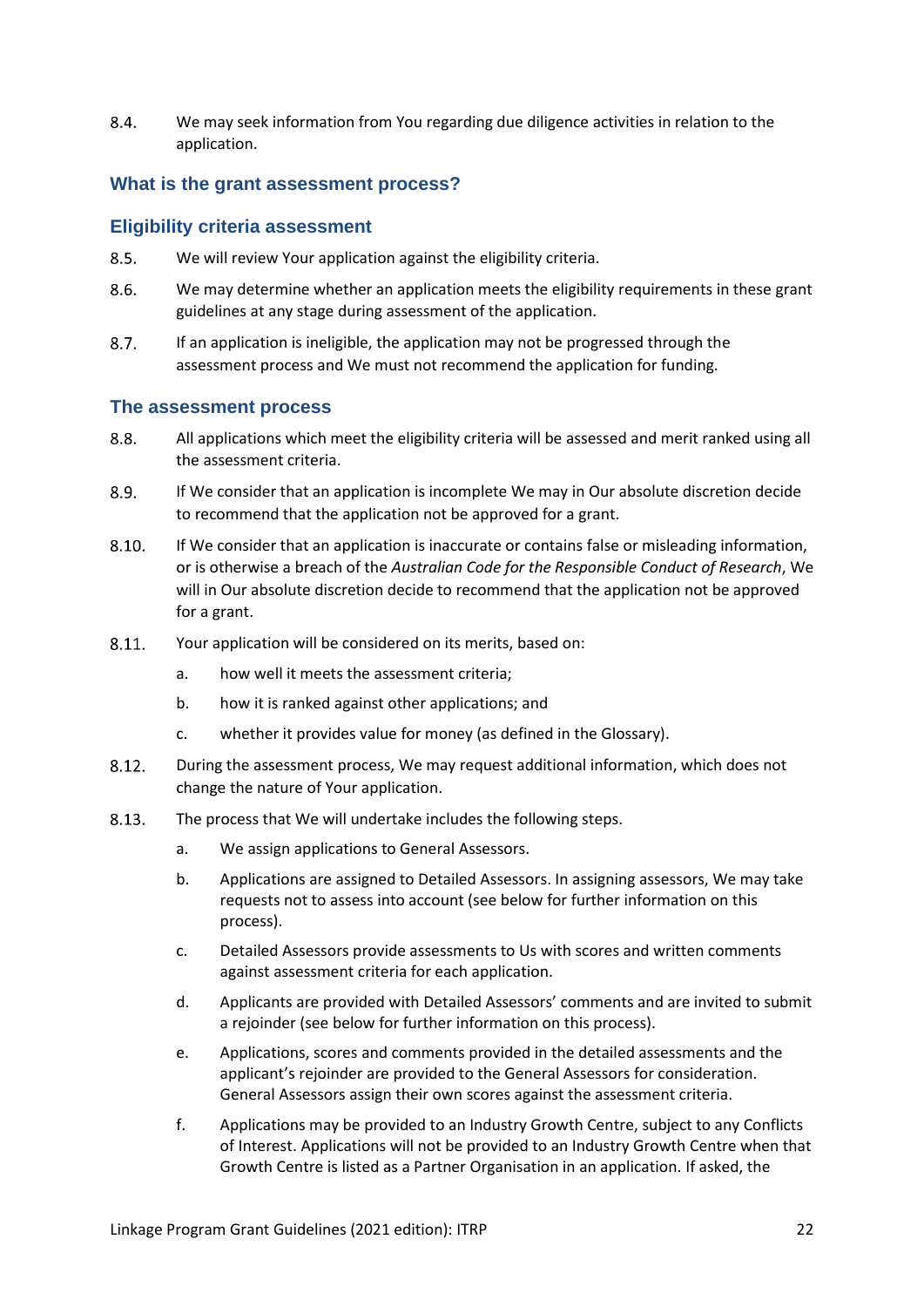Growth Centre provides comments to Us on the applications for the SAC's consideration.

- g. The SAC meets to discuss the ranking of each application relative to other applications and determines funding recommendations.
- h. We may undertake interviews as part of the assessment process. If interviews are to be undertaken, You will be notified if Your application has, or has not, been shortlisted for interview. The format of interviews will be determined by Us, and would be expected to include the proposed Research Hub Director/Training Centre Director and key participants to be in attendance. We will not fund any costs for attendance at interviews.
- i. The SAC makes recommendations to the CEO on which applications should be approved for funding, which applications should not be approved for funding, and the level of funding and duration of each grant.

## <span id="page-22-0"></span>**National Interest Test**

- 8.14. On the application form, applicants must provide a separate response on the national interest of the research proposal.
- $8.15.$ In making recommendations to the Minister, the CEO will:
	- a. consider the recommendations from the SAC;
	- b. consider the applicant's response to the National Interest Test;
	- c. seek information from Administering Organisations on applications where there is concern about how they meet the National Interest Test based on the information provided in the application form; and
	- d. make grant recommendations to the Minister that satisfy the National Interest Test and which are eligible for funding.

## <span id="page-22-1"></span>**Requests not to assess process**

- 8.16. You may name up to three persons whom You do not wish to assess an application by submitting a Request Not to Assess (RNTA) form in RMS as detailed o[n GrantConnect](http://www.grants.gov.au/) and the ARC [website.](http://www.arc.gov.au/) This form must be received by Us in RMS two weeks prior to the grant opportunity closing date.
- 8.17. Only one request containing the names of up to three individual assessors may be submitted per application.
- 8.18. If a request includes the name of a current ARC College of Experts member, as listed on the [ARC website](http://www.arc.gov.au/) or in RMS at the time of submitting the RNTA form, the request must be accompanied by comprehensive evidence justifying the request for the ARC College of Experts member or members named. If We consider the evidence is not sufficient for the named ARC College of Experts member or members, We will reject part, or all, of the request.
- 8.19. We will have absolute discretion about whether We accept or refuse a RNTA. We will not notify you of the outcome.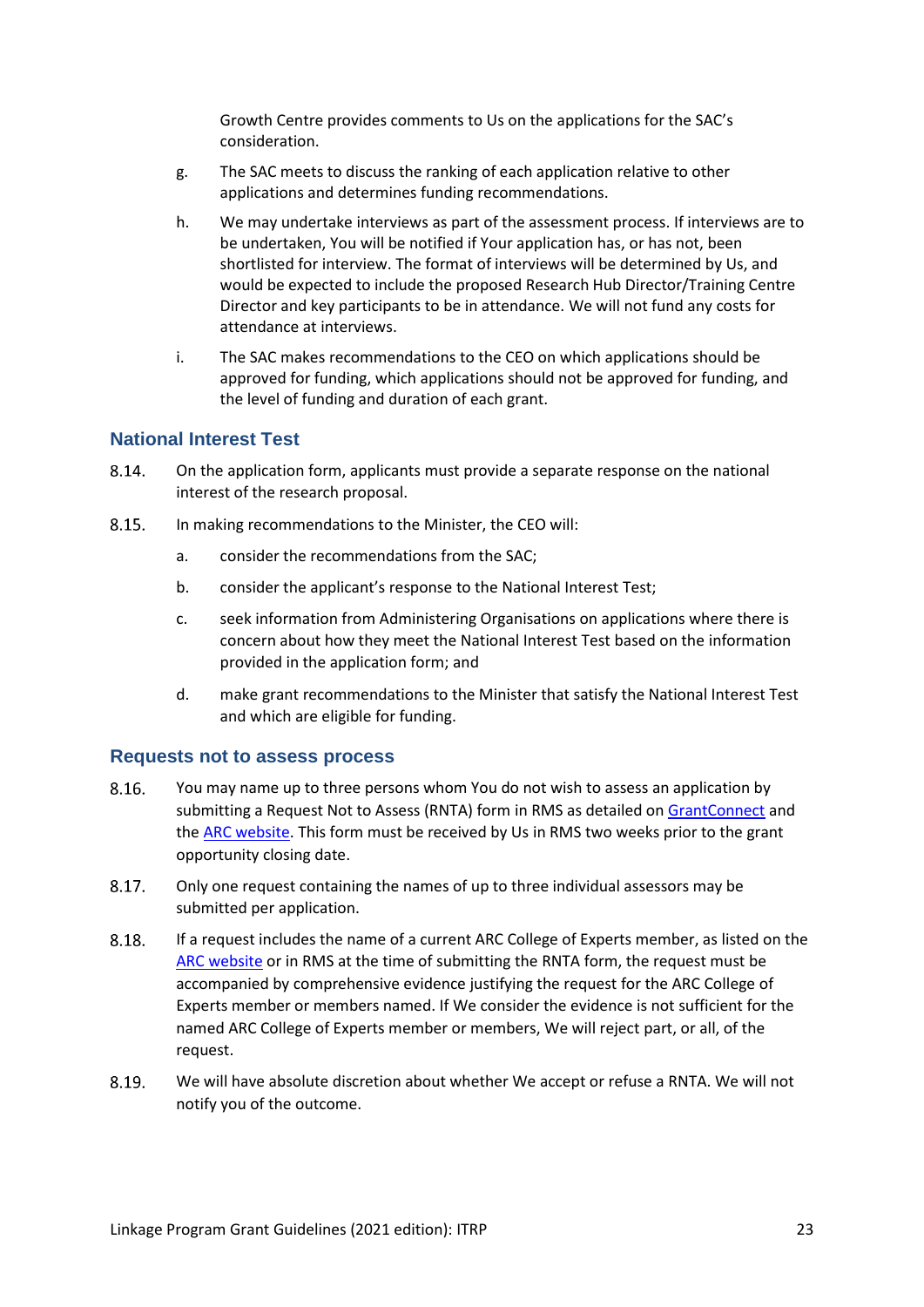## <span id="page-23-0"></span>**Rejoinder process**

 $8.20.$ You will be given the opportunity to respond to assessors' written comments through a rejoinder. Names of assessors will not be provided. Further information on the rejoinder process is available on the [ARC website.](http://www.arc.gov.au/)

## <span id="page-23-1"></span>**Who will assess applications?**

- $8.21.$ Applications will be assessed by Detailed Assessors and a SAC comprising General Assessors.
- $8.22.$ Any Detailed Assessors or General Assessors must adhere to and uphold the *Australian Code for the Responsible Conduct of Research* (2018).
- $8.23.$ Any College of Experts or SAC members who are not a Commonwealth Official, will be required to perform their duties in accordance with the CGRGs.
- $8.24.$ We have procedures in place for managing organisational and personal Conflicts of Interest for Detailed Assessors, SAC members and ARC staff. Details of these procedures are in the relevant section of these grant guidelines and in the ARC's *Conflict of Interest and Confidentiality Policy* available on the [ARC website](http://www.arc.gov.au/)*.*

## <span id="page-23-2"></span>**Who will approve grants?**

- $8.25.$ In accordance with the ARC Act, Our CEO will submit grant recommendations to the Minister for consideration.
- $8.26.$ The CEO may seek advice on security or other matters from Commonwealth agencies before making recommendations. The CEO will make recommendations for funding to the Minister based on any number of assessments and may take into account any advice received on security or other matters from Commonwealth agencies.
- $8.27.$ Under the ARC Act, the Minister may (but is not required to) rely solely on recommendations made by the CEO.
- 8.28. The Minister will determine which grants to approve. In addition to the assessment criteria set out in Section 6, the Minister may consider the National Interest Test and any advice on national security risks in determining which applications to approve.
- 8.29. The Minister's decision is final in all matters, including:
	- a. the approval of the grant;
	- b. the grant funding amount to be awarded;
	- c. the duration of the grant; and
	- d. the terms and conditions of the grant.
- 8.30. The ARC Act states that the Minister must not approve a grant for any application that fails to:
	- a. meet the eligibility criteria;
	- b. comply with the assessment process; and
	- c. satisfy the requirements for financial assistance.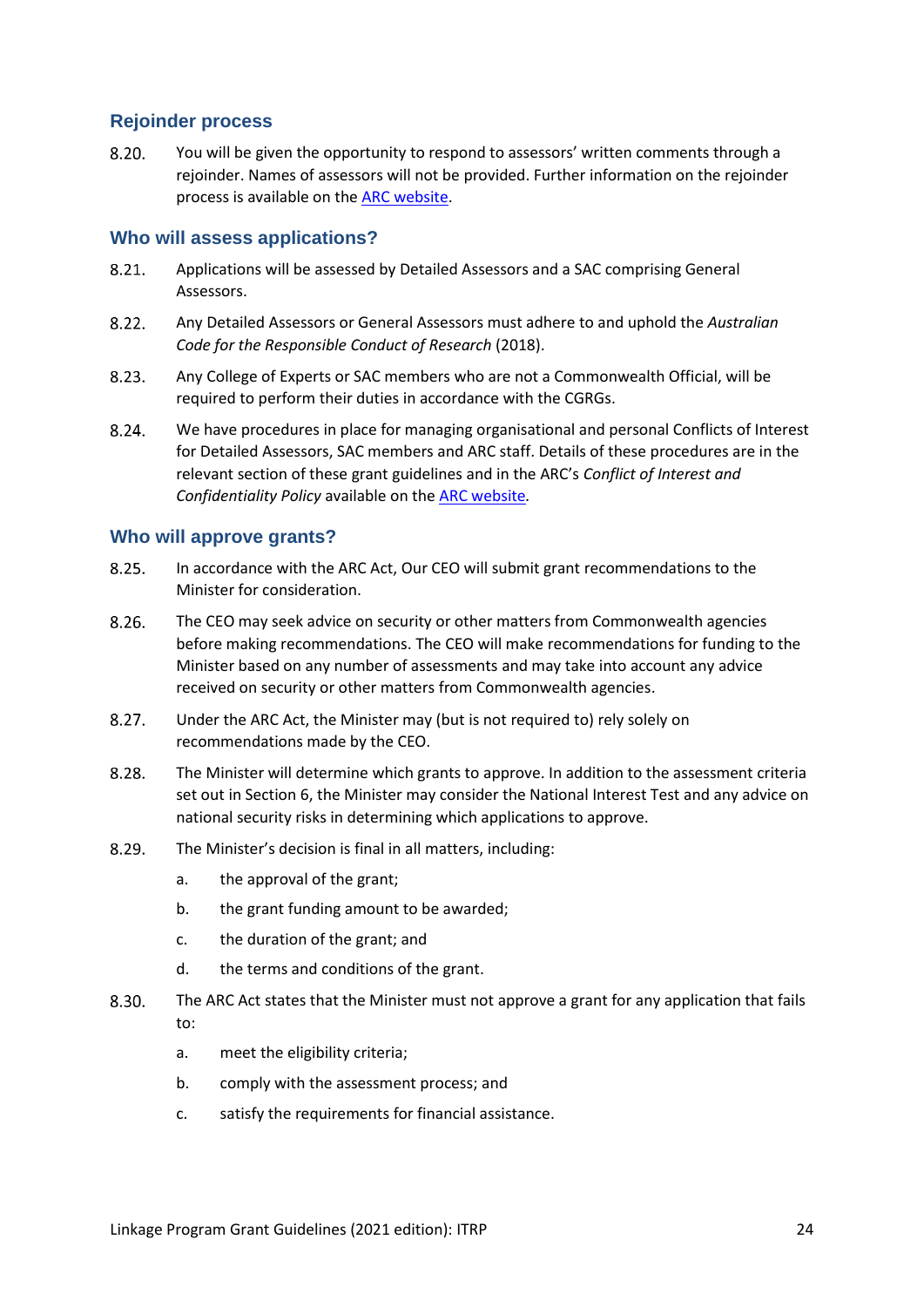8.31. There is no ARC appeal mechanism for decisions to approve or not approve a grant. We will consider appeals against the administrative process as specified at section 13 of these grant guidelines.

## <span id="page-24-0"></span>**9. Notification of application outcomes**

- $9.1.$ We will advise You of the outcome of Your application via RMS, following a decision by the Minister.
- $9.2.$ If You are unsuccessful, You may be able to submit a new application for the same, or similar, research in future grant opportunities. This will depend on the specific provisions of the grant opportunity You are applying for. You should include new or more information to address any weaknesses that may have prevented Your previous application from being successful.
- $9.3.$ If Your application is found to be ineligible, You will be notified of this through RMS.

## <span id="page-24-1"></span>**Feedback on Your application**

 $9.4.$ Feedback will be provided on eligible applications through RMS and additional feedback may be provided by email.

# <span id="page-24-2"></span>**10. Successful grant applications**

## <span id="page-24-3"></span>**The grant agreement**

- $10.1.$ If You are successful, You must enter into a legally binding grant agreement with the Commonwealth represented by the ARC.
- $10.2.$ We use the ARC Linkage Program ITRP grant agreement which contains standard terms and conditions that cannot be changed. A sample grant agreement is available on [GrantConnect.](http://www.grants.gov.au/) Any special conditions attached to the grant will be identified in the grant offer.
- $10.3.$ You will have 30 calendar days from the date of the grant offer to execute this grant agreement with the Commonwealth.
- $10.4.$ We must execute a grant agreement with You before We can make any payments. We are not responsible for any of Your project expenditure until a grant agreement is executed.

## <span id="page-24-4"></span>**Specific research policies and practices**

 $10.5.$ You and each participant are required to be compliant with all relevant laws, regulations and have regard to any relevant guidelines.

## <span id="page-24-5"></span>**Responsible and ethical research practices**

- All applications and ARC-funded research projects must comply with the requirements for 10.6. responsible and ethical research practice specified in the *Australian Code for the Responsible Conduct of Research* and the codes, guidelines, practices and policies on the [ARC website.](https://www.arc.gov.au/policies-strategies/policy/codes-and-guidelines)
- $10.7.$ An ethics plan must be in place prior to the commencement of the project in line with the grant agreement.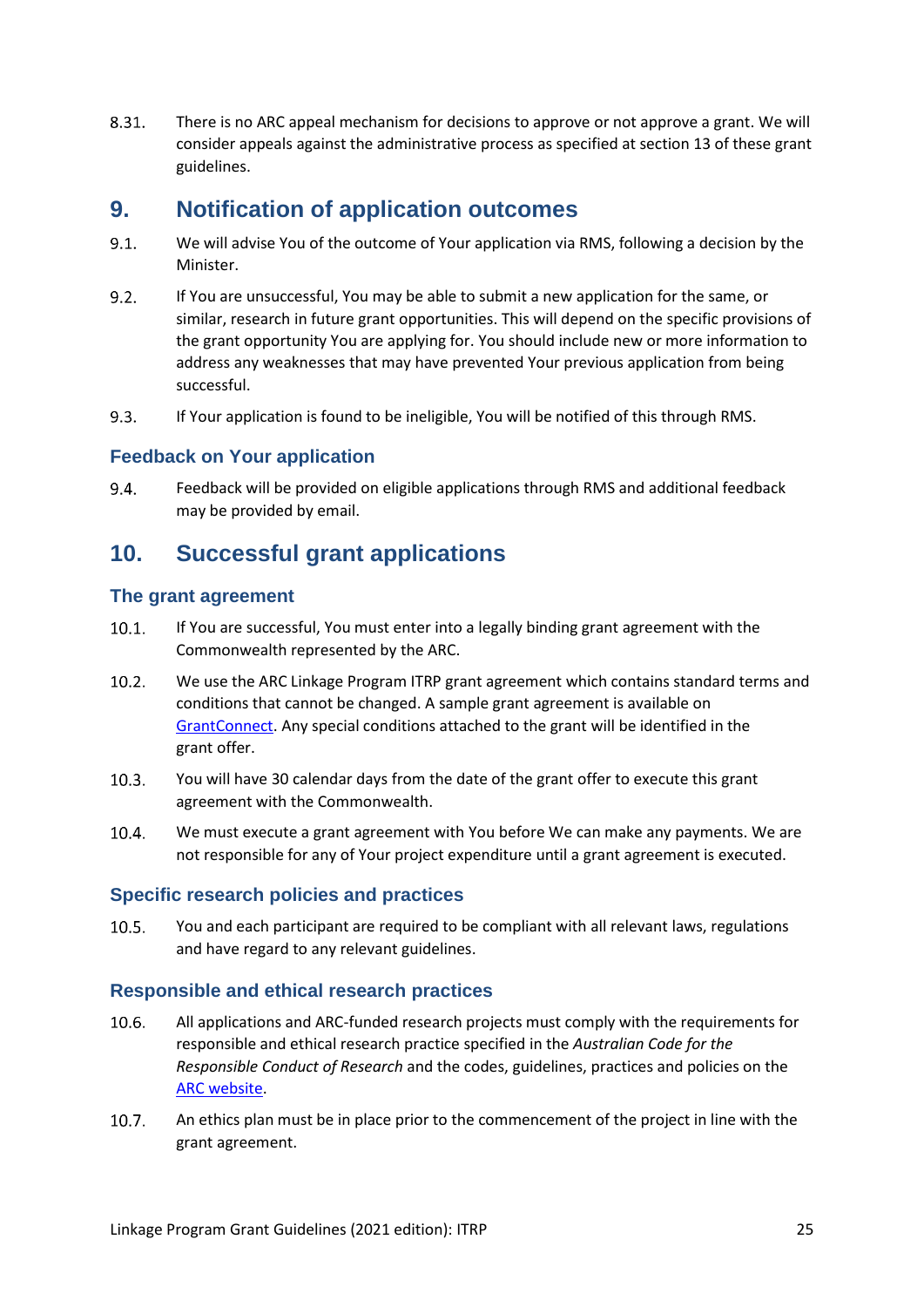## <span id="page-25-0"></span>**Intellectual Property**

 $10.8.$ We do not claim ownership of any intellectual property in an application or in any research arising from a project. All research projects funded by us must comply with practices and policies on the [ARC website.](http://www.arc.gov.au/)

## <span id="page-25-1"></span>**Publication and dissemination of research outputs and research data**

- $10.9.$ All research projects funded by Us must comply with the *ARC Open Access Policy* on the dissemination of research findings, which is on th[e ARC website.](http://www.arc.gov.au/)
- $10.10.$ A data management plan must be developed prior to the commencement of the project in line with the grant agreement.
- $10.11.$ We strongly encourage the depositing of data arising from a project in an appropriate publicly accessible discipline and/or institutional repository.
- All participants applying for grants are encouraged to have a persistent digital identifier  $10.12.$ such as an Open Researcher and Contributor Identifier (ORCID ID) in their RMS Profile.

## <span id="page-25-2"></span>**How We pay the grant**

- $10.13.$ Payments will be made as set out in the grant agreement. Grant funding will typically be paid monthly through Our payment system.
- 10.14. The grant offer will specify the approved grant amount to be paid.
- $10.15.$ We will not pay more than the approved grant amount under any circumstances. If you incur extra costs, You must meet them.
- $10.16.$ Grant funding may be subject to indexation.
- $10.17.$ Once the grant agreement is executed by the Commonwealth, payment will be made on the next available date for grant payments after the grant commencement date.
- 10.18. Any grant awarded will be subject to sufficient funds being available for the project, the provisions of the ARC Act and the continued satisfactory progress of the project.

## <span id="page-25-3"></span>**Grants payments and GST**

- $10.19.$ All amounts referred to in these grant guidelines are exclusive of the Goods and Services Tax (GST), unless expressly stated otherwise.
- $10.20.$ You are responsible for any and all financial and taxation implications associated with receiving funds.

## <span id="page-25-4"></span>**11. Announcement of grants**

- $11.1.$ If successful, Your grant will be listed o[n GrantConnect](http://www.grants.gov.au/) 21 calendar days after the date of effect as required by Section 5.3 of the CGRGs.
- $11.2.$ We will publicise and report offers and grants awarded, including the following information about the project:
	- a. Your name and any other parties involved in or associated with the project;
	- b. named participants and their organisations;
	- c. the project description (the title and summary description);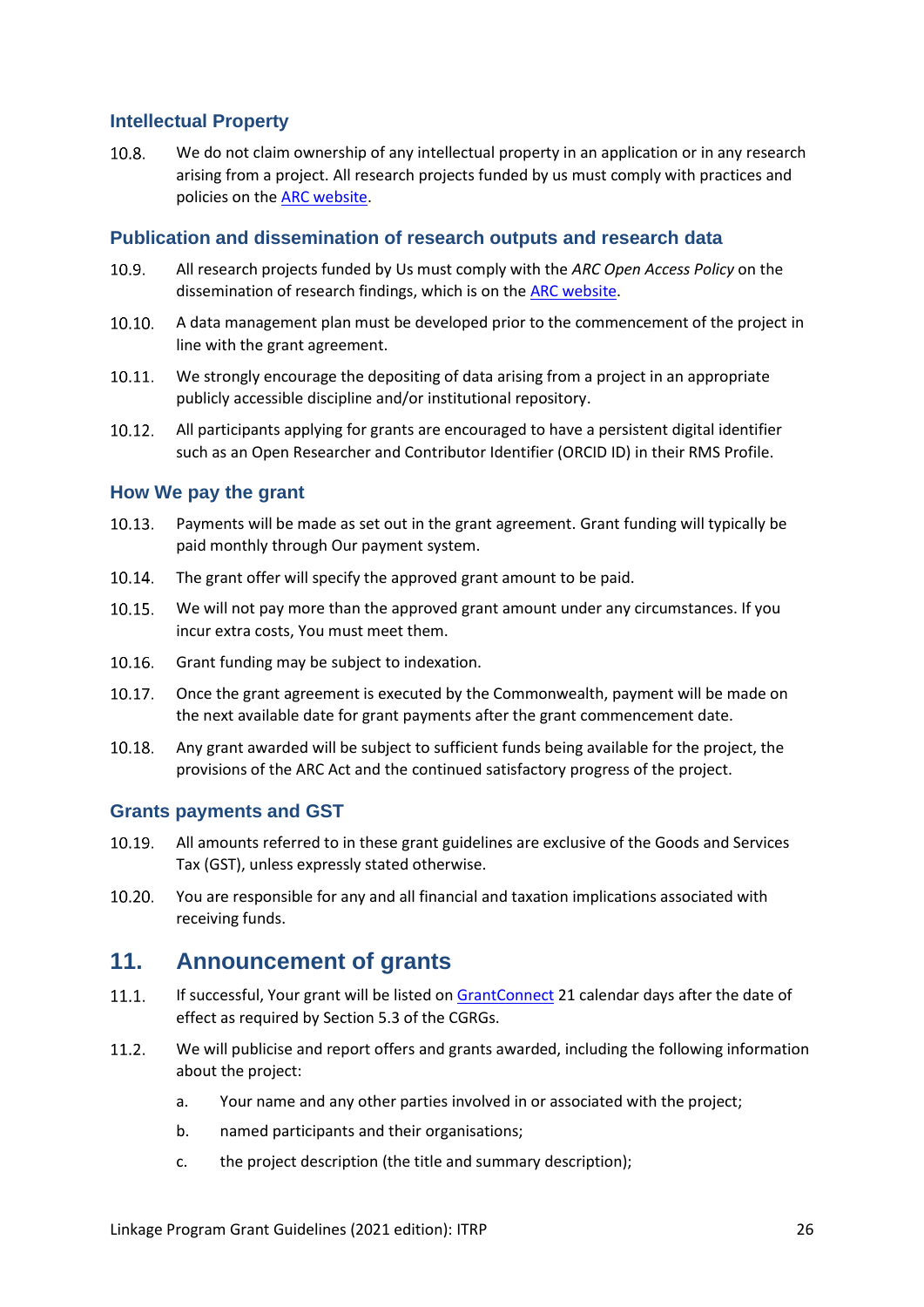- d. Your response to the National Interest Test;
- e. classifications and international collaboration country names; and
- f. the ARC grant funding amount.
- $11.3.$ You should ensure that information contained in the project title and summary descriptions will not compromise Your requirements for confidentiality (such as protection of intellectual property).
- $11.4$ In making public information about a project that has been approved for a grant, We may use a project description, including title and summary, which differs from that provided in the application.

# <span id="page-26-0"></span>**12. How We monitor Your grant activity**

## <span id="page-26-1"></span>**Keeping Us informed**

- $12.1.$ You must let Us know if anything is likely to affect Your project.
- $12.2.$ You must also inform Us of any changes to Your:
	- a. name;
	- b. address(es);
	- c. nominated contact details; and
	- d. bank account details.
- $12.3.$ If You become aware of a breach of terms and conditions under the grant agreement, You must contact Us immediately.

## <span id="page-26-2"></span>**Reporting**

- $12.4.$ You must submit reports in line with the grant agreement. Reports must be submitted to Us through RMS, unless otherwise advised by Us.
- $12.5.$ The amount of detail You provide in Your reports should be relative to the project's size, complexity and grant amount.
- $12.6.$ We will monitor progress by assessing reports You submit and may conduct site visits or request records to confirm details of Your reports if necessary. We may occasionally need to re-examine claims, seek further information or request an independent audit of claims and payments.

## <span id="page-26-3"></span>**Key Performance Indicators**

 $12.7.$ You will be required to submit to Us agreed KPIs for each year of Your project. We will provide instructions for this reporting on th[e ARC website.](http://www.arc.gov.au/)

## <span id="page-26-4"></span>**Annual progress report**

- You must submit an annual progress report to Us by 31 March in the year following each 12.8. calendar year for which the grant was awarded.
- $12.9.$ You must report against Your agreed KPIs annually in this report.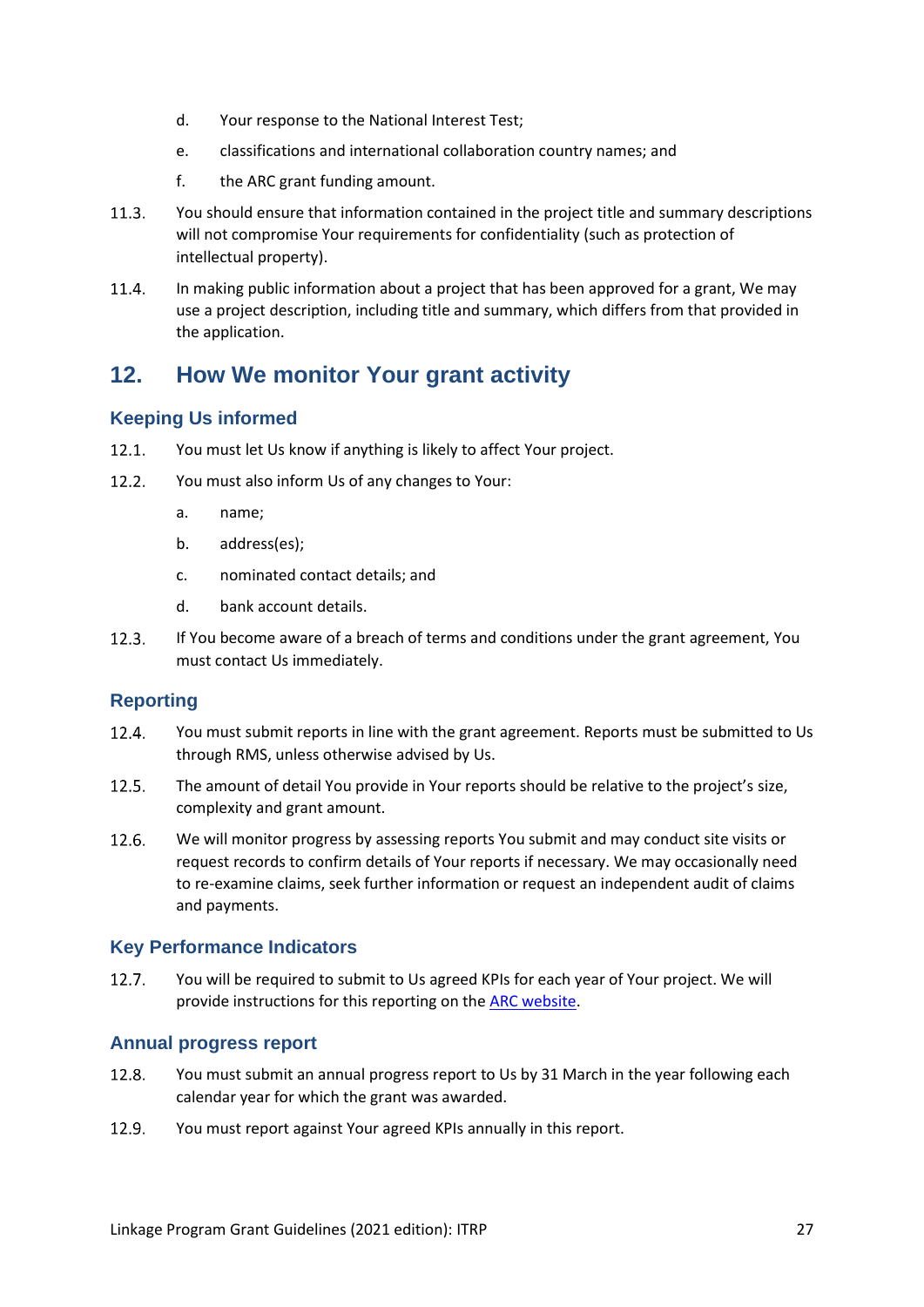## <span id="page-27-0"></span>**End of year financial report**

 $12.10.$ You must submit an end of year financial report by 31 March in the year following each calendar year for which the grant was awarded. We will make the form for these reports available in RMS, with instructions on the [ARC website.](http://www.arc.gov.au/)

## <span id="page-27-1"></span>**Progress reporting by exception**

- 12.11. A progress report by exception must be completed as part of the end of year report only if significant issues are affecting the progress of the project.
- $12.12.$ If We are not satisfied with the progress of any project, further payment of grant funds will not be made until satisfactory progress has been made on the project. If satisfactory progress is not achieved within a reasonable period of time, the grant will be terminated and all outstanding grant funds will be recovered by Us.

## <span id="page-27-2"></span>**Final report**

- 12.13. You must submit a final report for the project within 12 months of the final ARC approved project end date. We will make the form for this report available in RMS, with instructions on the [ARC website.](http://www.arc.gov.au/)
- 12.14. The final report must address compliance with the conditions on which funding was granted, as set out in the grant agreement.
- 12.15. If the final report is not submitted or is not satisfactory to Us this will be considered as an eligibility matter for future ARC applications for the named participants on the project.

## <span id="page-27-3"></span>**Performance reviews**

- $12.16.$ We may undertake ad hoc reviews of a Research Hub or Training Centre at any time. A review will be triggered in special circumstances including, but not limited to a:
	- a. change of Research Hub Director or Training Centre Director;
	- b. significant change of scope or circumstance relating to the Research Hub or Training Centre; or
	- c. proposed transfer of the Research Hub or Training Centre to a new Administering Organisation.
- $12.17.$ Reviews may inform whether there is satisfactory progress of the project.
- 12.18. Outcomes and feedback arising from reviews as outlined above may inform any evaluations and continuation of the Research Hub or Training Centre.

## <span id="page-27-4"></span>**Grant agreement variations**

- 12.19. We recognise that unexpected events may affect the progress of a project. In these circumstances, You can request a variation to Your grant agreement by submitting a Variation to Us in RMS.
- $12.20.$ You cannot request an increase to the approved grant amount.
- $12.21.$ You should not assume that a variation request will be successful. We will consider your request based on provisions in the grant agreement, the likely impact on achieving outcomes and any security risks.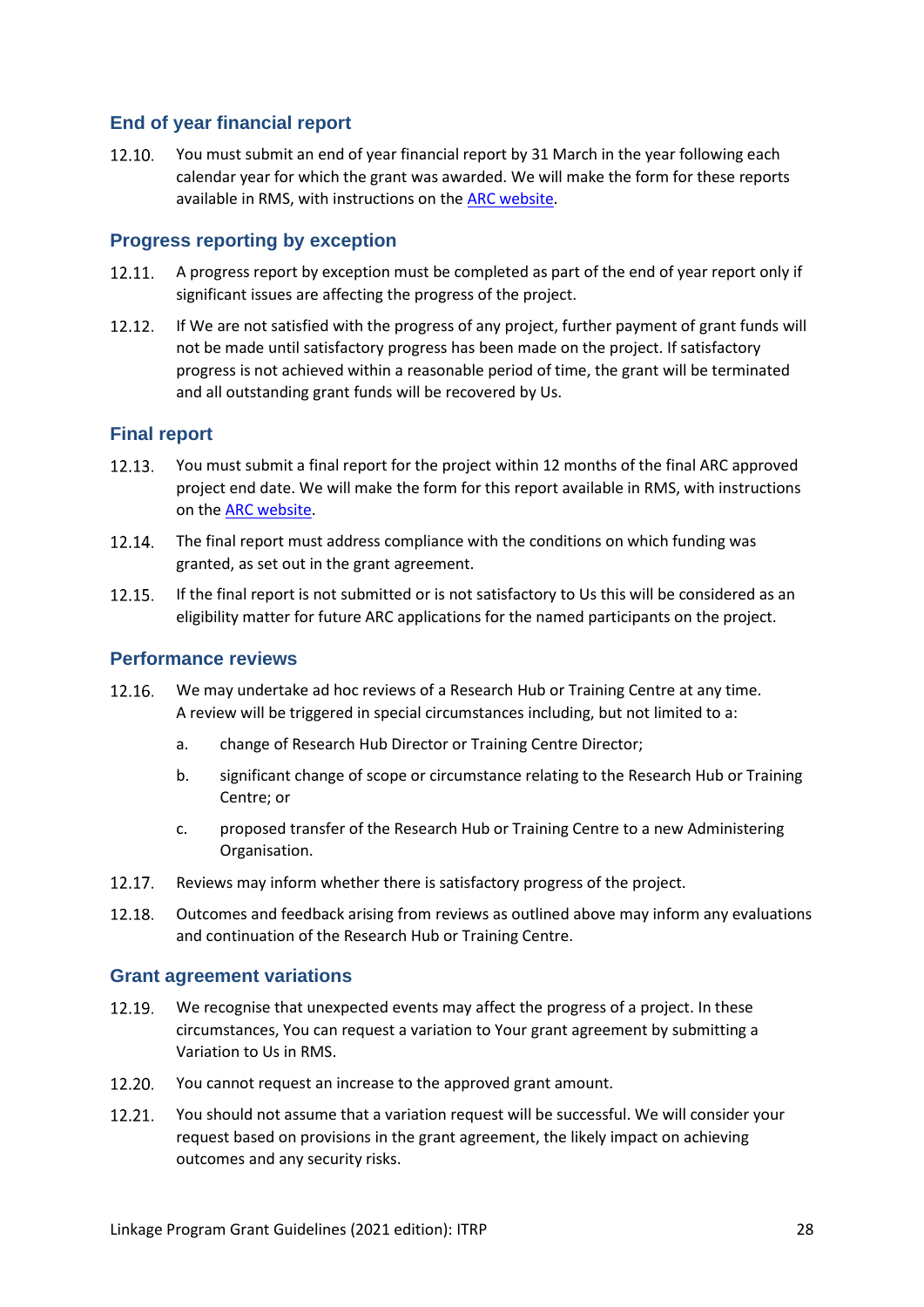## <span id="page-28-0"></span>**Compliance visits and record keeping**

- 12.22. We may visit You during or at the completion of Your project to review Your compliance with the grant agreement. We may also inspect the records You are required to keep under the grant guidelines and grant agreement. We will provide You with reasonable notice of any compliance visit.
- $12.23.$ You must retain the evidence and paperwork relied upon to certify Your application in RMS and make this available to Us if requested.

## <span id="page-28-1"></span>**Evaluation**

- $12.24.$ We may evaluate the grant opportunity under the Linkage Program to measure how well the outcomes and objectives have been achieved. We may use information from your application and reports for this purpose. We may also interview you, or ask you for more information to help us understand how the grant impacted you and to evaluate how effective the program was in achieving its outcomes.
- $12.25.$ We may contact you up to five years after You finish Your grant for more information to assist with this evaluation.

## <span id="page-28-2"></span>**13. Probity**

 $13.1.$ The Australian Government will make sure that the grant opportunity process is fair, according to the published guidelines, incorporates appropriate safeguards against fraud, unlawful activities and other inappropriate conduct and is consistent with the CGRGs and the ARC Act.

## <span id="page-28-3"></span>**Appeals process**

- $13.2.$ The appeals process is designed to ensure that the application has been treated fairly and consistently in the context of selection processes.
- $13.3.$ We will only consider appeals against the NCGP administrative process and not against committee decisions, assessor ratings and comments or the assessment outcome. Appellants must identify the specific guideline/legislative instrument clause, policy or procedure which they believe has been incorrectly applied.
- 13.4. You must submit an appeal using the ARC Appeals Form on the [ARC website](http://www.arc.gov.au/) and have it authorised by a Deputy Vice-Chancellor (Research) or equivalent. Appeals must be received **within 30 days** of the date You receive notification of the outcome of Your application. We will not accept appeals later than 5.00pm (AEDT/AEST) on the appeals submission due date.
- $13.5.$ Appeals must be submitted to Us electronically to [ARC-NCGP@arc.gov.au.](mailto:ARC-NCGP@arc.gov.au)
- $13.6.$ If You do not agree with the way We have handled Your appeal, You may complain to the Commonwealth Ombudsman. The Ombudsman will not look into a complaint unless the matter has first been raised directly with Us. The Commonwealth Ombudsman can be contacted on:

Phone (Toll free): 1300 362 072

Email: ombudsman@ombudsman.gov.au

Website: ombudsman.gov.au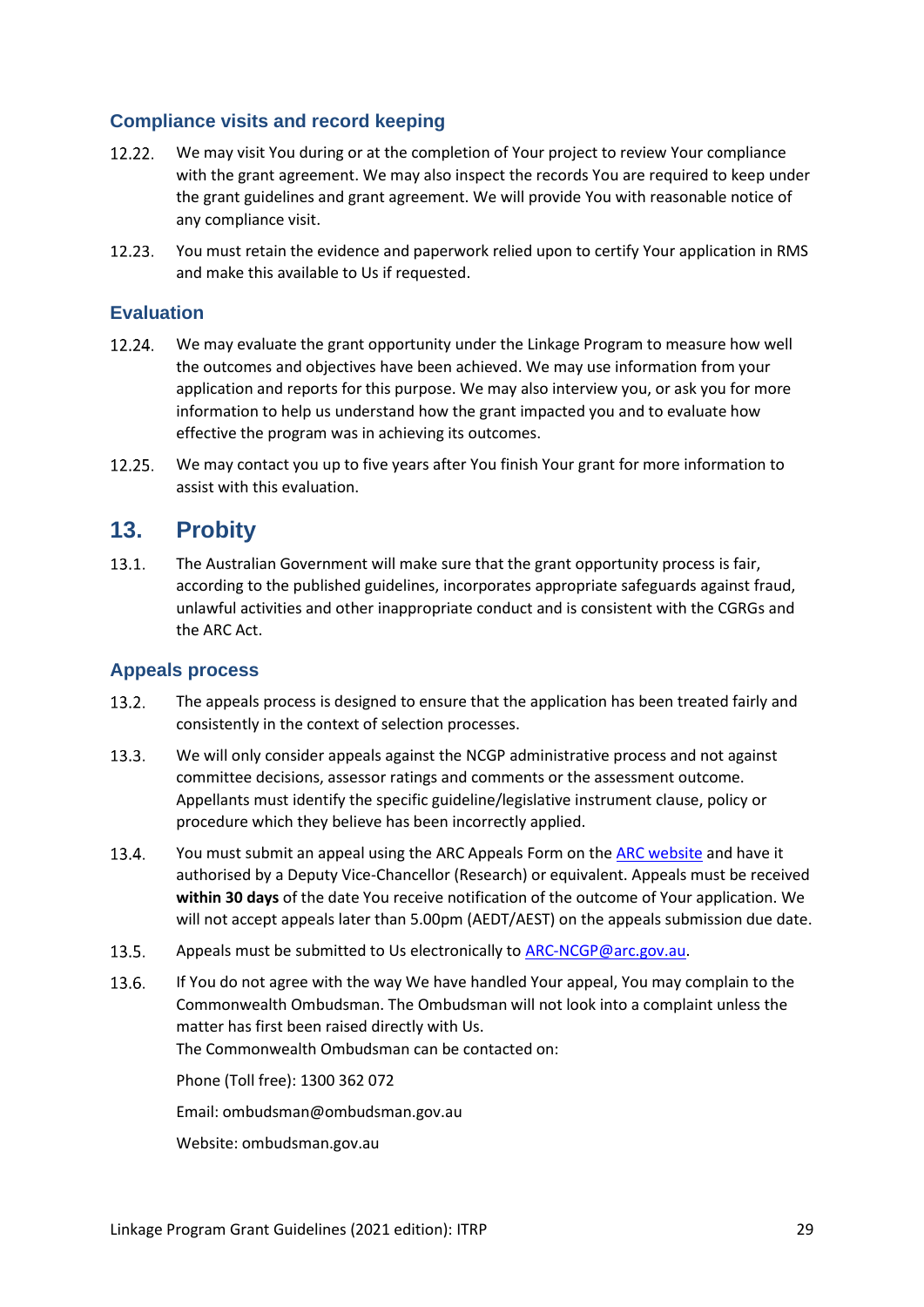$13.7.$ Applicants may at any time seek to appeal Our decisions using available external appeal options. The Administrative Appeals Tribunal does not have general power to review Our decisions.

## <span id="page-29-0"></span>**Conflict of interest**

- 13.8. Our purpose is to support the highest quality research and as such Our conflict of interest policy is designed to ensure that all material personal interests are disclosed. Conflicts of interest are identified and managed in a rigorous and transparent way to ensure the integrity, legitimacy, impartiality and fairness of Our processes and to maintain public confidence in Our business processes.
- $13.9.$ Any conflicts of interest could affect conduct of the selection processes and/or the performance of the grant. There may be a conflict of interest, or perceived conflict of interest, if the relevant ARC staff, an assessor, member of a committee or advisor and/or You or any of Your personnel:
	- a. has a professional, commercial or personal relationship with a party who is able to influence the application selection process, such as an Australian Government officer or SAC member;
	- b. has a relationship with, or interest in, an organisation, which is likely to interfere with or restrict the applicants from carrying out the proposed activities fairly and independently; or
	- c. has a relationship with, or interest in, an organisation from which they will receive personal gain because the organisation receives a grant under the NCGP.
- 13.10. You will be asked to certify, as part of Your application, any perceived or existing conflicts of interests or that, to the best of Your knowledge, there is no conflict of interest. Each individual or organisation named in an application must declare any conflict of interest that exists or is likely to arise in relation to any aspect of the application or project to You at the date of submission.
- $13.11$ If a Conflict of Interest exists or arises, You must have documented processes in place for managing the Conflict of Interest for the duration of the project. Such processes must comply with the *Australian Code for the Responsible Conduct of Research* (2018)*,* the *ARC Conflict of Interest and Confidentiality Policy* and any relevant successor documents.
- $13.12.$ If You later identify that there is an actual, apparent, or potential conflict of interest or that one might arise in relation to an application, You must inform Us in writing immediately.
- $13.13.$ We will handle any conflicts of interest as set out in Australian Government policies and procedures. Conflicts of interest for Australian Government staff will be handled as set out in the *Australian Public Service Code of Conduct* (Section 13(7)) of the *Public Service Act 1999*. Committee members and other officials must also declare any conflicts of interest.
- We publish Our *Conflict of Interest and Confidentiality Policy* on the [ARC website.](http://www.arc.gov.au/)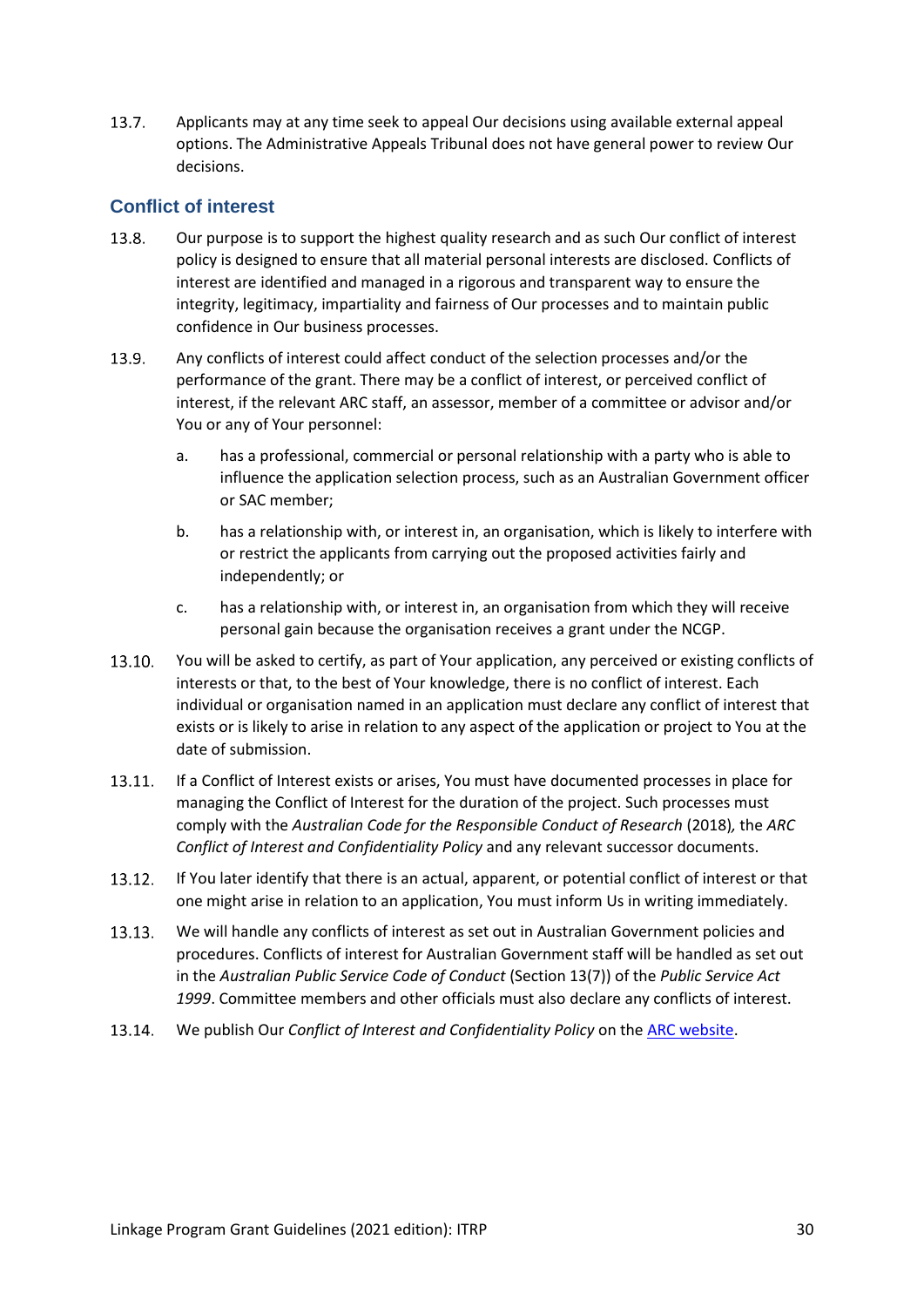## <span id="page-30-0"></span>**Privacy and protection of personal information**

- $13.15.$ We treat your personal information according to the Australian Privacy Principles and the *Privacy Act 1988*. This includes letting You know:
	- a. what personal information We collect;
	- b. why We collect Your personal information; and
	- c. who We give Your personal information to.
- You are required, as part of Your application, to certify Your compliance with the *Privacy*  13.16. *Act 1988*, including the Australian Privacy Principles and impose the same privacy obligations on any subcontractors You engage to assist with the activity. You must ask for the Australian Government's consent in writing before disclosing confidential information.
- Your personal information can only be disclosed to someone else: 13.17.
	- a. if You are given reasonable notice of the disclosure;
	- b. where disclosure is authorised or required by law or is reasonably necessary for the enforcement of the criminal law;
	- c. if it will prevent or lessen a serious and imminent threat to a person's life or health; or
	- d. if You have consented to the disclosure.

## <span id="page-30-1"></span>**Confidential information**

- 13.18. The Australian Government may use and disclose confidential information about grant applicants and grant recipients under the NCGP to any other Australian Government business or function. This includes giving information to the Australian Taxation Office for compliance purposes.
- 13.19. We may reveal confidential information to:
	- a. assessors, the SAC and other Commonwealth employees and contractors to help Us manage the program effectively and in accordance with any other provision of these grant guidelines or subsequent grant agreement;
	- b. the Minister and their staff;
	- c. employees and contractors of Our entity so We can research, assess, monitor and analyse Our programs and activities;
	- d. employees and contractors of other Commonwealth agencies for any purposes, including government administration, research or service delivery;
	- e. other funding bodies for the purpose of obtaining funding from that body;
	- f. other Commonwealth, State, Territory or local government agencies in program reports and consultations;
	- g. the Auditor-General, Ombudsman or Privacy Commissioner; and
	- h. a House or a Committee of the Australian Parliament.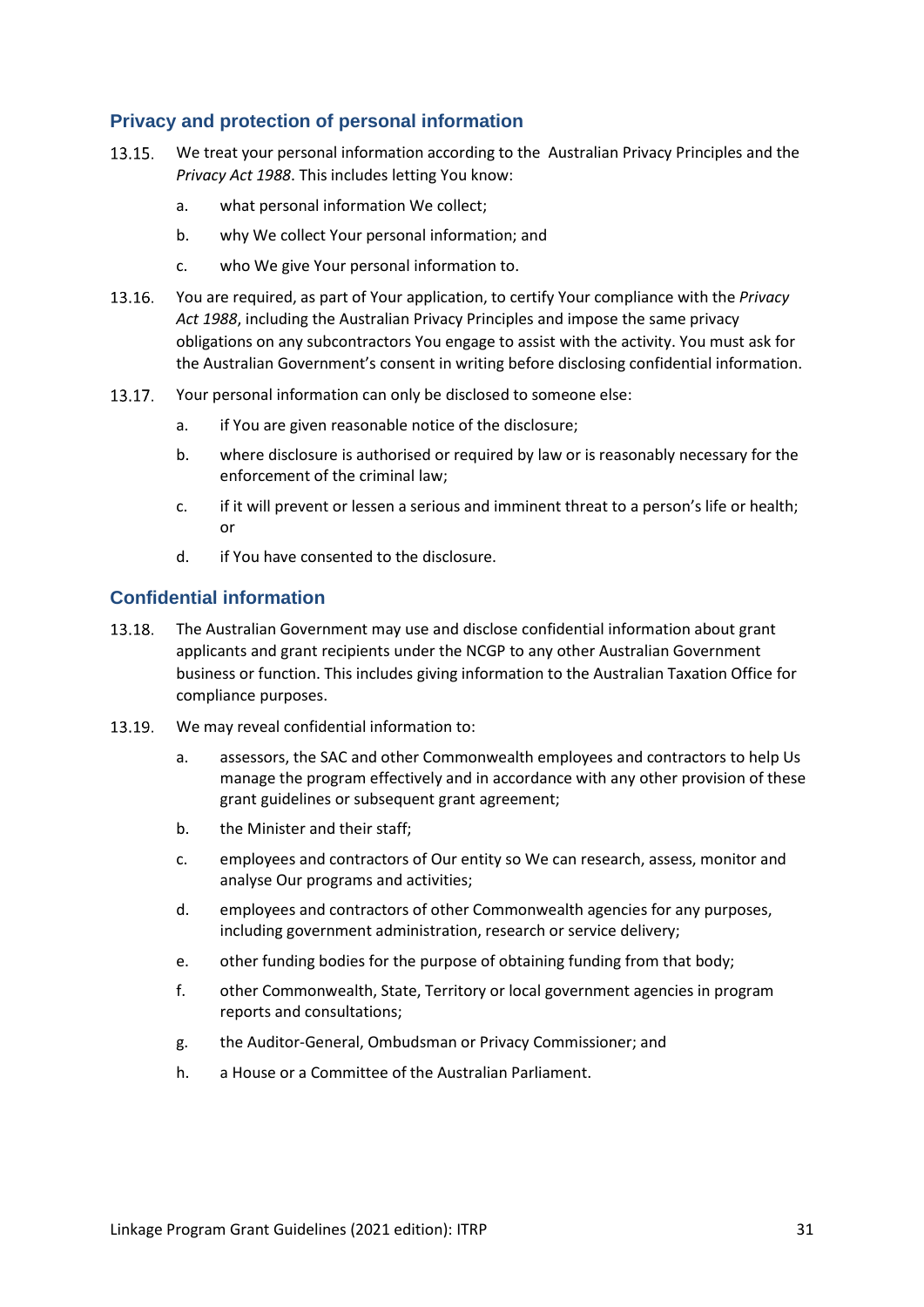- 13.20. We will treat the information You give Us as confidential if it meets one of the four conditions below:
	- a. You clearly identify the information as confidential and explain why We should treat it as confidential;
	- b. the information is commercial in confidence;
	- c. revealing the information would cause unreasonable harm to You or someone else; or
	- d. You provide the information with an understanding that it will stay confidential.
- 13.21. The grant agreement will include any specific requirements about special categories of information collected, created or held under the grant agreement.

## <span id="page-31-0"></span>**Freedom of information**

- $13.22.$ All documents in the possession of the Australian Government, including those about the Linkage Program, are subject to the *Freedom of Information Act 1982* (FOI Act).
- 13.23. The purpose of the FOI Act is to give members of the public rights of access to information held by the Australian Government and its entities. Under the FOI Act, members of the public can seek access to documents held by the Australian Government. This right of access is limited only by the exceptions and exemptions necessary to protect essential public interests and private and business affairs of persons in respect of whom the information relates.
- 13.24. All Freedom of Information requests must be referred to the Freedom of Information Coordinator in writing.
	- By mail: Freedom of Information Coordinator

Australian Research Council GPO Box 2702 CANBERRA ACT 2601

By email: [foi@arc.gov.au](mailto:foi@arc.gov.au)

## <span id="page-31-1"></span>**14. Consultation**

 $14.1.$ We may conduct a survey of Eligible Organisations after the outcomes of each grant opportunity are announced. Outcomes of the survey have been considered in the development of these grant guidelines.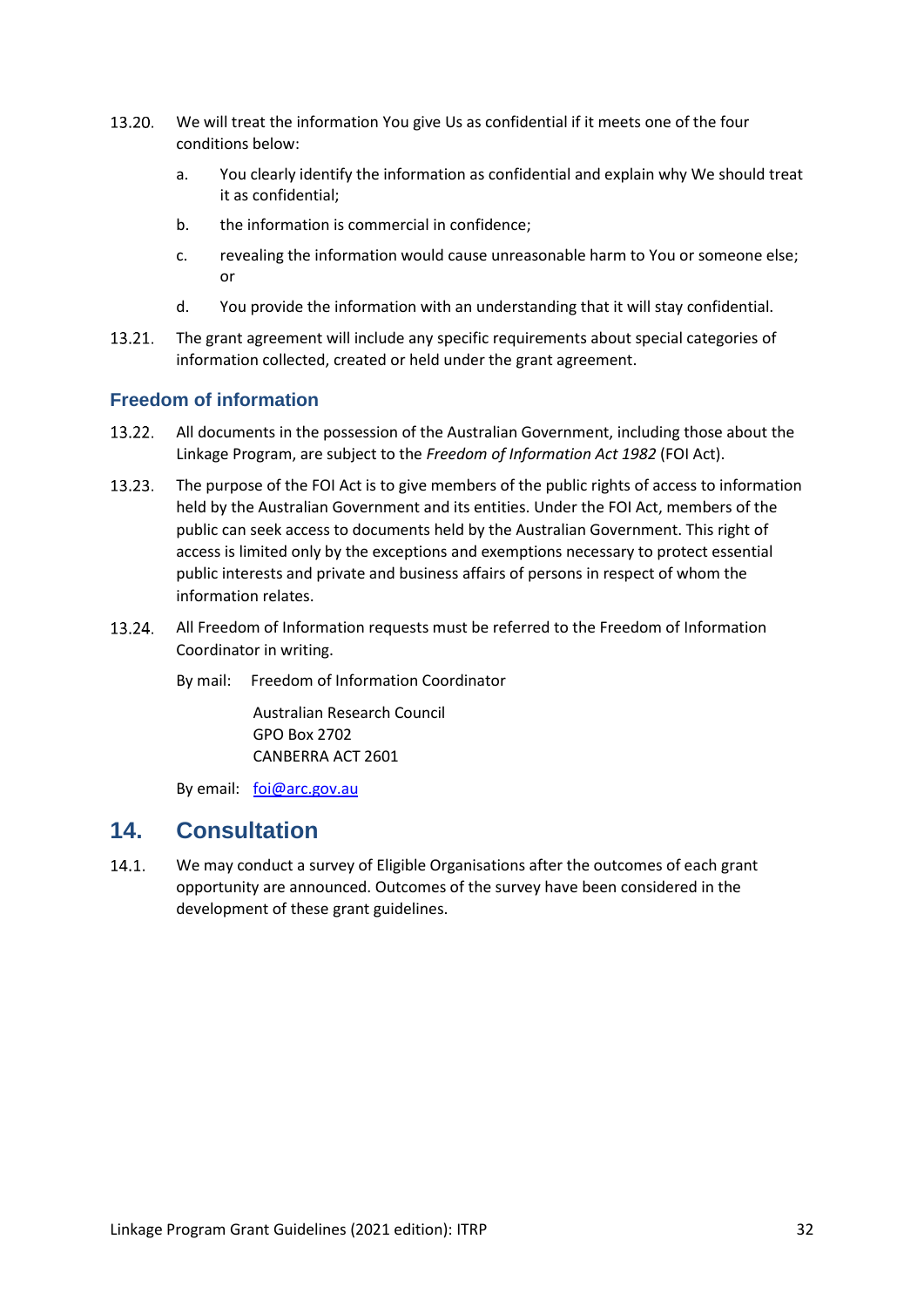#### <span id="page-32-0"></span>**Industrial Transformation Research Hubs Part A (Research Hubs)**

#### <span id="page-32-1"></span> $A1$ . **About the scheme**

 $A1.1$ This part of the document sets out the specific requirements for the Industrial Transformation Research Hubs (Research Hubs) scheme. This part must be read together with the general ITRP requirements in Sections 1-14 of these grant guidelines.

## <span id="page-32-2"></span>**Important dates**

 $A1.2$ The grant commencement date for each Research Hubs grant opportunity will be available on the [ARC website.](http://www.arc.gov.au/)

## <span id="page-32-3"></span>**Description**

 $A1.3$ Research Hubs engage Australia's best researchers to develop collaborative solutions to Industrial Transformation Priorities. Research Hubs support joint research activity, between the Australian higher education sector and industry, designed to focus on strategic outcomes that cannot be realised independently of each other.

## <span id="page-32-4"></span>**Objectives**

- $\Delta$ 1  $\Delta$ The Research Hubs scheme objectives are to:
	- a. support collaborative research projects between universities and organisations outside the Australian higher education sector that involve cutting-edge research on new technologies; and
	- b. leverage national and international investment in targeted industry sectors, including from industry and other research end-users.
- $A1.5$ The intended outcomes of the Research Hubs scheme are:
	- a. growth, productivity and competitiveness within the Industrial Transformation Priorities; and
	- b. economic, commercial and social transformation.

#### <span id="page-32-5"></span> $A2.$ **Grant amount and grant period**

- $A2.1$ The ARC may provide project funding as detailed in Table 3.
- $A2.2$ **Table 3:** Research Hubs funding and grant duration.

| Category                              | <b>Details</b>                               |
|---------------------------------------|----------------------------------------------|
| <b>Research Hubs funding level</b>    | Between \$500,000 and \$1 million per annum. |
| <b>Research Hubs funding duration</b> | Between three and five consecutive years.    |

The figures in this section are based on the 2021 price levels of funding and may be subject to variation (for example, due to annual indexation).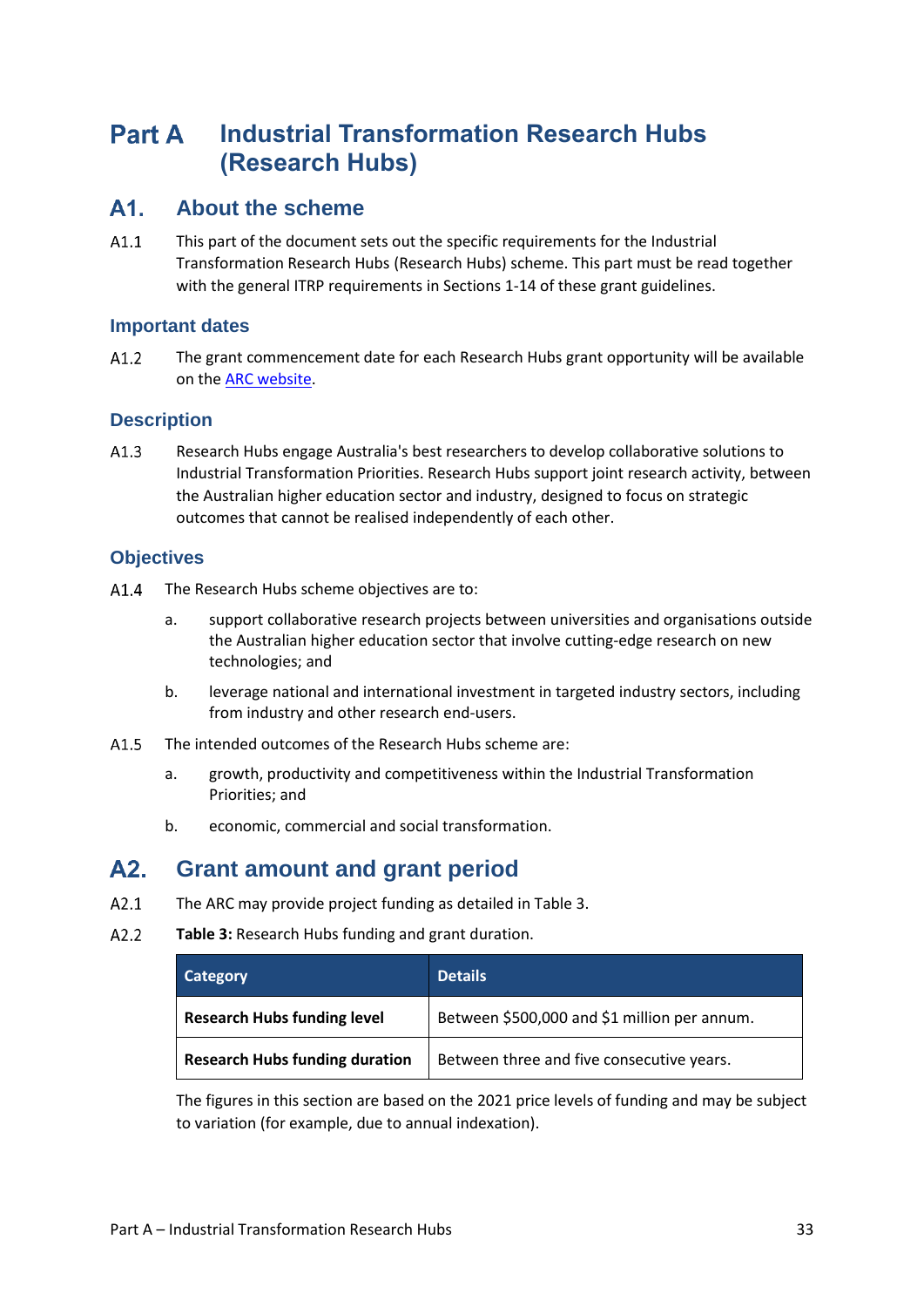#### <span id="page-33-0"></span>**Eligibility criteria** A3.

- $A3.1$ The organisation roles available under the Research Hubs grant opportunity are:
	- a. Administering Organisation;
	- b. Eligible Organisations;
	- c. Partner Organisations; and
	- d. Other Organisations.
- A3.2 The named participant roles available under the Research Hubs grant opportunity are:
	- a. Research Hub Director;
	- b. CIs; and
	- c. PIs.

## <span id="page-33-1"></span>**Applications**

- $A3.3$ To be eligible, Your Research Hubs application must:
	- a. nominate at least one Australian Partner Organisation; and
	- b. directly address one or more of the current Industrial Transformation Priorities.
- $A3.4$ Your Research Hub application must include the following named participants:
	- a. Research Hub Director, who is an eligible CI from Your organisation;
	- b. at least one other CI from Your organisation;
	- c. at least one CI from each Other Eligible Organisation; and
	- d. at least one PI from each Partner Organisation.
- $A3.5$ You and each Other Eligible Organisation and Partner Organisation on an application must each commit a significant contribution of cash and/or in-kind and/or other material resources to the application having regard to the total cost of the proposed Research Hub and the relative contribution of any CI(s) or PI(s) at the organisation.
- $A3.6$ Your application must include a commitment of combined Partner Organisation(s) contributions (i.e. the total of the cash and in-kind contributions of the Partner Organisations) that matches or exceeds the total funding requested from Us.
- $A3.7$ The combined Partner Organisation(s) cash contribution:
	- a. must be at least 75 per cent of the total funding requested from Us where any Partner Organisation has more than 100 employees;
	- b. has no minimum contribution where the Partner Organisation or the largest Partner Organisation in a consortium in the application has 100 employees or less; and
	- c. has no upper limit.
- A3.8 Research Hubs are led by a Research Hub Director, and may be supported by a Research Hub Manager to undertake the business management, corporate governance and administrative responsibilities. We encourage You to carefully consider including support for a Research Hub Manager in your application, to allow the Research Hub Director to prioritise the strategic and research leadership tasks. It is up to You to determine the most appropriate team for your application.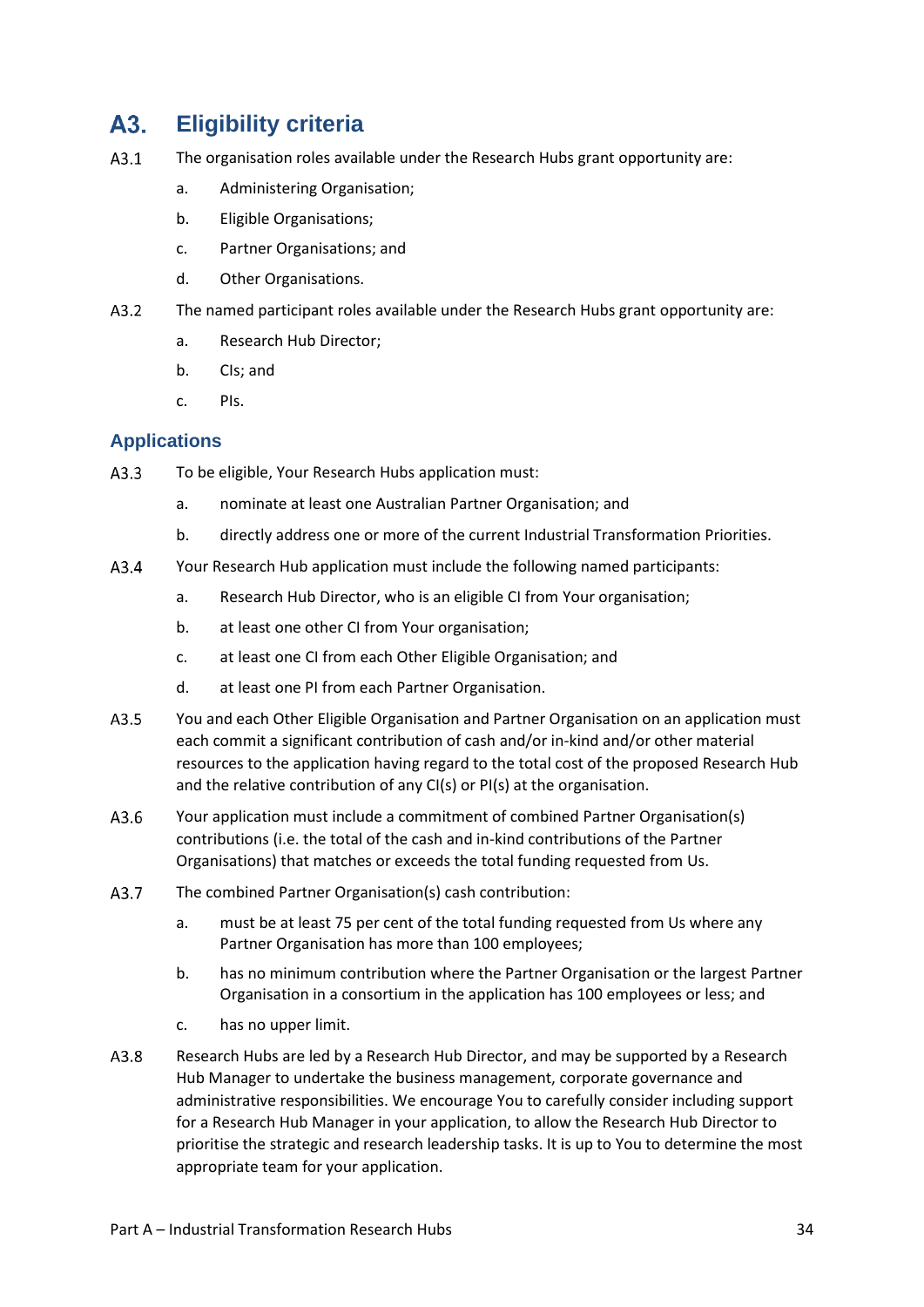#### <span id="page-34-0"></span>A4. **What the grant money can be used for**

- $A4.1$ Eligible expenditure items for Research Hubs are:
	- a. items in Section 5.8 of these grant guidelines; and
	- b. teaching relief for CIs up to a total value of \$50,000 per CI per year where it is demonstrated that it will enhance engagement with the Partner Organisation(s).

#### <span id="page-34-1"></span>A5. **The assessment criteria**

 $A5.1$ The assessment criteria for the Research Hubs grant opportunity are:

#### **a. Investigator(s)/Capability 20%**

#### Describe the:

- demonstrated Research Opportunity and Performance Evidence (ROPE) of the proposed team including:
	- evidence of experience in managing distributed and/or collaborative industrial and end-user focussed research;
	- evidence of significant outcomes on industry related projects; and
	- evidence of experience in and capacity to provide effective supervision, support and mentoring for HDR candidates and postdoctoral researchers over the life of the Research Hub.
- appropriateness of the team research track record to achieve the Research Hub's goals; and
- time and capacity of the team to undertake and manage the proposed research in collaboration with the Partner Organisation(s).

## **b. Project Quality and Innovation 30%**

Describe the extent to which the:

- aims, concepts, methods and outcomes will drive growth, productivity and competitiveness within relevant sectors;
- conceptual/theoretical framework is genuinely integrated, cross-disciplinary, innovative and original; and
- project draws together high quality innovative national and international partnership(s) into an integrated Research Hub.

#### **c. Feasibility and Commitment 20%**

Describe the:

- extent to which the Research Hub represents value for money;
- appropriateness of the design of the Research Hub and the expertise of the participants to ensure the project can be completed within the proposed budget and timeframe (including identified risks and mitigation strategies);
- proposed level of collaboration to support the research project, including national and international networks and linkages;

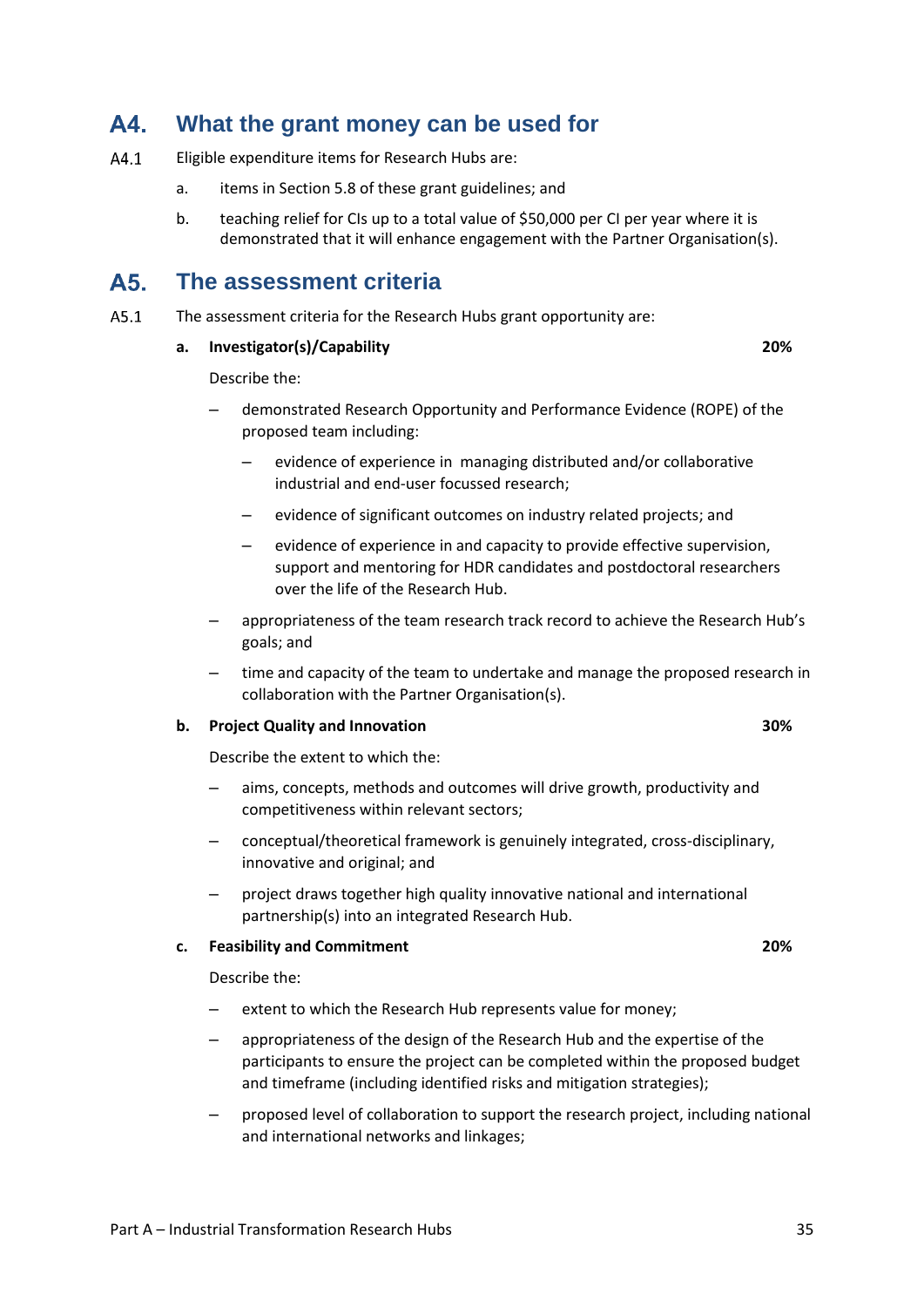- high-quality intellectual support provided for the Research Hub by the research environment of the participating organisations;
- availability of and access to the necessary facilities required to support the proposed research (physical, technical, access to infrastructure, etc);
- commitment by each Partner Organisation(s) to collaboration in the Research Hub;
- adequacy of the budget, including cash and in-kind Contributions pledged by participating organisations; and
- extent to which the proposed Research Hub engages, and will continue to engage, meaningfully with the relevant industry experts including Industry Growth Centres.

If the project involves research pertaining to Aboriginal and/or Torres Strait Islander communities describe:

- the strategies for enabling collaboration with Aboriginal and/or Torres Strait Islander communities (for example, dialogue/collaboration with an Indigenous cultural mentor);
- any existing or developing, supportive and high-quality relationships with Aboriginal and/or Torres Strait Islander communities; and
- any personal affiliations with local Aboriginal and/or Torres Strait Islander communities that can facilitate the proposed research.

#### **d. Benefit 30%**

Describe:

- the extent to which the research clearly addresses one or more of the Industrial Transformation Priorities;
- the economic, commercial, environmental, social and/or cultural benefits for relevant Australian research end-users (including relevant industry and manufacturing sectors);
- the extent to which the proposed Research Hub supports clearly identified market opportunity(ies) and intended transformation for Australian industry or other end users;
- the extent to which the proposed Research Hub will build research capacity in the Partner Organisation(s);
- the extent to which there are adequate strategies to encourage dissemination, promotion, and the commercialisation of research outcomes;
- the potential contribution of the proposed research to addressing the needs of industries and communities as articulated in Australia's Industrial Transformation Priorities; and
- where relevant, the extent to which the applicants have identified the freedom to operate in the Intellectual Property and patent landscape to enable future benefits to industry.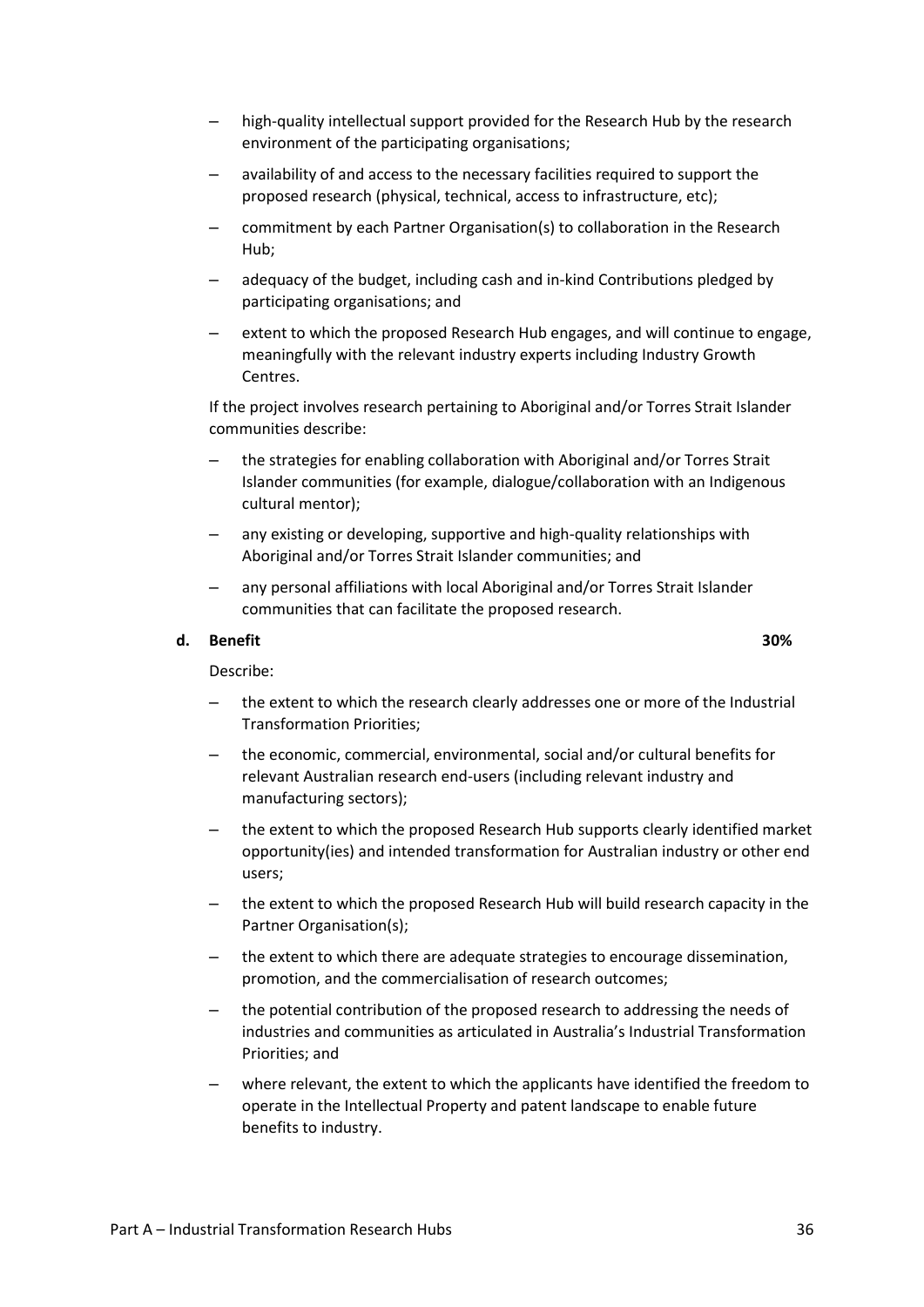#### <span id="page-36-0"></span>**Industrial Transformation Training Centres Part B (Training Centres)**

#### <span id="page-36-1"></span>**B1. About the scheme**

**B1.1** This Part of the document sets out the specific requirements for the Industrial Transformation Training Centres (Training Centres) scheme. This part must be read together with the general ITRP requirements in Sections 1-14 of these grant guidelines.

## <span id="page-36-2"></span>**Important dates**

B1.2 The grant commencement date for each Training Centres grant opportunity will be available on the [ARC website.](http://www.arc.gov.au/)

## <span id="page-36-3"></span>**Description**

**B1.3** The Training Centres scheme fosters close partnerships between university-based researchers and other researchers. Training Centres deliver innovative Higher Degree by Research (HDR) and postdoctoral training. The focus is on creating end-user research capability that is vital to Australia's future through developing solutions relevant to the Industrial Transformation Priorities.

## <span id="page-36-4"></span>**Objectives**

- **B1.4** The Training Centres scheme objectives are to:
	- a. support HDR candidates and postdoctoral researchers to undertake industrial training;
	- b. support research collaboration between universities and organisations outside the Australian higher education sector; and
	- c. strengthen the capabilities of industry and research end-users in identified Industrial Transformation Priority areas.
- **B1.5** The intended outcomes of the Training Centres scheme are:
	- a. growth, productivity and competitiveness within Industrial Transformation Priorities; and
	- b. economic, commercial and social transformation.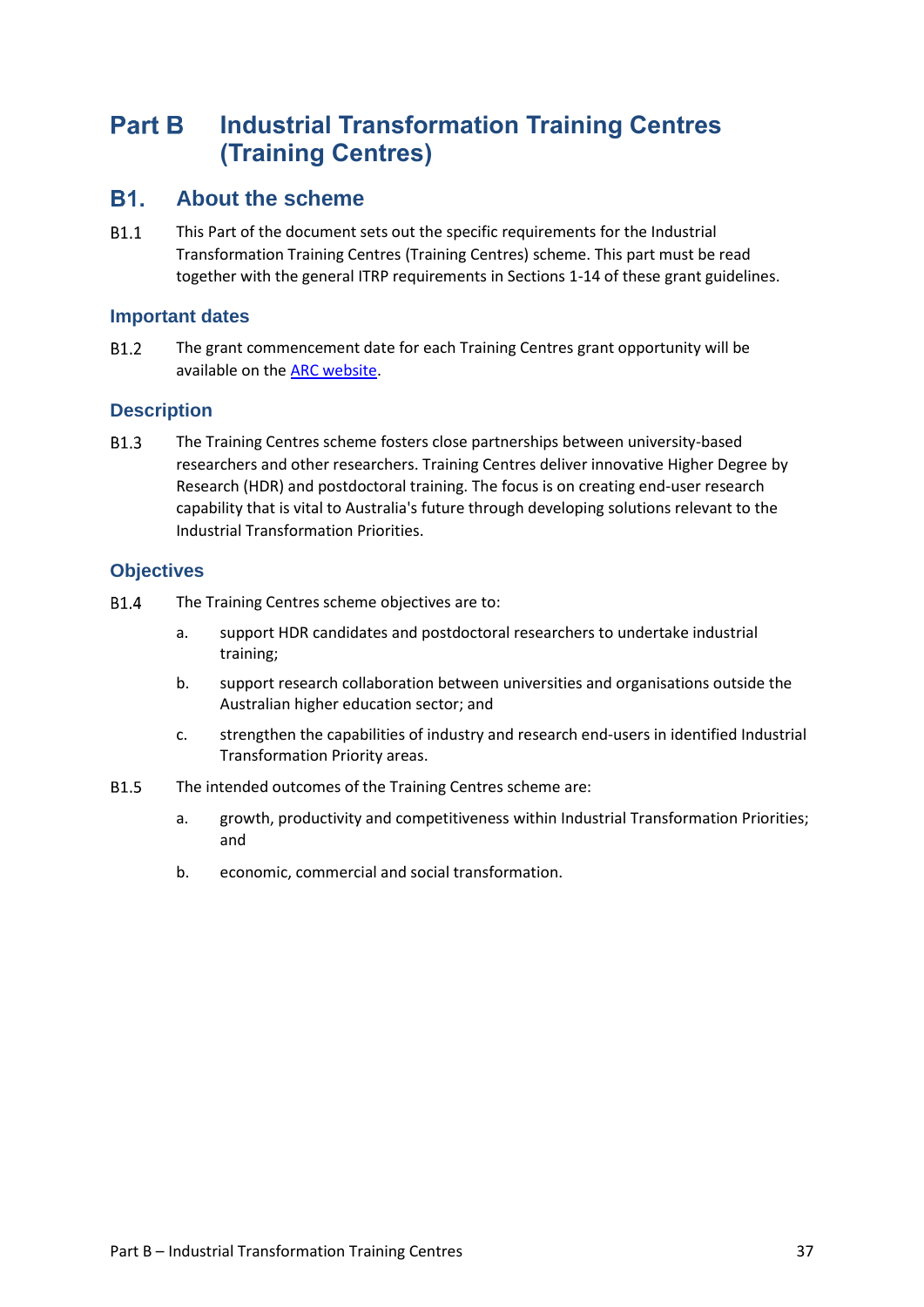#### <span id="page-37-0"></span>**B2. Grant amount and grant period**

- $B2.1$ The ARC may provide project funding, which includes salary funding and stipend funding as detailed in Table 4.
- B2.2 **Table 4:** Training Centres funding and grant duration.

| <b>Category</b>                                                                                     | <b>Details</b>                                                                                                                                         |
|-----------------------------------------------------------------------------------------------------|--------------------------------------------------------------------------------------------------------------------------------------------------------|
| <b>Training Centres funding</b><br>maximum                                                          | Maximum of \$5 million over a maximum of five<br>consecutive years.                                                                                    |
| <b>Training Centres funding</b><br>level                                                            | Between \$650,000 and \$1 million per annum for the<br>first three years.                                                                              |
| (funding includes funding<br>for ICHDR positions and<br>ICPD positions at rates as<br>listed below) | Between \$150,000 and \$1 million per annum for the<br>fourth year.                                                                                    |
|                                                                                                     | There is no minimum level of funding provided by<br>the ARC in the fifth year. The maximum is \$1 million.                                             |
| <b>Training Centres funding</b><br>duration                                                         | Between four and five consecutive years.                                                                                                               |
| ICPD salary level                                                                                   | At a level appropriate to the employing<br>organisation, but no less than the level indicated on<br>the salaries and stipends page of the ARC website. |
| ICPD salary duration                                                                                | Up to five consecutive years.                                                                                                                          |
| ICHDR stipend level                                                                                 | At a level appropriate to the Eligible Organisation,<br>but no less than the level indicated on the salaries<br>and stipends page of the ARC website.  |
| ICHDR stipend duration                                                                              | Two or three years, as appropriate for the Higher<br>Degree by Research that the ICHDR is undertaking.                                                 |

The figures in this section are based on the 2021 price levels of funding and may be subject to variation (for example, due to annual indexation). Updated levels will be available on the salaries and stipends page of the [ARC website.](http://www.arc.gov.au/)

 $B2.3$ A project may include additional HDR and postdoctoral positions. Any roles funded by non-ARC sources are not considered to be ICHDRs and ICPDs and are not covered by the employment conditions in the grant agreement.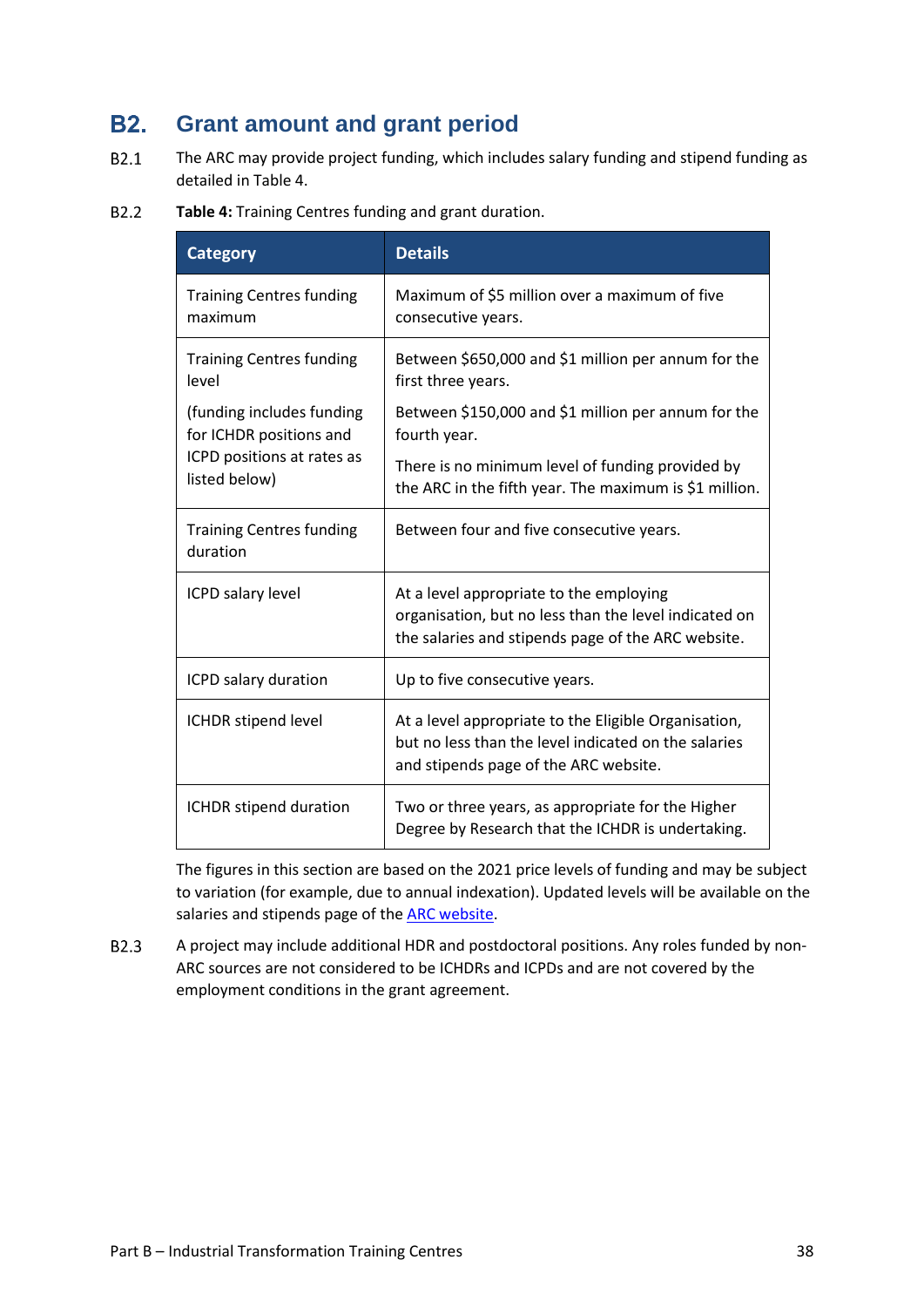#### <span id="page-38-0"></span>**B3. Eligibility criteria**

- **B3.1** The organisation roles available under the Training Centres grant opportunity are:
	- a. Administering Organisation;
	- b. Other Eligible Organisations;
	- c. Partner Organisations; and
	- d. Other Organisations.
- B<sub>3.2</sub> The named participant roles available under the Training Centres grant opportunity are:
	- a. Training Centre Director;
	- b. CIs; and
	- c. PIs.

## <span id="page-38-1"></span>**Applications**

- **B3.3** To be eligible, Your application must:
	- a. nominate at least one Australian Partner Organisation;
	- b. include at least 10 ICHDRs and at least one ICPD; and
	- c. address one or more of the current Industrial Transformation Priorities.
- **B3.4** Your application must nominate the following named participants:
	- a. Training Centre Director, who is an eligible CI from Your organisation;
	- b. At least one other CI from Your organisation;
	- c. At least one CI from each Other Eligible Organisation; and
	- d. At least one PI from each Partner Organisations.
- **B3.5** You and each Other Eligible Organisation and Partner Organisation on an application must each commit a significant contribution of cash and/or in-kind and/or other material resources to the application having regard to the total cost of the proposed Training Centre and the relative contribution of any CI(s) or PI(s) at the organisation.
- B<sub>3.6</sub> Your application must include a commitment of combined cash and in-kind contributions to the Training Centre that, along with the ARC contribution, are sufficient to support all the research projects described in the application and particularly that of the ICHDRs and ICPDs in the Training Centre.
- B<sub>3.7</sub> Training Centres are led by a Training Centre Director, and may be supported by a Training Centre Manager to undertake the business management, corporate governance and administrative responsibilities. We encourage You to carefully consider including support for a Training Centre Manager, to allow the Training Centre Director to prioritise the strategic, research and training leadership tasks. It is up to You to determine the most appropriate team for Your application.
- **B3.8** Your application must include funding for at least 10 HDR candidates and at least one postdoctoral researcher. HDR Candidates employed by the Training Centre are 'ICHDRs'. Postdoctoral researchers employed by the Training Centre are 'ICPDs'. These candidates are not nominated as 'named participants' on the application.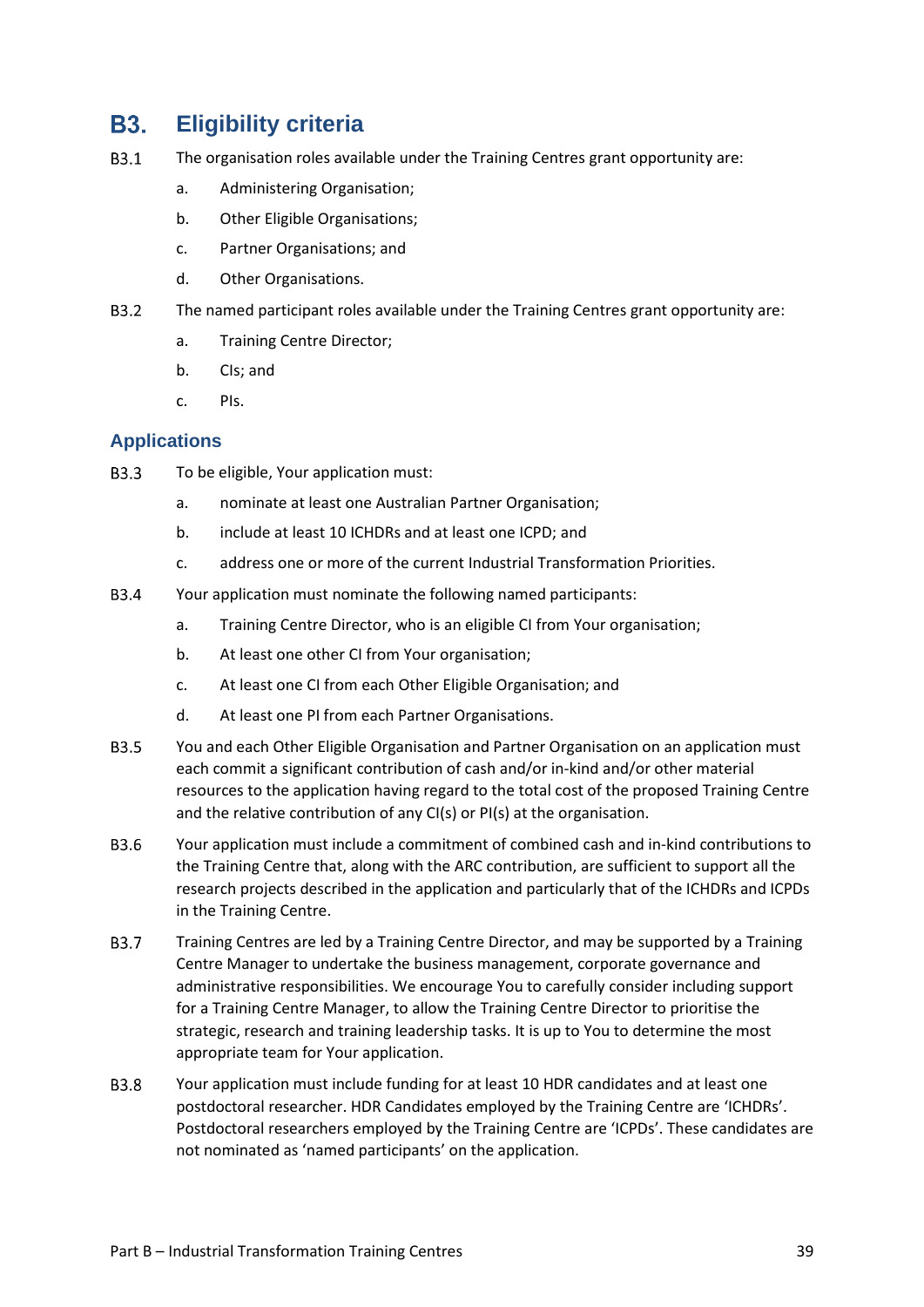#### <span id="page-39-0"></span>**B4 What the grant money can be used for**

- B4.1 Eligible expenditure items for Training Centres are:
	- a. items in Section 5.8 of these grant guidelines;
	- b. stipends for ICHDRs enrolled at an Eligible Organisation at no less than the level indicated on the salaries and stipends page of the ARC website; and
	- c. salary support for ICPDs at no less than the level indicated on the salaries and stipends page of the ARC website and appointed for at least 0.5 FTE at an Eligible Organisation for the duration of their role on the Project.

#### <span id="page-39-1"></span>**B5. The assessment criteria**

**B5.1** The assessment criteria for the Training Centres are:

#### **a. Investigator(s)/Capability 20%**

Describe the:

- demonstrated Research Opportunity and Performance Evidence (ROPE) of the proposed team including:
	- evidence of experience in managing distributed and/or collaborative industrial and end-user focussed research;
	- Evidence of significant outcomes on industry related projects;
	- Evidence of experience in and capacity to provide effective supervision, support and mentoring for HDR candidates and postdoctoral researchers over the life of the Training Centre;
- appropriateness of team research track record to achieve the Training Centre's goals; and
- time and capacity of the team to undertake and manage the proposed research in collaboration with the Partner Organisation(s).

#### **b. Project Quality and Innovation 30%**

Describe the extent to which:

- the aims, concepts, methods and outcomes will drive growth, productivity and competitiveness within relevant sectors;
- the project builds skills and capacity in end-user focussed research;
- the conceptual/theoretical framework is genuinely integrated, cross-disciplinary, innovative and original; and
- how the Training Centre has a wide level of collaboration, including the development of national and international networks and linkages.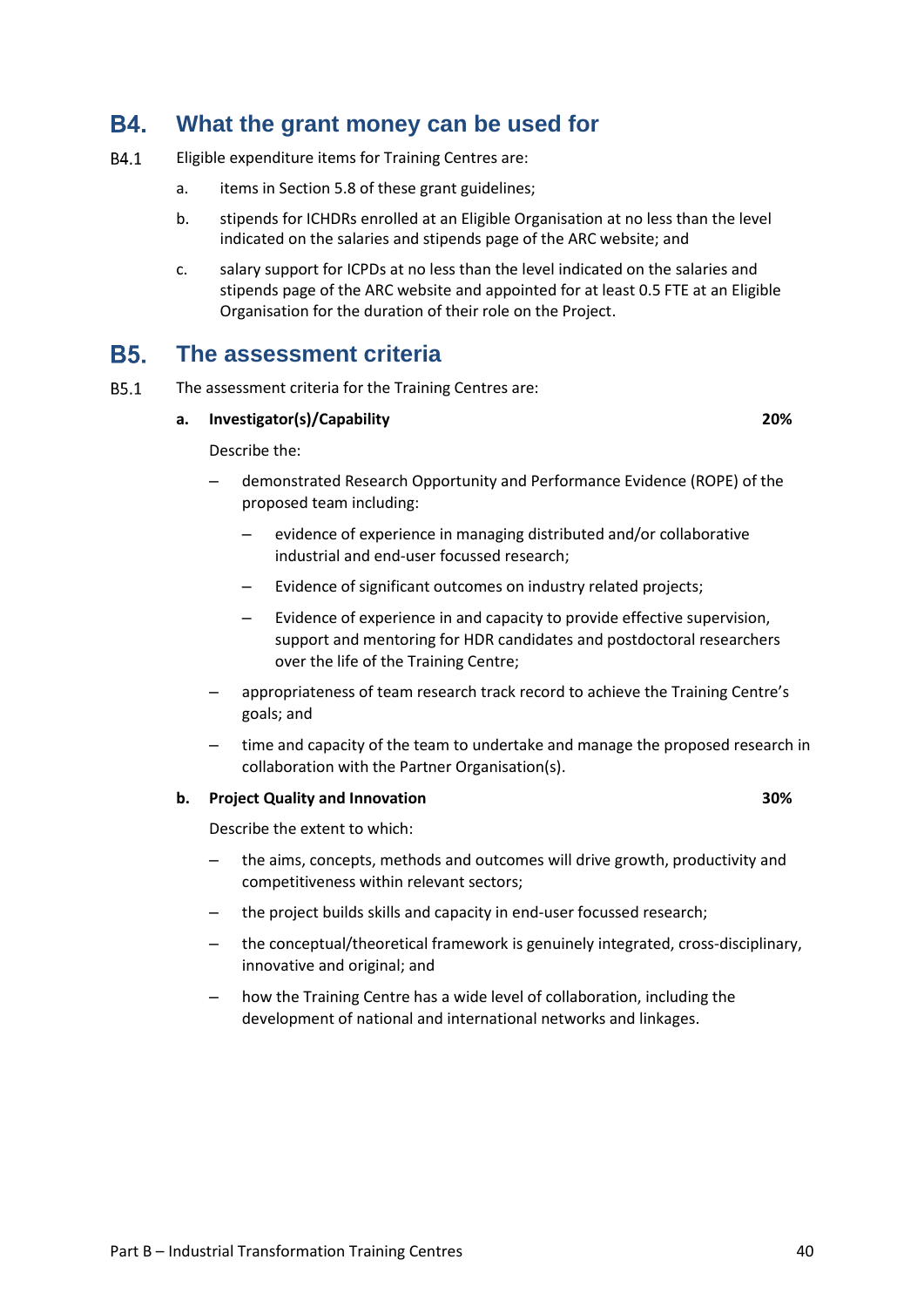#### **c. Feasibility and Commitment 20%**

Describe the:

- extent to which the proposed Training Centre represents value for money;
- practicality of the proposed project objectives, budget and timeframe (including identified risks and mitigation strategies);
- proposed level of collaboration to support the research project;
- high quality intellectual support provided for the Training Centre by the research environment of the participating organisations;
- availability of and access to necessary facilities required to support the proposed research (physical, technical, access to infrastructure, etc);
- capacity of each Partner Organisation(s) to support the Training Centre (including the plan for student placements);
- extent to which the proposed Training Centre will engage , and will continue to engage, meaningfully with the relevant industry experts including Industry Growth Centre(s);
- commitment by each Partner Organisation(s) to collaboration in the Training Centre; and
- Partner Organisation(s) facilities and personnel contribution to the effective supervision, on-site training, support and mentoring for the HDR candidates and postdoctoral researchers over the life of the project.

If the project involves research pertaining to Aboriginal and/or Torres Strait Islander communities describe:

- the strategies for enabling collaboration with Aboriginal and/or Torres Strait Islander communities (for example, dialogue/collaboration with an Indigenous cultural mentor);
- any existing or developing, supportive and high-quality relationships with Aboriginal and/or Torres Strait Islander communities; and
- any personal affiliations with local Aboriginal and/or Torres Strait Islander communities that can facilitate the proposed research.

#### **d. Benefit 30%**

Describe:

- the extent to which the research clearly addresses one or more of the Industrial Transformation Priorities;
- the economic, commercial, environmental, social and/or cultural benefits for relevant Australian research end-users (including relevant industry and manufacturing sectors);
- the extent to which the proposed Training Centre supports clearly identified market opportunity(ies) and intended transformation for Australian industry or other end users;
- the extent to which the proposed Training Centre will build the ability to exploit research outcomes in the Partner Organisations;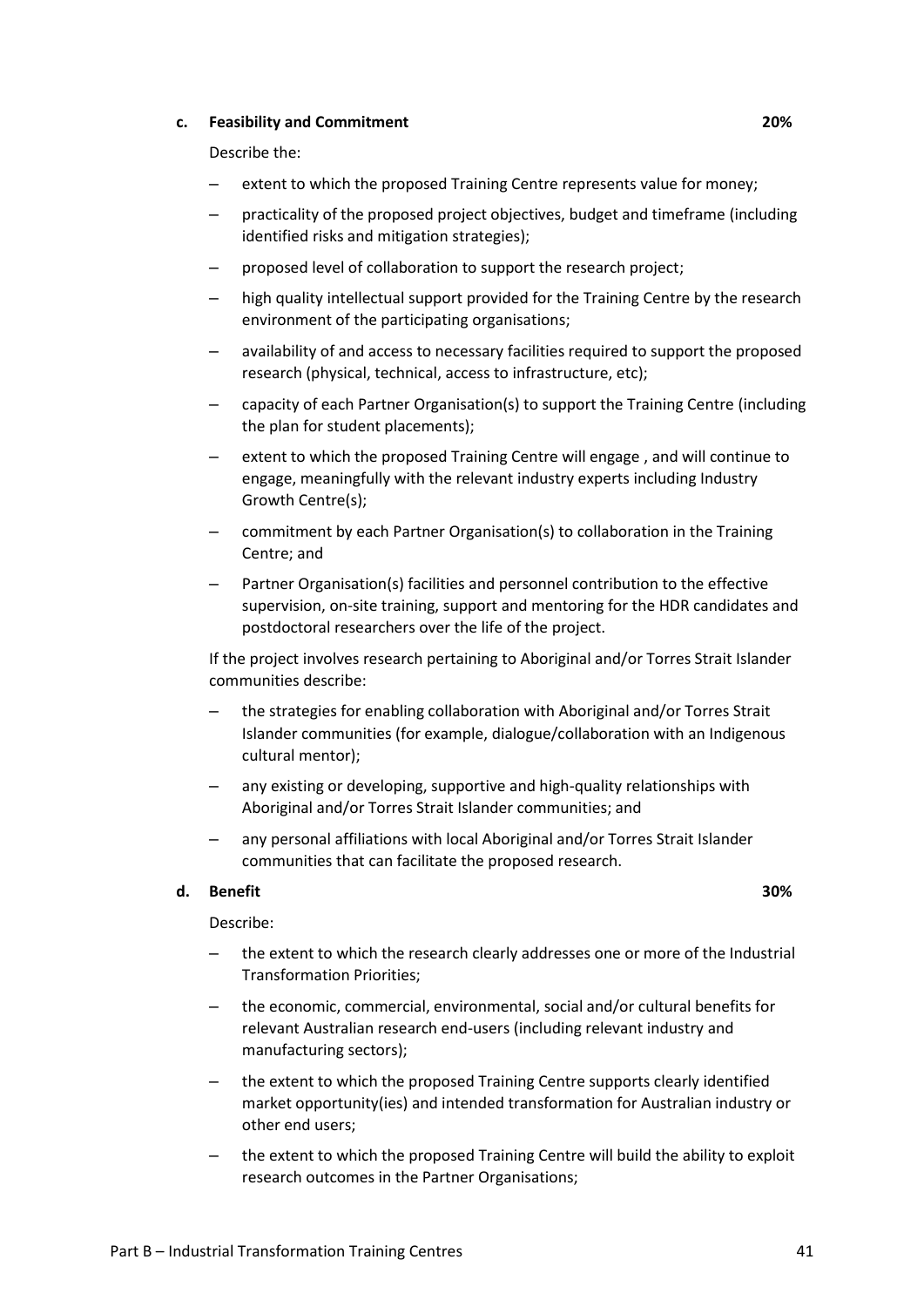- the extent to which there are adequate strategies to encourage disseminations and promotion of research outcomes;
- the potential contribution of the proposed research to addressing the needs of industries and communities as articulated in Australia's Industrial Transformation Priorities; and
- where relevant, the extent to which the applicants have identified the freedom to operate in the Intellectual Property and patent landscape to enable future benefits to industry.

#### <span id="page-41-0"></span>**B6. Successful grant applications**

B6.1 You are encouraged to work with Us to facilitate the effective establishment of the Training Centre.

## <span id="page-41-1"></span>**Your responsibilities**

- B6.2 You must undertake a process of competitive national and international recruitment for ICHDRs and ICPDs to be appointed to the Training Centre once the grant has been approved and announced. The recruitment and selection processes must:
	- a. include competitive recruitment practices involving advertisement, selection and offers;
	- b. ensure that ICPDs hold a PhD (or equivalent) qualification; and
	- c. demonstrate an effort to attract and recruit external and international candidates.
- B6.3 You will be responsible for ensuring that:
	- a. ICHDRs recruited to and funded through Your Training Centre are enrolled in a HDR at an Eligible Organisation;
	- b. ICPDs recruited to and funded through Your Training Centre must be an employee for at least 0.5 FTE at an Eligible Organisation;
	- c. ICHDRs funded through the Training Centre grant conduct research for a minimum total of one year full-time placement with a Partner Organisation(s) (outside the higher education sector) over the project activity period;
	- d. ICPDs funded through the Training Centre grant are encouraged to spend significant time conducting research with a Partner Organisation(s);
	- e. ICHDRs and ICPDs do not commence another Commonwealth Fellowship or award while they are employed with funds from the project; and
	- f. details of the selection and recruitment process for ICHDRs and ICPDs are made available for audit purposes if requested.
- B6.4 Contributions from participating organisations may be used to top-up the stipends of the ICHDRs and salaries of the ICPDs where appropriate. A project may include additional HDR and postdoctoral roles fully funded by participating organisation contributions; however these roles are not considered to be ICHDRs and ICPDs.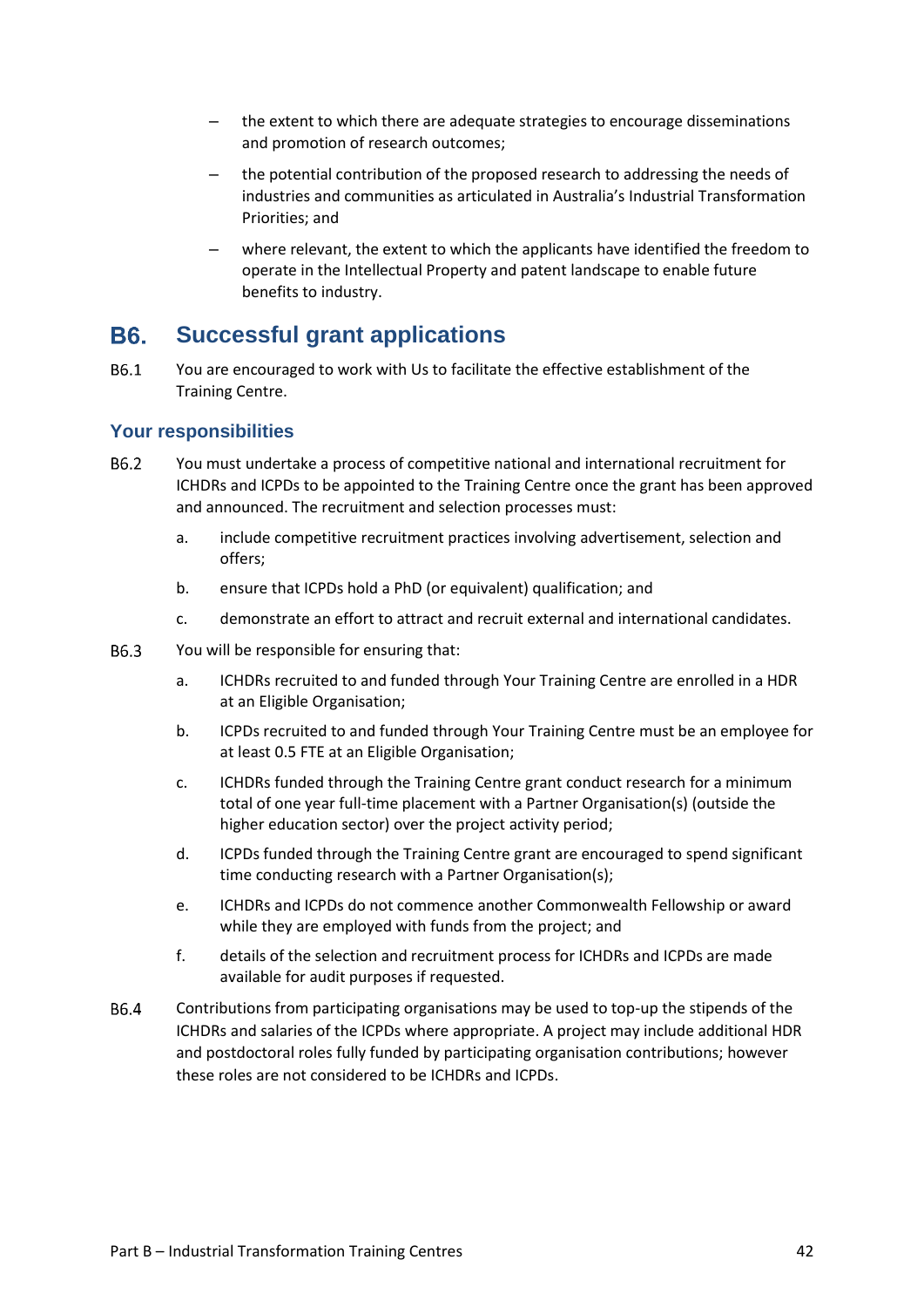# <span id="page-42-0"></span>**15. Glossary**

# <span id="page-42-1"></span>**Acronyms**

In these Grant Guidelines, the following acronyms are used.  $15.1.$ 

| <b>Acronym</b>  | <b>Description</b>                                                                                        |
|-----------------|-----------------------------------------------------------------------------------------------------------|
| <b>ARC</b>      | Australian Research Council                                                                               |
| <b>ARC Act</b>  | <b>Australian Research Council Act 2001</b>                                                               |
| <b>CEO</b>      | <b>Chief Executive Officer</b>                                                                            |
| <b>CGRGs</b>    | Commonwealth Grants Rules and Guidelines 2017                                                             |
| <b>CI</b>       | Chief Investigator                                                                                        |
| <b>FTE</b>      | <b>Full Time Equivalent</b>                                                                               |
| <b>FOI</b>      | Freedom of Information                                                                                    |
| <b>GST</b>      | <b>Goods and Services Tax</b>                                                                             |
| <b>HECS</b>     | Higher Education Contribution Scheme                                                                      |
| <b>HELP</b>     | <b>Higher Education Loan Program</b>                                                                      |
| <b>ICHDR</b>    | A Higher Degree by Research candidate funded through the Training Centre grant as<br>part of the project. |
| <b>ICPD</b>     | A postdoctoral fellow funded through a Training Centre grant as part of the project.                      |
| <b>ITRP</b>     | <b>Industrial Transformation Research Program</b>                                                         |
| <b>NCGP</b>     | National Competitive Grants Program                                                                       |
| LIEF            | Linkage Infrastructure, Equipment and Facilities                                                          |
| <b>ORCID ID</b> | Open Researcher and Contributor Identifier                                                                |
| PhD             | Doctor of Philosophy                                                                                      |
| PI              | Partner Investigator                                                                                      |
| <b>RMS</b>      | Research Management System                                                                                |
| <b>SAC</b>      | <b>Selection Advisory Committee</b>                                                                       |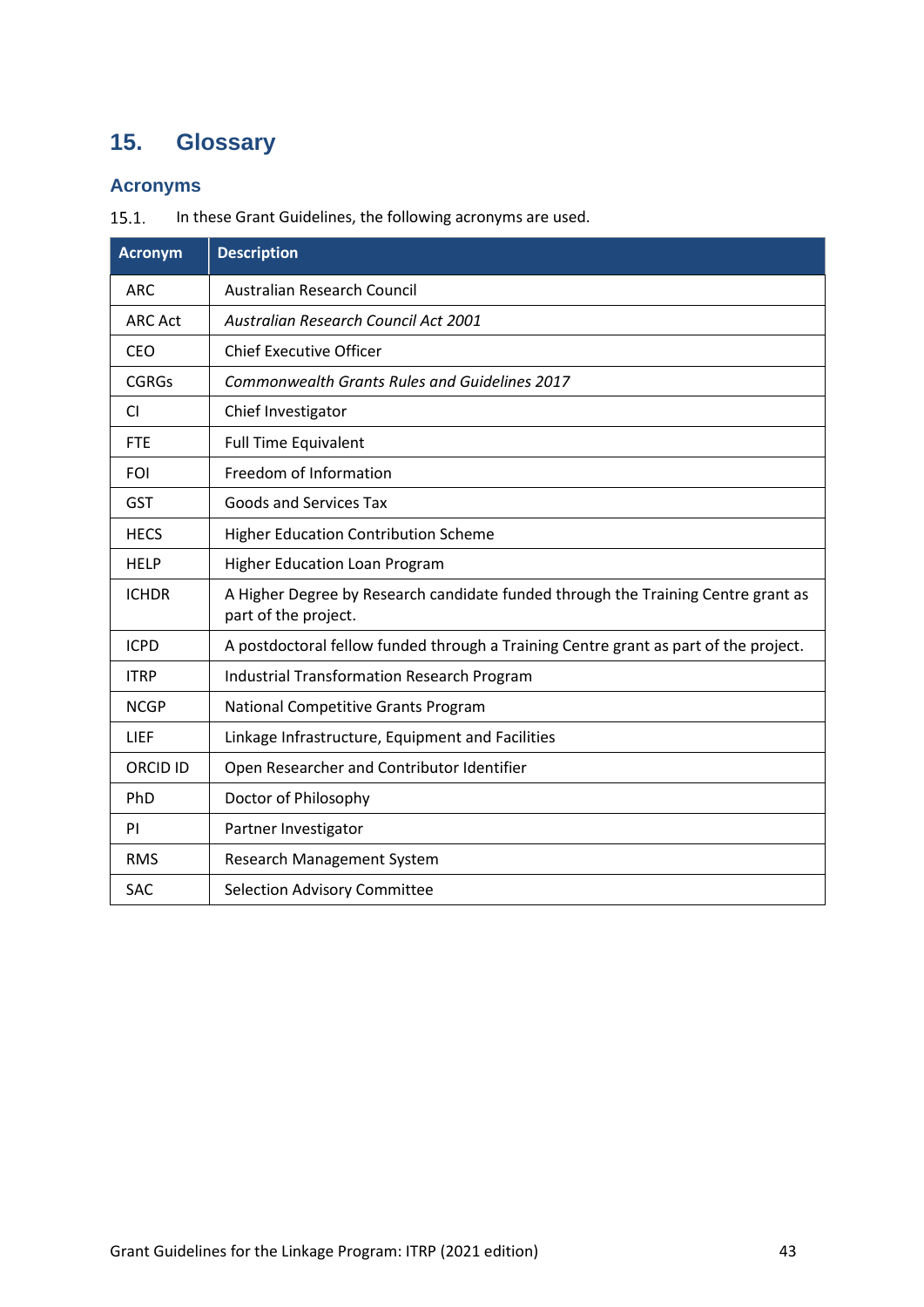## <span id="page-43-0"></span>**Definitions**

 $15.2.$ For the purposes of these grant guidelines, terms have the meanings defined below.

| <b>Term</b>                               | <b>Definition</b>                                                                                                                                                                                                                                                                                                                                                                                                      |
|-------------------------------------------|------------------------------------------------------------------------------------------------------------------------------------------------------------------------------------------------------------------------------------------------------------------------------------------------------------------------------------------------------------------------------------------------------------------------|
| active project                            | a project that is receiving funding according to the terms of an existing<br>Funding Agreement or grant agreement, or has any carryover funds<br>approved by the ARC, or an approved variation to the project end date.                                                                                                                                                                                                |
| Administering<br>Organisation             | an Eligible Organisation which submits an application for a grant and<br>which will be responsible for the administration of the grant if the<br>application is approved for funding.                                                                                                                                                                                                                                  |
| applicant                                 | the Administering Organisation.                                                                                                                                                                                                                                                                                                                                                                                        |
| application                               | a request for funding submitted through RMS by an Administering<br>Organisation seeking grant funding under an ARC grant program.<br>It includes the specifics of a proposed grant activity as well as the<br>administrative information required to determine the eligibility of the<br>application.                                                                                                                  |
| ARC assessor<br>community                 | the Australian and international assessors that assess applications<br>submitted to the ARC that are within their areas of expertise.                                                                                                                                                                                                                                                                                  |
| ARC College of<br>Experts                 | the body of experts of international standing appointed to assist the<br>ARC to identify research excellence, moderate external assessments and<br>recommend applications for funding. Its members are specialist and<br>generalist experts in their knowledge fields drawn from the Australian<br>research community.<br>The <b>ARC</b> website provides information on who is a member of the<br>College of Experts. |
| <b>ARC</b> website                        | the website accessed using www.arc.gov.au.                                                                                                                                                                                                                                                                                                                                                                             |
| assessment criteria                       | the specified principles or standards, against which applications will be<br>considered. These criteria are also used to assess the merits of<br>applications and, in the case of a competitive grant opportunity, to<br>determine application rankings.                                                                                                                                                               |
| <b>Australian Partner</b><br>Organisation | is a Partner Organisation that is an entity that is incorporated under<br>Australian Law, is operating in Australia and has an Australian Business<br>Number (ABN).                                                                                                                                                                                                                                                    |
| bench fees                                | fees that an organisation charges for an individual to use infrastructure<br>which would normally be provided by the organisation for their<br>employees. This infrastructure may vary and could include, for example,<br>an office or laboratory space with appropriate equipment, or access to<br>non-specialised equipment owned by the organisation.                                                               |
| cash contribution                         | the cash from an organisation, which is transferred to and managed by<br>the Administering Organisation.                                                                                                                                                                                                                                                                                                               |
| <b>Chief Executive</b><br>Officer         | means the person holding the position of ARC Chief Executive Officer in<br>accordance with the ARC Act or any person acting in that position.                                                                                                                                                                                                                                                                          |
| Chief Investigator                        | a participant who satisfies the eligibility criteria for a CI under these<br>grant guidelines.                                                                                                                                                                                                                                                                                                                         |
| Commonwealth                              | the Commonwealth of Australia.                                                                                                                                                                                                                                                                                                                                                                                         |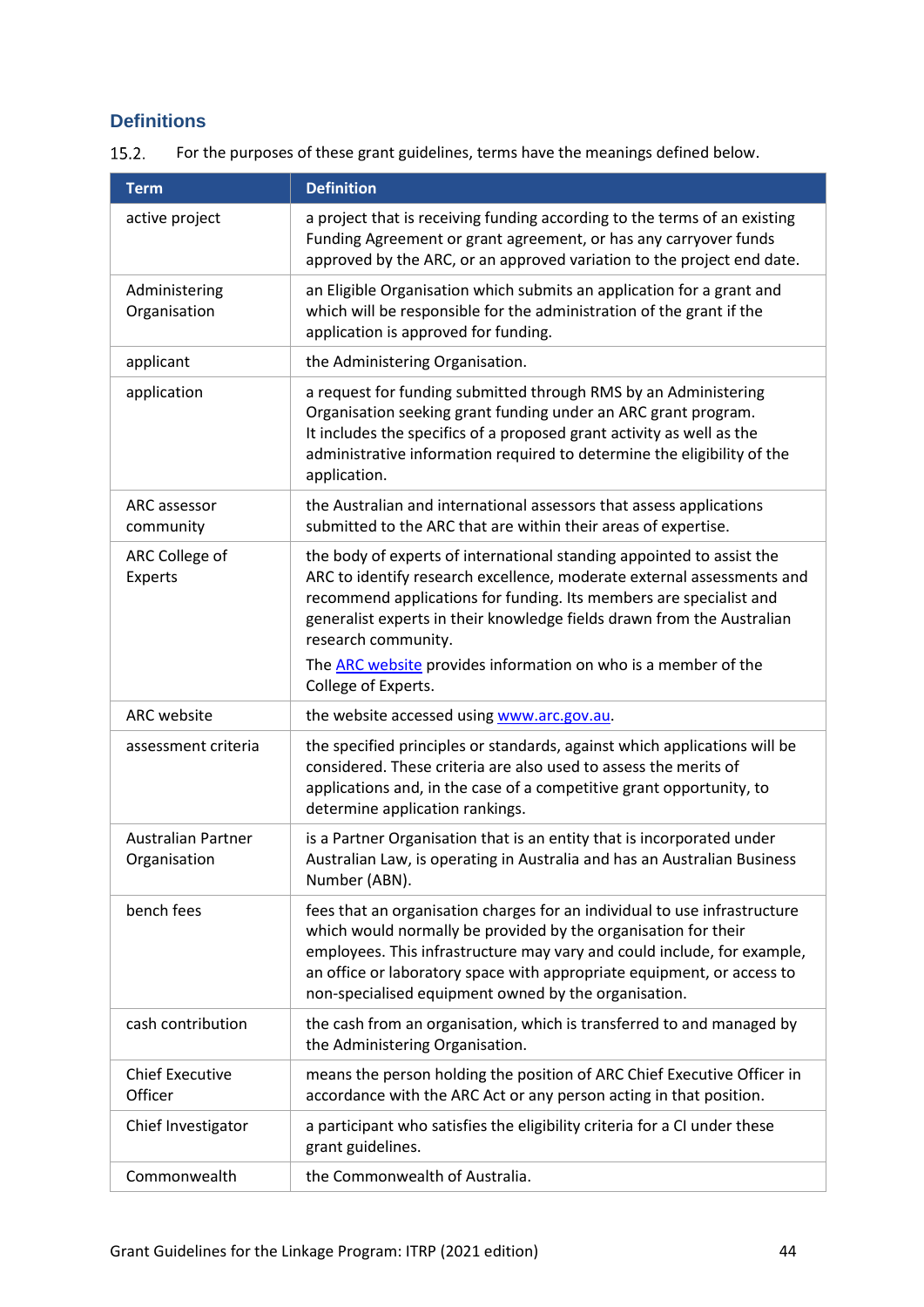| <b>Term</b>                       | <b>Definition</b>                                                                                                                                                                                                                                                                                                                                                                                                                                                                            |
|-----------------------------------|----------------------------------------------------------------------------------------------------------------------------------------------------------------------------------------------------------------------------------------------------------------------------------------------------------------------------------------------------------------------------------------------------------------------------------------------------------------------------------------------|
| Commonwealth<br>Fellowship        | a position held by a participant where the salary is funded wholly or<br>partly by the Commonwealth.                                                                                                                                                                                                                                                                                                                                                                                         |
| consultancy                       | the provision of specialist advice, analysis, assistance, services or<br>products to another organisation(s), generally where the consultancy<br>services are for the sole or preferred use of that other organisation(s).                                                                                                                                                                                                                                                                   |
| date of effect                    | the date on which a grant agreement is signed or a specified starting<br>date.                                                                                                                                                                                                                                                                                                                                                                                                               |
| <b>Detailed Assessors</b>         | assessors drawn from the ARC assessor community who are assigned<br>applications to review for their specific expertise in a field of research.                                                                                                                                                                                                                                                                                                                                              |
| eligibility criteria              | the mandatory criteria which must be met to qualify for a grant.<br>Assessment criteria may apply in addition to eligibility criteria.                                                                                                                                                                                                                                                                                                                                                       |
| Eligible Organisation             | an organisation listed in Section 4.7 of these grant guidelines.                                                                                                                                                                                                                                                                                                                                                                                                                             |
| field research                    | the collection of information integral to the project outside a laboratory,<br>library or workplace setting and often in a location external to the<br>individual's normal place of employment.                                                                                                                                                                                                                                                                                              |
| <b>General Assessors</b>          | the members that make up a grant opportunity's Selection Advisory<br>Committee. General Assessors utilise knowledge of their disciplinary<br>areas and a broad understanding of intellectual and methodological<br>issues and good research planning. Each application has a lead General<br>Assessor (known as Carriage 1) who is typically close to the academic<br>field of the application and one or more General Assessors (known as<br>Other Carriages) with supplementary expertise. |
| grant activity                    | the project/tasks/services that the grantee is required to undertake. A<br>project consists of a number of grant activities.                                                                                                                                                                                                                                                                                                                                                                 |
| grant agreement                   | the agreement entered into by the ARC and an Administering<br>Organisation when an application from that organisation is approved for<br>grant funding. This was previously referred to as a 'Funding Agreement'.                                                                                                                                                                                                                                                                            |
| grant<br>commencement<br>date     | the date on which grant funding may commence.                                                                                                                                                                                                                                                                                                                                                                                                                                                |
| grant offer                       | the details listed in the ARC's RMS under 'Funding Offers' showing the<br>project details and grant amount.                                                                                                                                                                                                                                                                                                                                                                                  |
| GrantConnect                      | the Australian Government's whole-of-government grants information<br>system, which centralises the publication and reporting of<br>Commonwealth grants in accordance with the CGRGs.                                                                                                                                                                                                                                                                                                        |
| grantee                           | the Administering Organisation which has been selected to receive a<br>grant.                                                                                                                                                                                                                                                                                                                                                                                                                |
| grant opportunity                 | the specific grant round or process where a Commonwealth grant is<br>made available to potential grantees. grant opportunities may be open<br>or targeted, and will reflect the relevant grant selection process.                                                                                                                                                                                                                                                                            |
| grant opportunity<br>closing date | the last day on which applications for a grant opportunity will be<br>accepted for consideration for a specific grant opportunity.                                                                                                                                                                                                                                                                                                                                                           |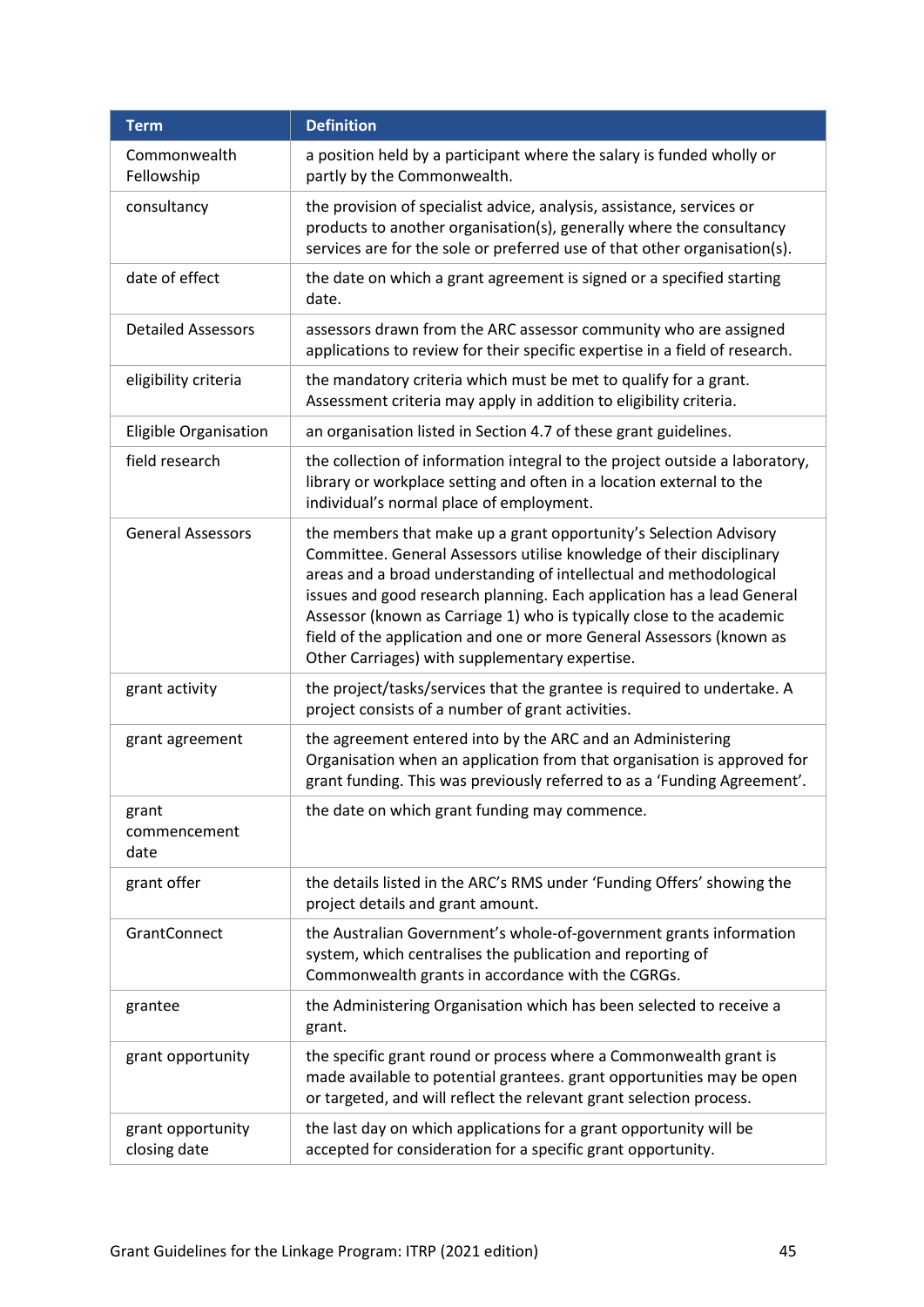| <b>Term</b>                                | <b>Definition</b>                                                                                                                                                                                                                                                                                                                                                                                                                                                                                                                                                                                      |
|--------------------------------------------|--------------------------------------------------------------------------------------------------------------------------------------------------------------------------------------------------------------------------------------------------------------------------------------------------------------------------------------------------------------------------------------------------------------------------------------------------------------------------------------------------------------------------------------------------------------------------------------------------------|
| grant opportunity<br>opening date          | the first day on which applications for a grant opportunity will be<br>accepted for consideration for a specific grant opportunity.                                                                                                                                                                                                                                                                                                                                                                                                                                                                    |
| <b>GST</b>                                 | the meaning as given in Section 195-1 of the A New Tax System<br>(Goods and Services Tax) Act 1999.                                                                                                                                                                                                                                                                                                                                                                                                                                                                                                    |
| higher degree by<br>research (HDR)         | a 'Research Doctorate or Research Masters program, for which at least<br>two-thirds of the student load for the program is required as research<br>work' as defined by the Commonwealth Scholarships Guidelines<br>(Research) 2017.                                                                                                                                                                                                                                                                                                                                                                    |
| <b>ICHDR</b>                               | means a higher degree by research candidate funded by the ARC,<br>through the Administering Organisation, who will be employed on the<br>Training Centres project.                                                                                                                                                                                                                                                                                                                                                                                                                                     |
| <b>ICPD</b>                                | means a postdoctoral fellow funded by the ARC through the<br>Administering Organisation, who meets the ICPD candidate eligibility<br>criteria and who will be employed on the Training Centres project.                                                                                                                                                                                                                                                                                                                                                                                                |
| Industrial<br>Transformation<br>Priorities | Means targeted research areas identified by the ARC based on relevant<br>government priorities and updated from time to time on the ARC<br>website.                                                                                                                                                                                                                                                                                                                                                                                                                                                    |
| Industry Growth<br>Centres                 | are a Commonwealth funded, industry-led approach to driving<br>innovation, productivity and competitiveness by focusing on areas of<br>competitive strength and strategic priority. The initiative is delivered by<br>the Department of Industry, Innovation and Science.                                                                                                                                                                                                                                                                                                                              |
| in-kind contributions                      | A contribution of goods, services, materials and/or time to the project<br>from an individual, business or organisation. Values should be calculated<br>based on the most likely actual cost, for example, current market,<br>preferred provider or internal provider rates/valuations/rentals/charges<br>(that is in the financial year of the date of the application) of the costs of<br>labour, work spaces, equipment and databases. The calculations<br>covering time and costs should be documented by the Administering<br>Organisation. The ARC may require these calculations to be audited. |
| Instructions to<br>Applicants              | a set of instructions prepared by the ARC to assist applicants in<br>completing the application form.                                                                                                                                                                                                                                                                                                                                                                                                                                                                                                  |
| Key Performance<br>Indicators              | a set of quantifiable measures that the ARC use to monitor and report<br>on progress of research outcomes.                                                                                                                                                                                                                                                                                                                                                                                                                                                                                             |
| legislative<br>instrument                  | a law on matters of detail made by a person or body authorised to do so<br>by the relevant enabling legislation.                                                                                                                                                                                                                                                                                                                                                                                                                                                                                       |
| Linkage Program                            | the schemes funded under the Linkage Program of the NCGP consisting<br>of: ARC Centres of Excellence, Industrial Transformation Research Hubs,<br>Linkage Industrial Transformation Training Centres, Linkage Projects,<br>Learned Academies Special Projects, Supporting Responses to<br>Commonwealth Science Council Priorities, Special Research Initiatives<br>and other grant opportunities as announced from time to time under<br>the Linkage Program.                                                                                                                                          |
| medical research                           | medical research as defined in the ARC Medical Research Policy<br>available on the ARC website.                                                                                                                                                                                                                                                                                                                                                                                                                                                                                                        |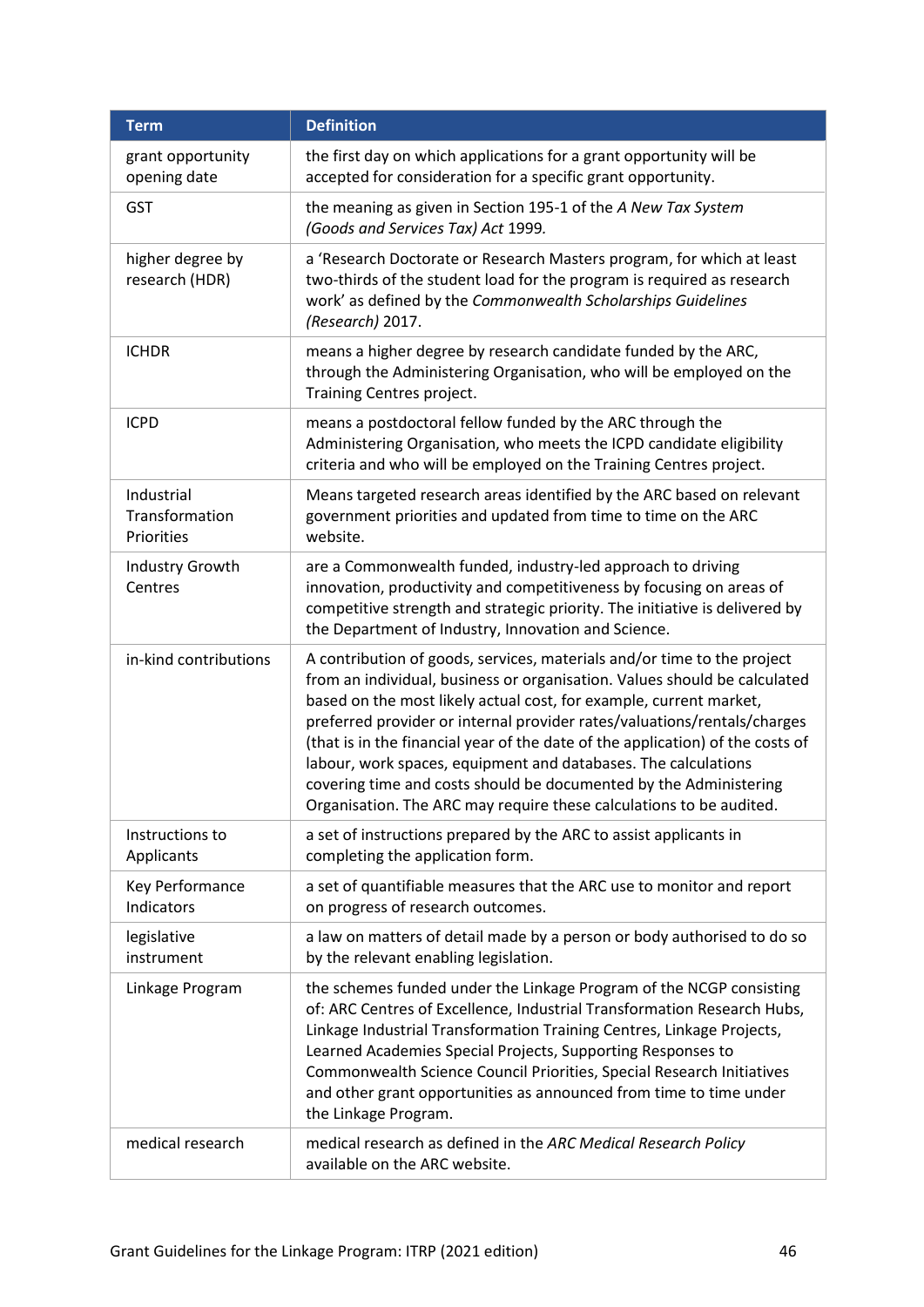| <b>Term</b>                               | <b>Definition</b>                                                                                                                                                                                                                                                                                              |
|-------------------------------------------|----------------------------------------------------------------------------------------------------------------------------------------------------------------------------------------------------------------------------------------------------------------------------------------------------------------|
| Minister                                  | the Minister responsible for the administration of the ARC Act, or the<br>Minister's delegate.                                                                                                                                                                                                                 |
| named participants                        | individual researchers nominated for particular roles in an application.                                                                                                                                                                                                                                       |
| national interest                         | the extent to which the research contributes to Australia's national<br>interest through its potential to have economic, commercial,<br>environmental, social or cultural benefits to the Australian community.                                                                                                |
| officials                                 | officials of a Commonwealth entity. An official of a Commonwealth<br>entity is an individual who is in, or forms part of the entity (see Section 8<br>of the PGPA Act).                                                                                                                                        |
| <b>ORCID Identifier</b>                   | a persistent digital identifier for an individual researcher available on<br>the ORCID website, www.orcid.org.                                                                                                                                                                                                 |
| Other Eligible<br>Organisation            | an organisation listed in Section 4.7 of these grant guidelines which is<br>not the Administering Organisation on an application.                                                                                                                                                                              |
| other material<br>resources               | resources where a monetary value is not relevant or to which it is<br>difficult to assign a monetary value, for example, access to restricted<br>data, samples or documents. These contributions are most commonly<br>identified in the research program section of the application in a letter<br>of support. |
| Other Organisation                        | an organisation that is not an Eligible Organisations and not a Partner<br>Organisation that contributes to the research project.                                                                                                                                                                              |
| participants                              | all named participants on an application (ie CIs, PIs, Directors), and all<br>unnamed researchers such as postdoctoral research associates and<br>postgraduate researchers working on a project.                                                                                                               |
| Partner Investigator                      | a named participant who satisfies the eligibility criteria for a Partner<br>Investigator (PI) under these grant guidelines.                                                                                                                                                                                    |
| Partner Organisation                      | an Australian or overseas organisation, other than an Eligible<br>Organisation, which satisfies the eligibility requirements for a Partner<br>Organisation and is to be a cash and/or in-kind and/or other material<br>resources contributor to the Project.                                                   |
| PhD                                       | a qualification that meets the level 10 criteria of the Australian<br>Qualifications Framework Second Edition January 2013.                                                                                                                                                                                    |
| Postdoctoral<br><b>Research Associate</b> | a postdoctoral research associate funded by the Commonwealth<br>through the Administering Organisation, who will be employed on the<br>project.                                                                                                                                                                |
| Postgraduate<br>Researcher                | a postgraduate research student funded by the Commonwealth through<br>the Administering Organisation, who will undertake a Higher Degree by<br>Research through the project.                                                                                                                                   |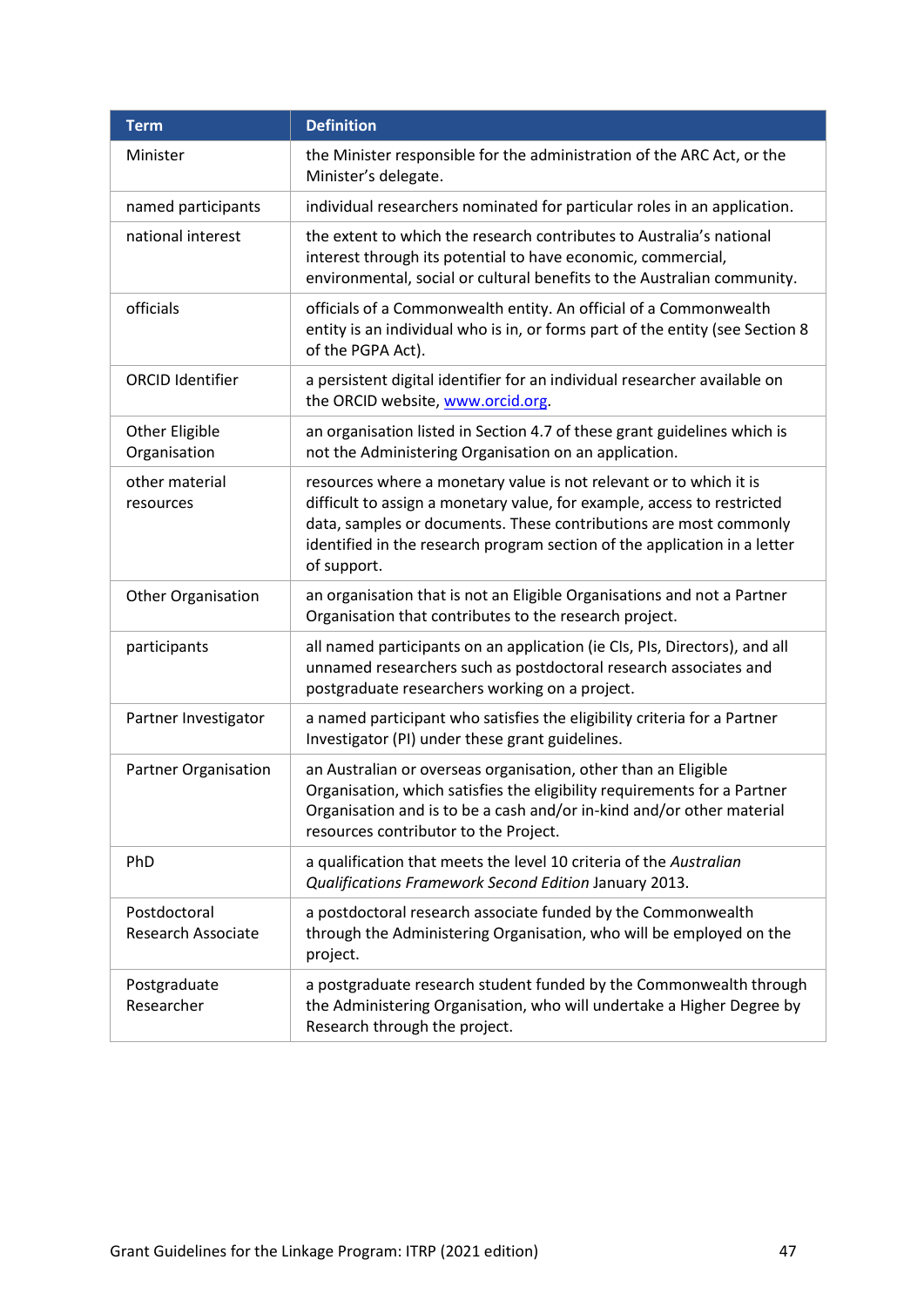| <b>Term</b>                        | <b>Definition</b>                                                                                                                                                                                                                                                                                                                                                                                                                                                                                                                                                                                                                                                                                                                                                                                                                                        |
|------------------------------------|----------------------------------------------------------------------------------------------------------------------------------------------------------------------------------------------------------------------------------------------------------------------------------------------------------------------------------------------------------------------------------------------------------------------------------------------------------------------------------------------------------------------------------------------------------------------------------------------------------------------------------------------------------------------------------------------------------------------------------------------------------------------------------------------------------------------------------------------------------|
| Preprint or<br>comparable resource | A preprint or comparable resource is a scholarly output that is uploaded<br>by the authors to a recognised publicly accessible archive, repository, or<br>pre-print service (such as, but not limited to, arXiv, bioRxiv, medRxiv,<br>ChemRxiv, Peer J Preprints, Zenodo, GitHub, PsyArXiv and publicly<br>available university or government repositories etc.). This will include a<br>range of materials that have been subjected to varying degrees of peer<br>review from none to light and full review. Ideally, a preprint or<br>comparable resource should have a unique identifier or a DOI (digital<br>object identifier). Any citation of a preprint or comparable resource<br>should be explicitly identified as such and listed in the references with a<br>DOI, URL or equivalent, version number and/or date of access, as<br>applicable. |
| project                            | an application approved by the Minister to receive funding from the<br>ARC through an application.                                                                                                                                                                                                                                                                                                                                                                                                                                                                                                                                                                                                                                                                                                                                                       |
| project activity<br>period         | the period during which a project is receiving funding according to the<br>original grant Offer, or has any carryover funds approved by the ARC, or<br>an approved variation to the project's end date. During this period, the<br>project is known as an active project.                                                                                                                                                                                                                                                                                                                                                                                                                                                                                                                                                                                |
| project end date                   | the expected date that the project activity is completed and by which all<br>grant funding will be spent.                                                                                                                                                                                                                                                                                                                                                                                                                                                                                                                                                                                                                                                                                                                                                |
| recipient                          | an individual or organisation who has received grant funding from the<br>ARC.                                                                                                                                                                                                                                                                                                                                                                                                                                                                                                                                                                                                                                                                                                                                                                            |
| research                           | for the purposes of these grant guidelines, the creation of new<br>knowledge and/or the use of existing knowledge in a new and creative<br>way so as to generate new concepts, methodologies, inventions and<br>understandings. This could include synthesis and analysis of previous<br>research to the extent that it is new and creative.                                                                                                                                                                                                                                                                                                                                                                                                                                                                                                             |
|                                    | This definition of research is consistent with a broad notion of research<br>and experimental development comprising "creative and systematic<br>work undertaken in order to increase the stock of knowledge - including<br>knowledge of humankind, culture and society - and to devise new<br>applications of available knowledge"<br>OECD (2015), Frascati Manual 2015: Guidelines for Collecting and<br>Reporting Data on Research and Experimental Development (p.378).                                                                                                                                                                                                                                                                                                                                                                              |
| <b>Research Associate</b>          | postdoctoral research associate funded by the Commonwealth through<br>the Administering Organisation, who will be employed on the Project.                                                                                                                                                                                                                                                                                                                                                                                                                                                                                                                                                                                                                                                                                                               |
| <b>Research Hubs</b>               | refers to the Industrial Transformation Research Hubs under the<br>Industrial Transformation Research Program.                                                                                                                                                                                                                                                                                                                                                                                                                                                                                                                                                                                                                                                                                                                                           |
| <b>Research Hub</b><br>Manager     | a person with relevant skills and experience who is able to management<br>and facilitate the day-to-day operation of the Research Hub.                                                                                                                                                                                                                                                                                                                                                                                                                                                                                                                                                                                                                                                                                                                   |
| research<br>infrastructure         | the assets, facilities, services, and coordinated access to major national<br>and/or international research facilities or consortia which directly<br>support research in higher education organisations and more broadly,<br>and which maintain the capacity of researchers to undertake excellent<br>research and deliver innovative outcomes.                                                                                                                                                                                                                                                                                                                                                                                                                                                                                                         |